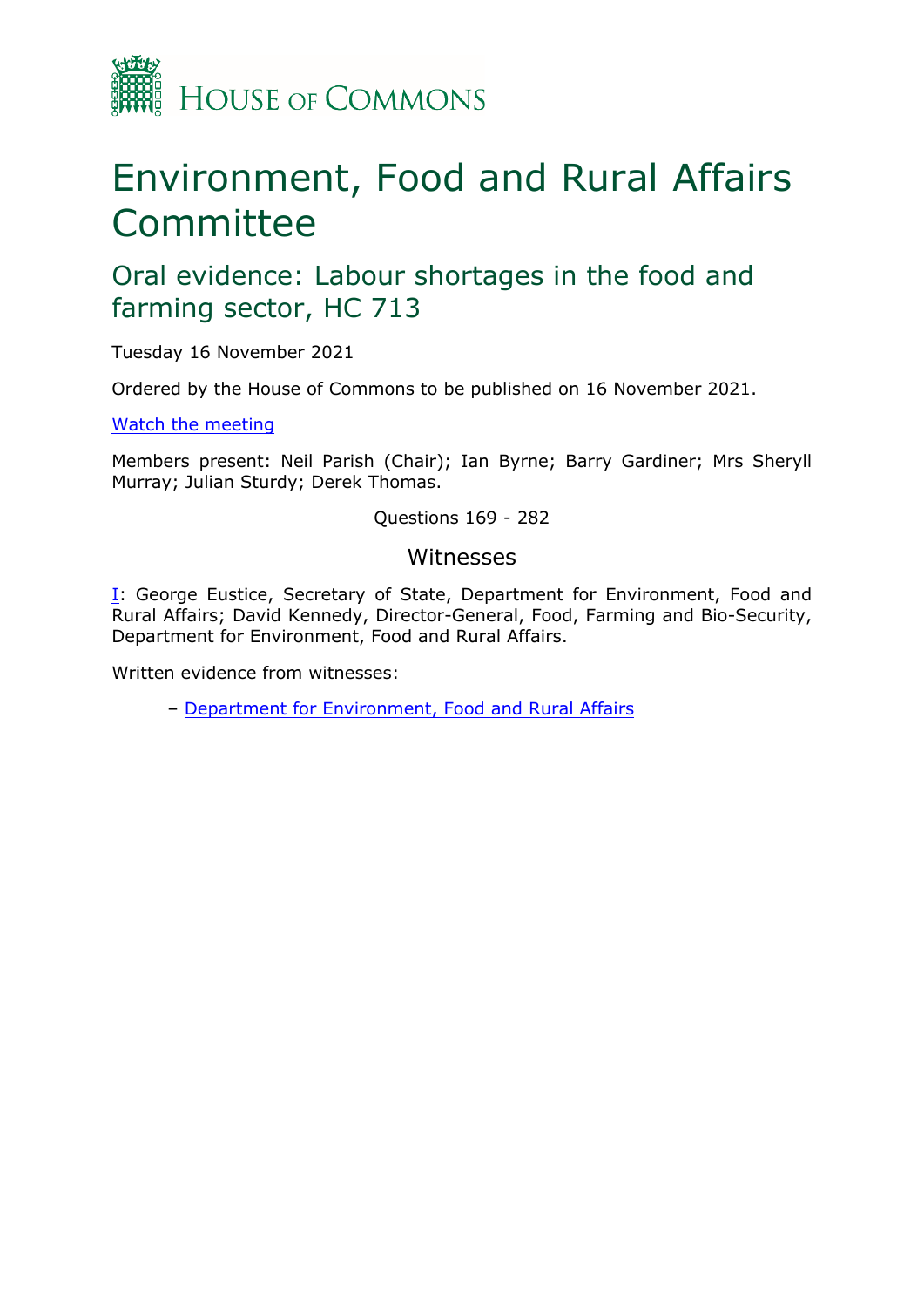# <span id="page-1-0"></span>Examination of witnesses

Witnesses: George Eustice and David Kennedy.

Q169 **Chair:** Welcome to the EFRA Select Committee. It is very good to have the Secretary of State and David Kennedy here this afternoon to talk about labour shortages and many other things as we go through the afternoon.

Secretary of State, would you like to introduce yourself very briefly for the record and the same with David Kennedy.

*George Eustice:* I am the Secretary of State for DEFRA.

*David Kennedy:* I am the Director-General, Food, Farming and Bio-Security at DEFRA.

**Chair:** Thank you very much. You are both welcome. I will start with the first question. The food and farming sector is currently facing severe labour shortages. Despite the measures the Government have introduced, the overall impression we have had from stakeholders is that this response has been too little, too late and that the Government failed to see these problems coming. Do you accept this assessment? We have taken evidence from the industry. I think we had better put you into the hot seat on that one, Secretary of State.

*George Eustice:* Of course, it is very easy for people to say "too little, too late" but the important thing to recognise is that we acted expeditiously to deal with problems as they arose. In particular, when we could see that there would potentially be a shortfall in labour to do the seasonal work on processing turkeys for Christmas, we acted quickly to stand up a visa scheme. Likewise, in the case of pigs, when we had that oversupply, which is linked mainly to rising UK production and disruption in other markets, exacerbated by the labour shortage, we acted there as well to put in place a temporary visa scheme.

I should point out that as recently as July, when we were taking soundings from the poultry sector, it had a reasonably high degree of confidence then that the 5,500 staff it needed would probably come back. They were EU citizens and it was thought that most of them had gone for settled status and would return. It was only a little bit later that the sector started to show less confidence and we acted quickly as soon as we saw the potential problem.

Q170 **Chair:** As far as I can see, the problem with the sector is that there has been a case where labour has become very short. In some ways, raising wages, which is not altogether bad for the workers, becomes a merry-goround as staff go from one company to another. We have also had evidence to show that at least 500,000 people have left the labour force and, although not all were from the food sector, it had a knock-on effect. Yes, you can say it is partly up to the sector to come forward to ask you for things, but isn't it also a responsibility of the Government? We will go on to ask detailed questions about the pork situation, but we are seeing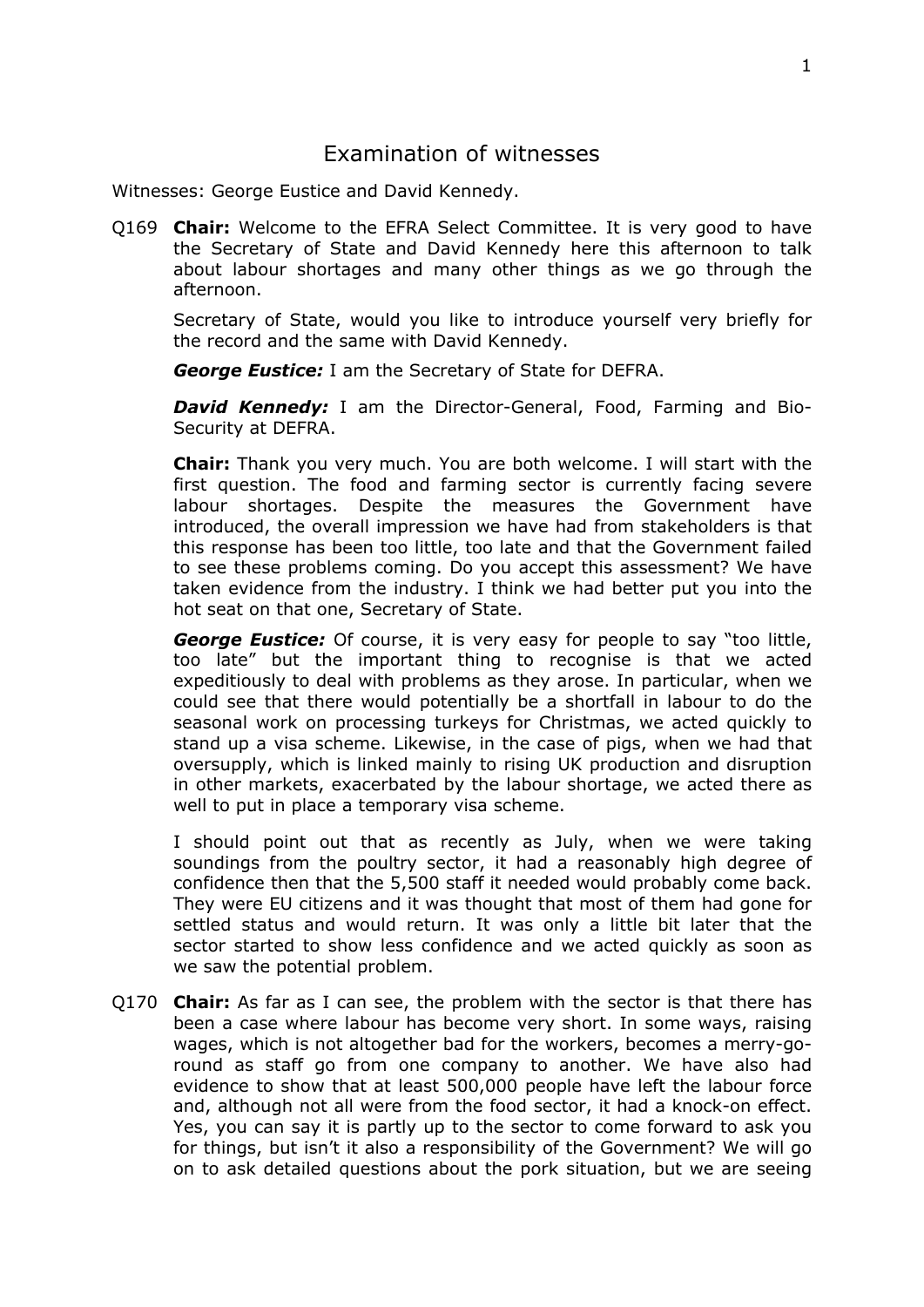quite a lot of pigs being culled on farms. There are all sorts of problems there. We will just about get through Christmas with the turkeys that we have but I do not think there seems to be a joined-up plan. Shall I be blunt with you: how well do you get on with the Home Office? Let's get straight to the point, shall we, Secretary of State?

*George Eustice:* Of course I get on very well with the Home Office, as indeed I get on very well and in a very collegiate fashion with all other members of the Cabinet.

If you step back from this, there are two points to be made. First, if you look at the most recent history around labour and where it comes from for the food sector, we all know that in the case of seasonal agricultural workers, work on farms in the fields, particularly in the fresh produce sector, it has always been heavily reliant on seasonal migrant labour and we had a seasonal worker scheme from the Second World War onwards. It is a relatively recent phenomenon that there has been a high reliance on east European labour in, say, meat processing and other permanent roles.

As recently as the early 2000s, businesses in the pork sector and beef abattoirs would successfully recruit staff locally. It was with the big accession of east European countries during the early 2000s that we saw that trend start to develop. In some cases, some meat processors changed their shift patterns. They used to have shifts that would accommodate, say, parents who had children of school age so that working mothers could drop their children at school, work for, say, five or six hours, and then pick their children up from school. Over time, those types of shift patterns have been displaced and those working mothers no longer were able to work in these sectors but we are now starting to see those patterns adjust back.

We have to have some confidence that it will be possible to get some people from this country back into these sorts of roles because they have done them in the recent past.

Q171 **Chair:** I quite understand that but do you think we should produce as much, or not more, British food, or do you think we should produce less? You will probably be able to work out where I am taking you but I will have your answer to that question first, please.

*George Eustice:* Yes, I think we should. Food security is very important. One of the things that we learned during the pandemic was that open markets and international trade are a big part of delivering your food security. It is not something you can rely on in all circumstances. At the peak of the pandemic, there was a period when there were genuine concerns that the world might start to turn in on itself and place export bans on things such as medicines, and there were concerns that that might spread to other products as well. Therefore, it is important for our food security that we do have healthy, profitable domestic food production.

Q172 **Chair:** Right, but what is happening is that the poultry industry is not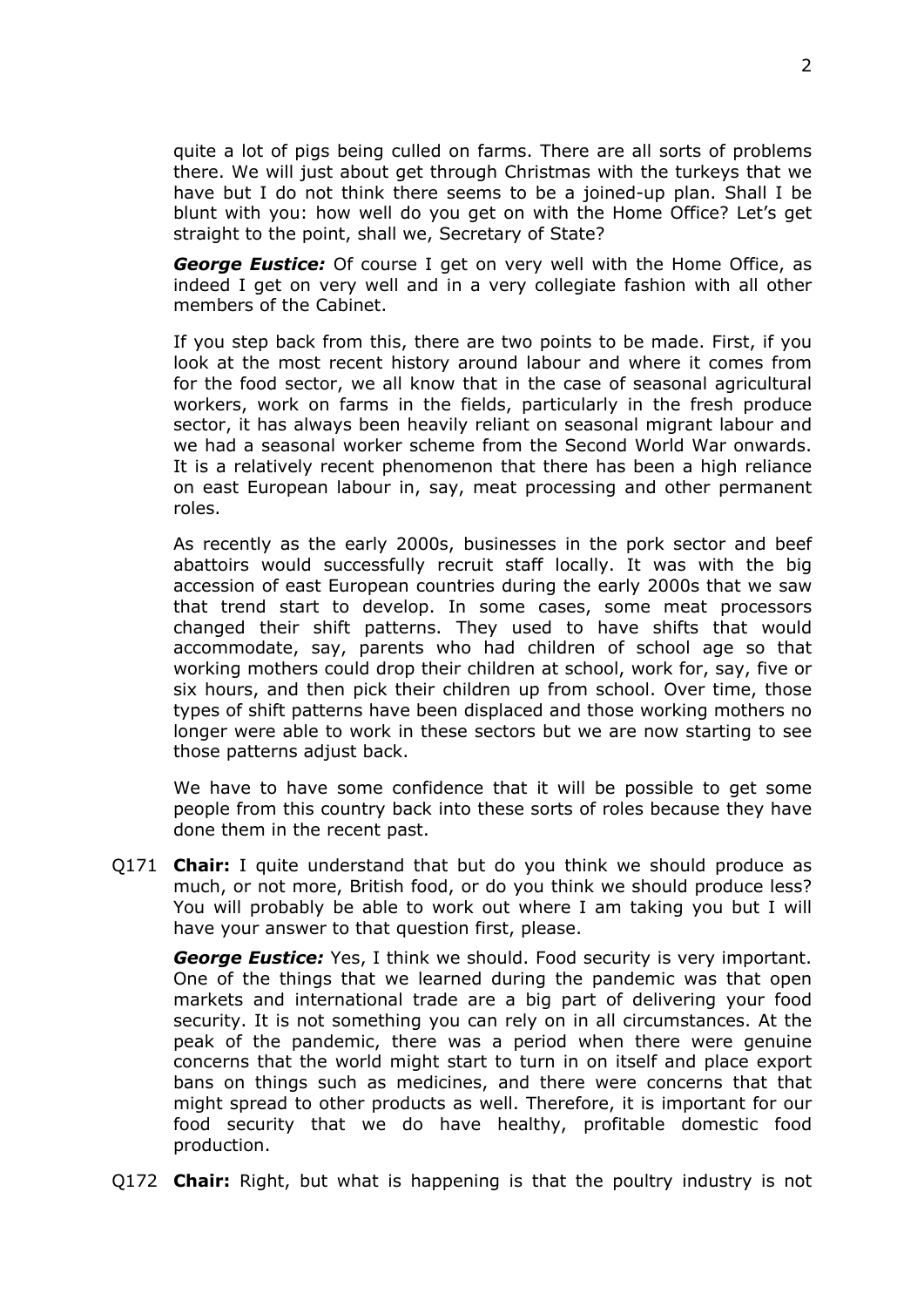incubating as many eggs so fewer chickens will be produced. Fewer turkeys are being reared because we did not have the visas to get the workers in. Then the Home Office said, "Okay, right; you haven't used the visas that you were offered". All we have done is reduce the size of the industry. We have taken evidence privately from Northern Ireland. The situation is almost worse in Northern Ireland because a lot of stuff from there is going across the border and probably being sold back to Britain as EU product. This is the problem, and the trouble is that if you talk to the Home Office it says there is no problem. There is no problem in a way because we are reducing our industry. We will talk in a minute about daffodils and vegetables. We will not plant them if we do not have the workers and then what will we do? We will just import it all.

I am sorry but I am quite upset about this, because I thought we were going to at least maintain our production and we were looking forward to actually increasing it. We have a very efficient poultry sector that has never been subsidised, but it needs some labour for processing. What are we going to do about it? As far as I can see, all we are doing at the moment is staggering on. The pig sector is not profitable. Pig prices are on the floor. Cereal prices are on the roof. Julian and I are probably quite happy when we come to sell some cereals but, seriously, we have to feed the pigs. It is a double whammy. What is the situation? Are the Government going to get to grips with it?

*George Eustice:* The factor that could not be foreseen was a phenomenon that came out of the coronavirus and the lockdowns. We had some 5 million to 6 million settled EU citizens at the point at which we were coming out of the European Union; huge numbers had gone for settled status, many of them working in the food sector. It was reasonable to assume that they would stay but what happened during the global pandemic was that, for the most human reasons, many of those people decided that they wanted to be close to their families. Estimates are that about 1.4 million to 1.5 million of those settled EU citizens returned to European countries to be close to family during that difficult time, and to date it has been difficult to encourage them to come back. That has been exacerbated by travel restrictions in place over the summer.

However, there is some confidence that, while not all of those people will come back, an increasing number of them will, as the world returns to normal, as travel resumes, as people have the confidence to start travelling again. Certainly, businesses in this sector—many of whom had staff working for them for many years—are working very hard to encourage those people to come back. They are paying higher wages now and that will help.

Q173 **Chair:** Are you genuinely concerned, as I am, that the level of production in our poultry and our pig sectors, in particular, is dropping and that it will drop quite significantly because, bluntly, a lot of pig farmers will stop keeping pigs and poultry is being reduced? Sheryll Murray will ask some direct questions about visas, but all the visas are time-limited and half the time people do not want to come for a short time.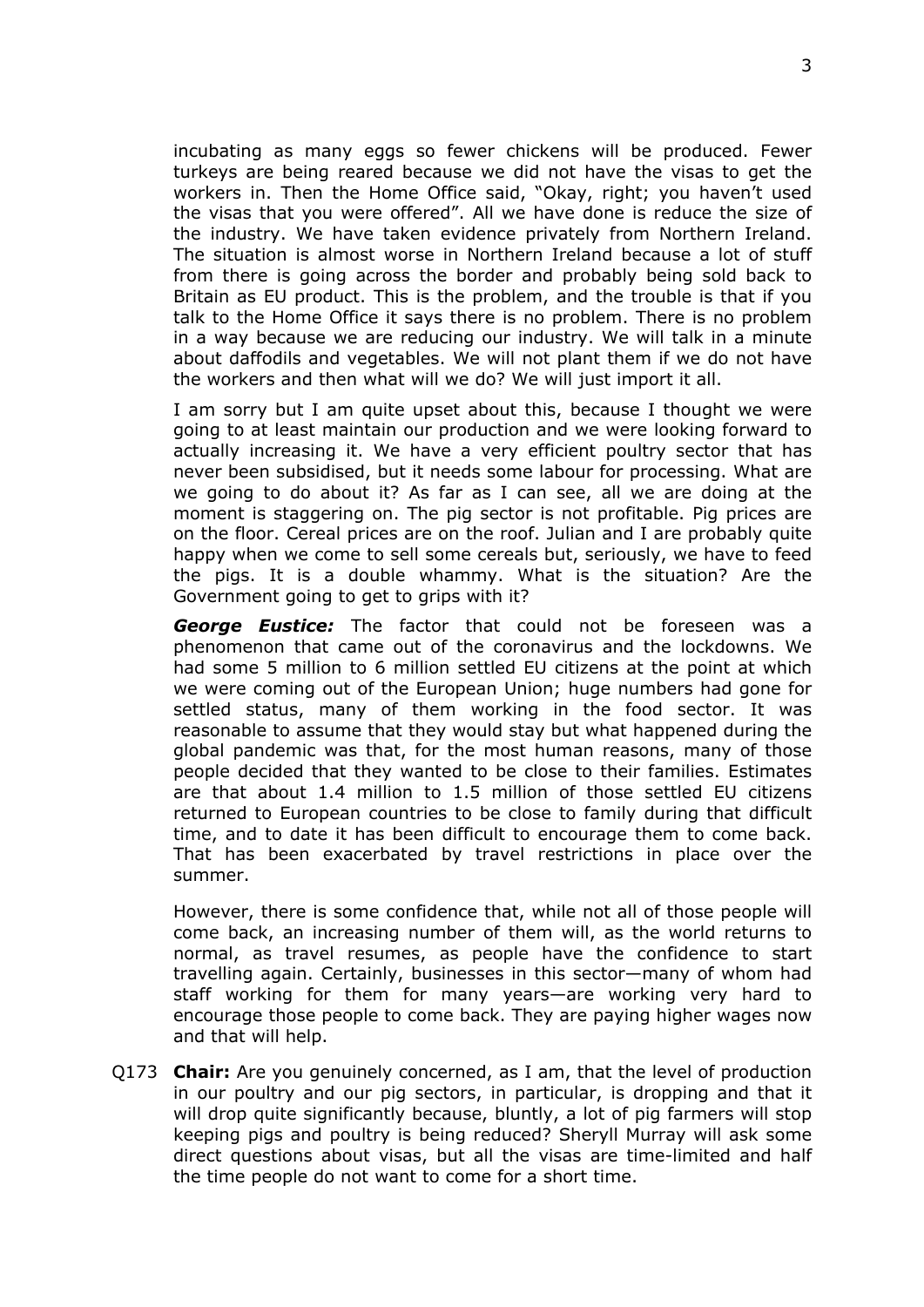What makes me so cross is that we put these systems in place that are not working, and then, when the industry does not take them up, it will say, "The industry didn't take them up" so it will be all the industry's fault. No, it is not the industry's fault. We have a very good industry, which as far as I can see we are not quite destroying but are making it very difficult. What are you going to do to turn this round? Let's perhaps make it a bit more positive: what are you going to do to put the pig and poultry industries right?

*George Eustice:* For the short term, we have put the visa scheme in place for poultry and pigs to help clear the backlog.

You mentioned levels of production. It is the case that we are getting reports, from the NFU and others, that the number of turkeys that were being produced in the UK was eased back because producers could foresee that they might have labour shortages. I have seen some reports that UK production, among the big players, was reduced by something close to 10% for this season.

It is a different story on pigs. Pig production has increased by about 7% or 8% this year and that has contributed to some of the problems of oversupply. In normal circumstances that would displace predominantly Danish imports but, because of the shortage of labour in some of the abattoirs, the increase in production has caused a particular problem and that is why we have put the temporary visa scheme in place.

Q174 **Chair:** I think the pig sector will tell you that a lot of the so-called overproduction was because the animals could not be processed last year and so a lot of them ran over from December last year into January. Sometimes some of the figures are lies, damned lies and statistics. I am not for a moment suggesting that you are lying to us, but you can see where I am coming from. This situation has been building up and I don't think I necessarily accept that we could not see this coming. That is the bit I am not convinced that not necessarily you but the Government are sighted on.

*George Eustice:* I might ask David Kennedy to come in because we do run a regular dialogue, which David chairs, with industry to make sure that we are sighted on these things. Perhaps, David, you could describe the picture as it has developed over this last year.

*David Kennedy:* Of course you know that pig production goes in cycles and we are at a high point in the cycle at the moment. Two things were unforeseen. One was the dropping off of the China market, which was a consequence of Covid and the delisting of the plants and we have worked very hard to get them relisted. We have not been successful up to now. I will come back to that in a moment. The other thing was that the butchers who could have processed product for the domestic market have gone back to the EU. Those two things, consequences of Covid, we did not foresee.

The way out of the situation is to get the short-term backlog cleared, which is through the visa scheme. The 800 butchers we are bringing in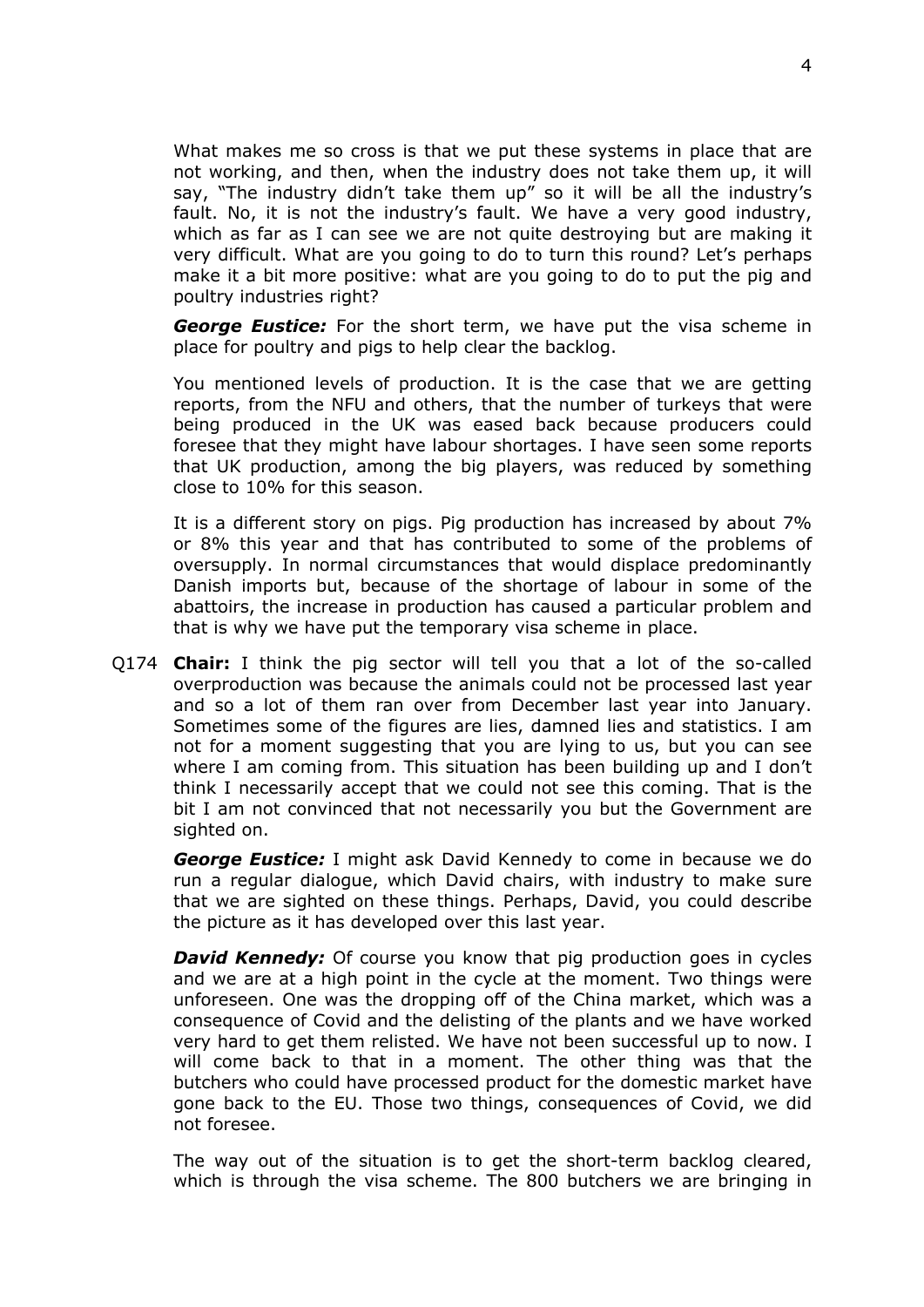should increase throughput by 40,000 a week, which will very quickly clear the backlog and stop it from getting any bigger.

Q175 **Chair:** When do you think these butchers will get here?

*David Kennedy:* Starting from 1 December. We are in the middle of processing now. We are getting very good responses from the industry and the operators of the seasonal workers' scheme. That is all moving forward. We can talk a bit more about that if you want the details. Coming out of the short-term solution and beyond—

Q176 **Chair:** The National Pig Association is saying that the first butchers will arrive in January, so I suspect not too many butchers will arrive in December.

**David Kennedy:** I think they will be here in December. That is our assessment. We are working to butchers coming in from 1 December, but we will not have 800 on 1 December; they will come in progressively through the month and the industry is working with us on that. A lot of this is on the industry, on the pork processors, to do their part in expediting the process. For example, everybody who wants to come here has to record a video of themselves doing butchery and the videos have to be assessed before an application can be processed.

Beyond this short-term situation, we hope what is going to correct it will be the resumption of the Chinese market. That will make a huge difference because the Chinese market needs minimal butchery. There are also many skilled butchers coming through on apprenticeships. The domestic labour force is ramping up. As we have said, there is a production cycle and come next summer production will be lower; the year after, it will be higher again. Those things together mean that we will have a demand-supply balance beyond the short-term visa scheme.

Q177 **Chair:** Do you accept that the farmers are caught between a rock and a hard place? The problem is that, whatever their situation with the processing industry, they cannot sell their pigs at a decent price, the price is dropping all the time, feed costs are high. What is the solution? At the end of the day, it is not the farmers' fault that there is no processing. This is the bit that concerns the farming fraternity. I am sure you are aware of that, Secretary of State. Having stolen most of Sheryll Murray's question, I will hand the question over to her. I apologise for that.

*George Eustice:* The other thing to bear in mind is that we have intervened in the way that Government should when you have a particular market problem. We have opened a private storage aid scheme under the Agriculture Act.

**Chair:** Yes, we will talk about that.

*George Eustice:* That has given processors the confidence to run Saturday slaughtering so they can start to put unbutchered pigs into storage to help clear the backlog on farms.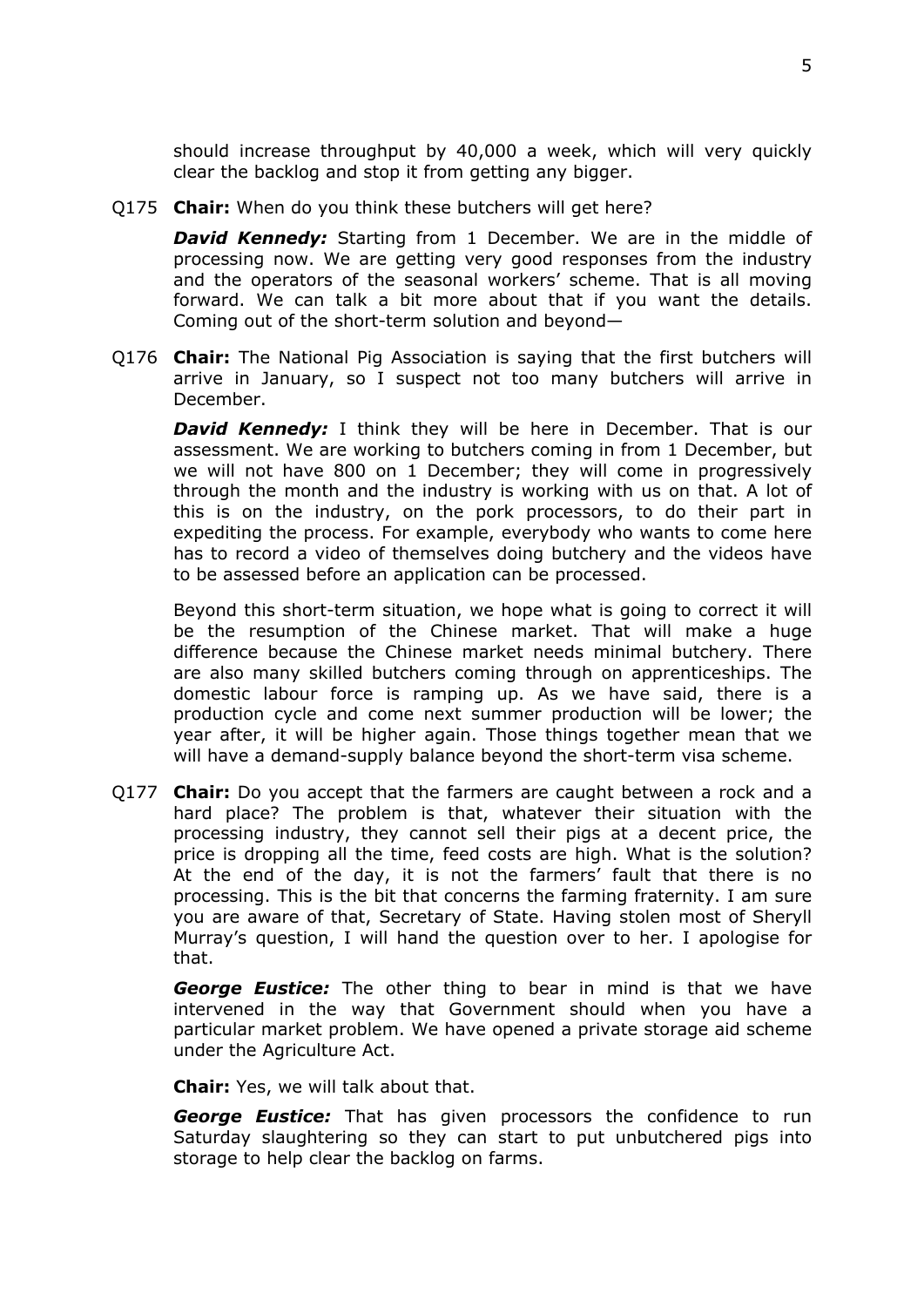**Chair:** Sheryll, off you go.

Q178 **Mrs Murray:** Secretary of State, I met with my own farmers from southeast Cornwall on Thursday. I cannot disappoint them by taking the opportunity to meet you without saying that they are extremely frustrated, not only concerning getting the assistance they need from people outside the UK, but because they see a lack of detail with the ATP. They are losing their patience, so please make sure that they get the details they require as a matter of urgency.

The sector has told us that it had been telling DEFRA about the looming labour shortages throughout 2021 and yet extra visas were only announced after the summer, as we have heard. Why were the extra visas not made available sooner and why were you not taking on board the messages that the industry has told us it has been giving you for the whole of this year?

*George Eustice:* First, on the agricultural transition plan, we did publish that document a little over a year ago.

**Mrs Murray:** They need details.

*George Eustice:* Yes, and that was a detailed document that gave the approach that we would be taking over the seven years,

**Mrs Murray:** They want details about how it is going to operate.

*George Eustice:* Yes.

**Mrs Murray:** You have to admit that farmers do not have the details.

*George Eustice:* I was going to explain the details that they did have in that document, around 60 pages of details about each scheme, the year we would introduce it and the trajectory for the reform. Last summer we announced the sustainable farming incentive that we are opening for next year, complete with the payment rates they could get and what they would have to do to manage their soils in order to qualify for that. We will be publishing even more detailed guidance on that in the coming weeks so that they will be ready for that for next year.

We will also be saying a bit more about how the other schemes will roll out. I do not accept what you say. There has been quite a lot of detail out there. There is a separate thing that not everybody likes the detail they are seeing and sometimes say, "We haven't got enough information"—I do not accept that caricature—but there will be more information to come.

To your wider point on the labour, I think you have to bear in mind that during lockdown we had travel restrictions and visa schemes would not necessarily have made it easier for people to come here. It has been a difficult, turbulent time to predict, being in the lockdown. We did not know, for instance, as we came out and furlough was unwound, whether there would be a huge shakeout from the hospitality sector and whether that would then lead to there being quite a lot of labour coming onto the market and able to take these jobs. It is not that long ago—only the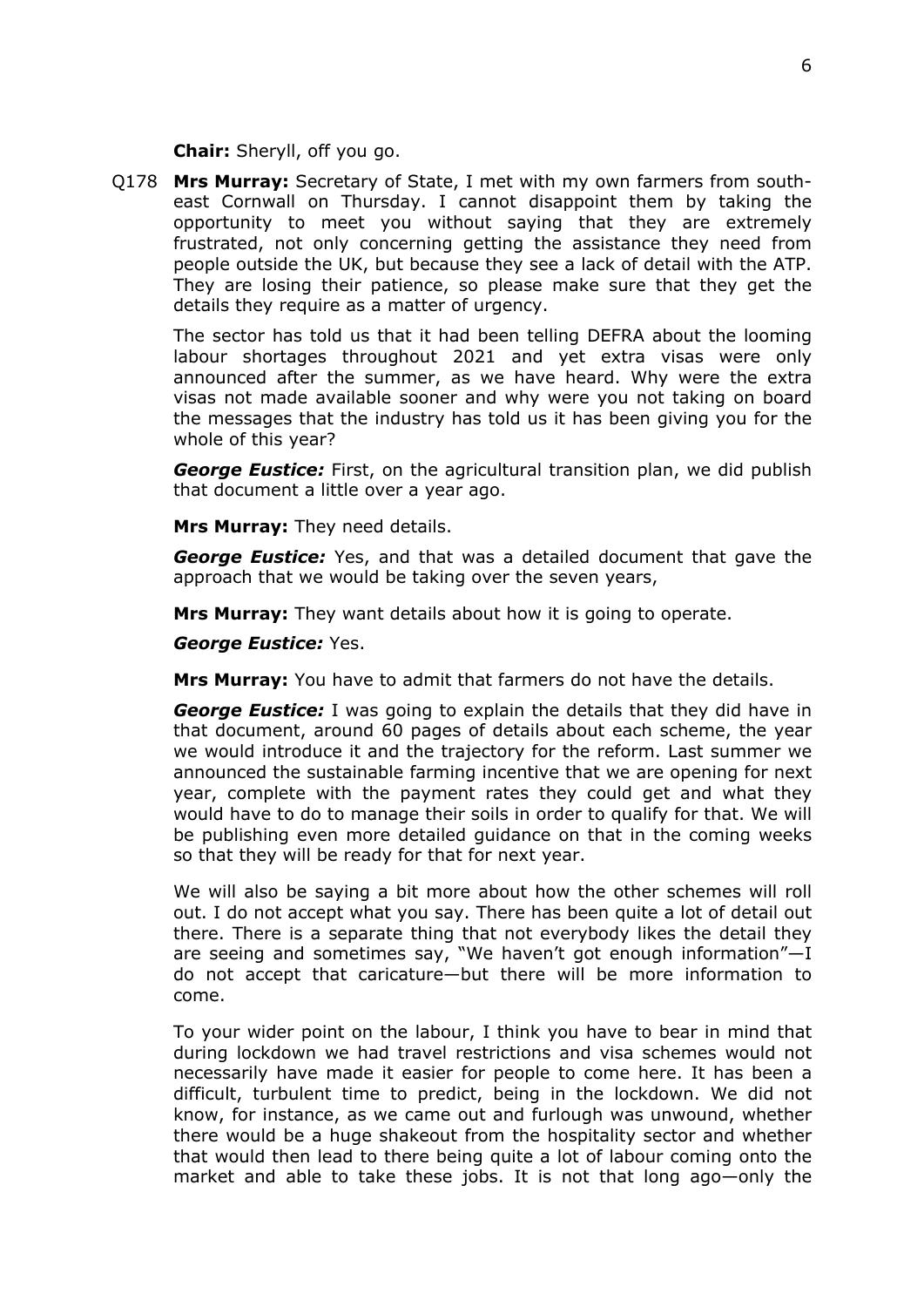beginning of this year—that some economies were predicting 3 or 4 million unemployed. Thankfully, that has not happened. That has not transpired.

We have a different sort of problem, which is 1.5 million job vacancies. People have to understand that, through this pandemic, it has been quite difficult to predict and understand exactly what was going to happen in the labour market. During lockdown, it was an extraordinary time. There were high numbers of vacancies due to people self-isolating, we had the pandemic, which was at top of the concern list for the food industry as recently as July. They said, "Just solve the pingdemic and we're okay". It was only after that was solved that they said, "Actually, we're still not okay" so we introduced some temporary visa schemes. It has been a difficult period in which to predict exactly what would happen with the labour market. That is why we have had to work quite quickly and at pace when we have seen problems arise.

Q179 **Mrs Murray:** I do appreciate that you are trying your best and I did explain this to my farmers when I met them.

Moving on to the second part of my question, is DEFRA getting its voice on labour shortages in food and farming heard across Government? I understand that you are one voice sat around the Cabinet table but is your voice loud enough and is your voice being listened to?

*George Eustice:* Yes, DEFRA always gets heard. Frequently, our warnings are heeded and lead to particular interventions. This is a Government that is clear: "We will not take risks with food supply". The Prime Minister has been very clear about that throughout. As we approached the end of the transition period, and there were concerns about the possible impacts of that on some of the food sectors, we had special arrangements in place that would have prioritised, for instance, the export of fish from the UK to the EU. In the end, we did not need to use that provision.

Early on in the pandemic, we had our special provisions enabling seasonal workers to still travel here even though there were wider travel bans and restrictions elsewhere.

When the pingdemic was at its peak, in July, the Prime Minister ordered immediately that there should be a special exemption for supermarket depots and food companies. Indeed, more recently, when we saw that there was a problem in the poultry and pig sectors, we stood up a visa scheme in short order to address that issue. DEFRA highlighted these issues along the way and, in every single case, the Government reacted and responded to the points that we had made.

*David Kennedy:* Can I add something? Pretty much every labour market intervention has been in this space, the food system, apart from maybe the fuel tanker drivers. As the Secretary of State says, we have had poultry workers, we have had the pingdemic, we have had butchers and HGV drivers for the food system. Those have been the big interventions.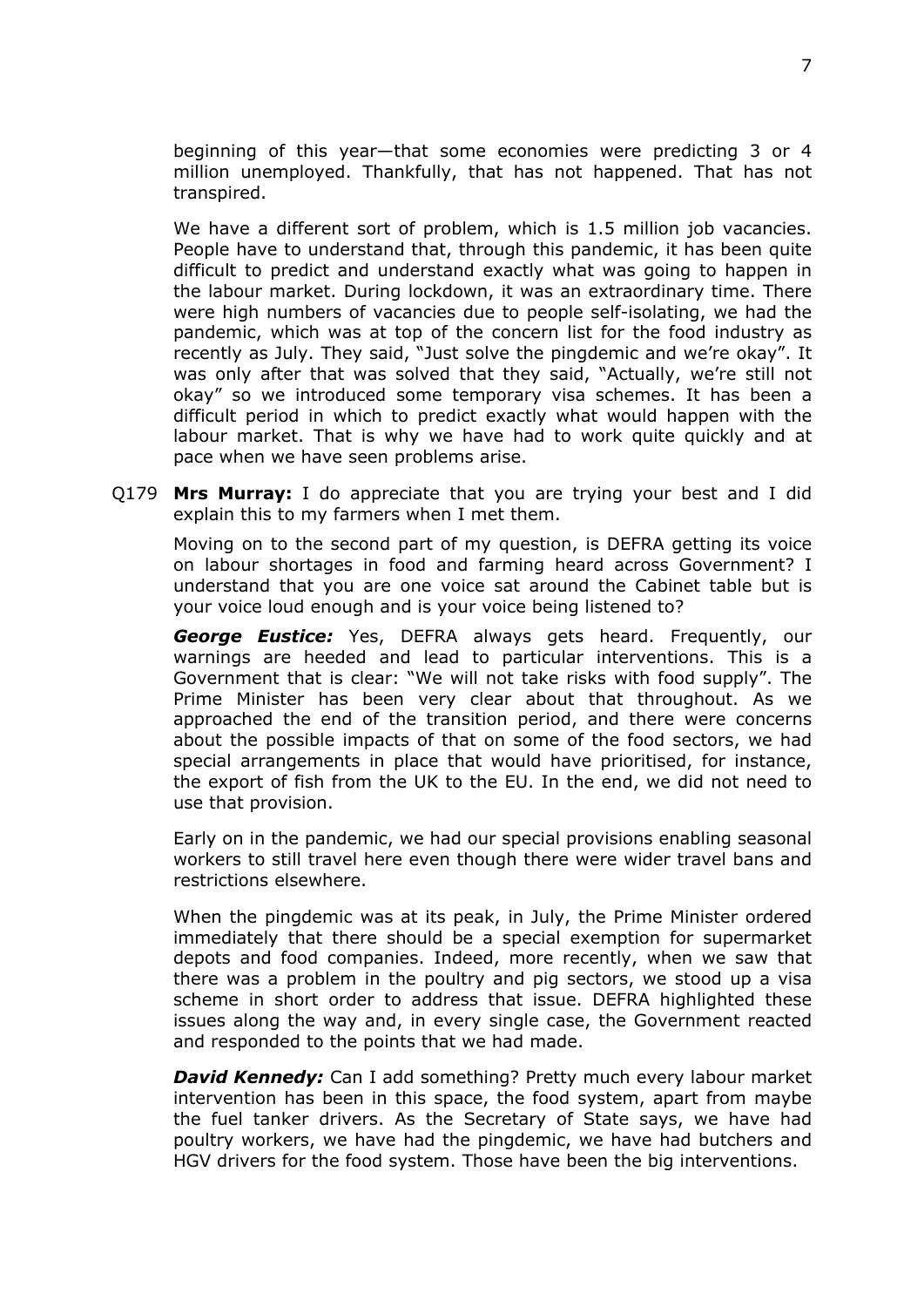**Mrs Murray:** Thank you very much for that. I cannot emphasise enough that I spoke to people in my constituency, on the ground, on Thursday, so very, very recently. We met in an organic cowshed. Their concerns are that they need a longer period than the six months so workers can move around, and they also need to see a more inclusive scheme. They acknowledge what you have brought in for the poultry and pig industries. They are foreseeing food shortages if DEFRA does not act quickly now. I think I have given you that message. Thank you very much for your answers.

**Chair:** I think that leads almost into Julian Sturdy's question so thank you, Sheryll.

Q180 **Julian Sturdy:** I want to touch on the Government's actions to date. In answer to an earlier question, Mr Kennedy, you mentioned that you believed that demand and supply would be back in balance beyond the short-term visa scheme but there is no certainty to that, is there? Given that and looking at the sectors—poultry, HGV drivers and pork butchers why were they chosen specifically for temporary visas and not longer term visas? I don't know if the Secretary of State wants to touch on that.

*George Eustice:* You go first and I will pick up.

*David Kennedy:* We worked very closely across the whole range of industry and particularly through something that I have set up called the Food Resilience Industry Forum, where we have 200 industry executives meeting regularly so that we can get intelligence and data. Then we hone in on wherever there is a problem.

Through Covid that took us to suspending competition legislation, to social distancing, to test and trace, and apps, and then, more recently although there are high numbers of vacancies across the food industry, on the other hand, they are manageable in the sense that production is holding up. We have to wait until the data says there is a problem. People were calling for us to change immigration arrangements for butchers, but the data did not bear that out. The minute it did, we could make a case and address it. Therefore, it is about very close monitoring of data, understanding what are the real problems and pinch points in the system and then acting very quickly to address them. That is what happened with turkeys; it is what happened with butchers; it is what happened with HGV drivers.

Q181 **Julian Sturdy:** You talk about data, but on both the butchers and the HGV drivers it has been shown that the change is too late. There is a lag, isn't there? The decision was behind the curve even though the industry and we have had the industry here in the inquiry—was quite clearly saying that it had set out very early on that these problems were coming down the track. The industry and its sectors saw the trends, saw what was coming down the track, but the Government did not react straight away. You are saying they had to wait for the data to be quite clear but when the data is quite clear, the issue is already out there, isn't it, and the damage is done?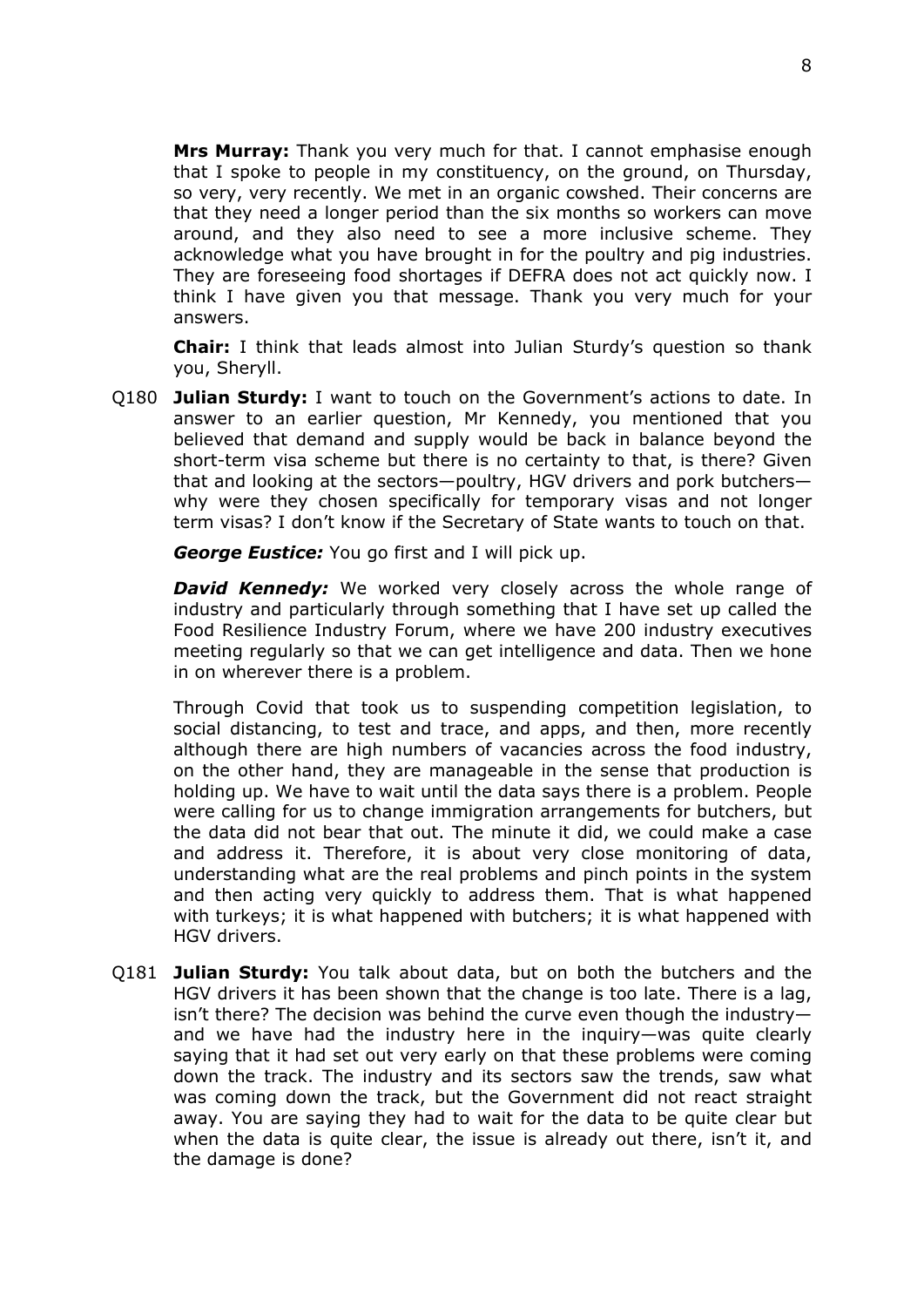*George Eustice:* It comes back to the difficulty of predicting how things would happen in the pandemic. With HGV drivers, the biggest challenge as Grant Shapps would point out to you if he was here—is that the average age of drivers is into the 50s. During the pandemic they were locked down. They were spending time with their families, again for the most human of reasons, doing that for several months. It gave them a chance to take stock about what they were doing with their lives, what they wanted to do, and many of them, for the most natural of reasons, said, "You know what? I'm just not going to go back to being a longdistance lorry driver, away from my family several nights a week and dealing with all of that. I'm going to get a different job", so there was a huge loss of HGV drivers from the system coming out of lockdown.

As furlough ended, it was difficult to predict what would happen. Would those people come back? At the end of furlough, they chose not to come back, a lot of people became economically inactive or changed jobs, and that was particularly pronounced when it came to lorry drivers. Since that became apparent in late summer, competition for lorry drivers has been such that wage rates have risen sharply. All the supermarkets are telling me that there has been quite a sharp influx, a new generation of younger drivers who want to train for this work because they can see that it is going to pay well. That is the market working and reacting, so, yes, there has been a gap where we have had a shortage of lorry drivers while the new trainees come through.

I would suggest it is a feature of the pandemic that lots of things were quite unpredictable. For many people, it was a chance to take stock of their lives—the jobs they were doing, what they wanted to do—and it led to some quite fundamental changes in a sharp and condensed fashion that you would not normally see.

*David Kennedy:* Can I give you one example of HGV drivers? Over the summer, a lot of people in the industry were saying, "We don't have enough drivers. It is making life very difficult. Can you look at the immigration rules?" At the same time, and going back to the data—I get a daily data feed and this was when I was on holiday in Scotland—I was getting daily data from all the supermarkets across a range of products that said, while there are not enough drivers, supply and fulfilment were holding up and the availability of food was also holding up as well. The data did not say there was a case to have an HGV driver scheme over the summer.

That turned us to look at Christmas, where there was potentially a problem just because of the big uptick in demand. We worked with the industry after summer, to make the case about the uptick in demand and what might happen if it was not met through the visa scheme and then we got the visa scheme. A number of other things have happened as well. As the Secretary of State said, the objective is to protect food supply. We are now reasonably confident—there are no guarantees about food supply for Christmas.

Q182 **Julian Sturdy:** Drilling down a bit—and I accept and agree about the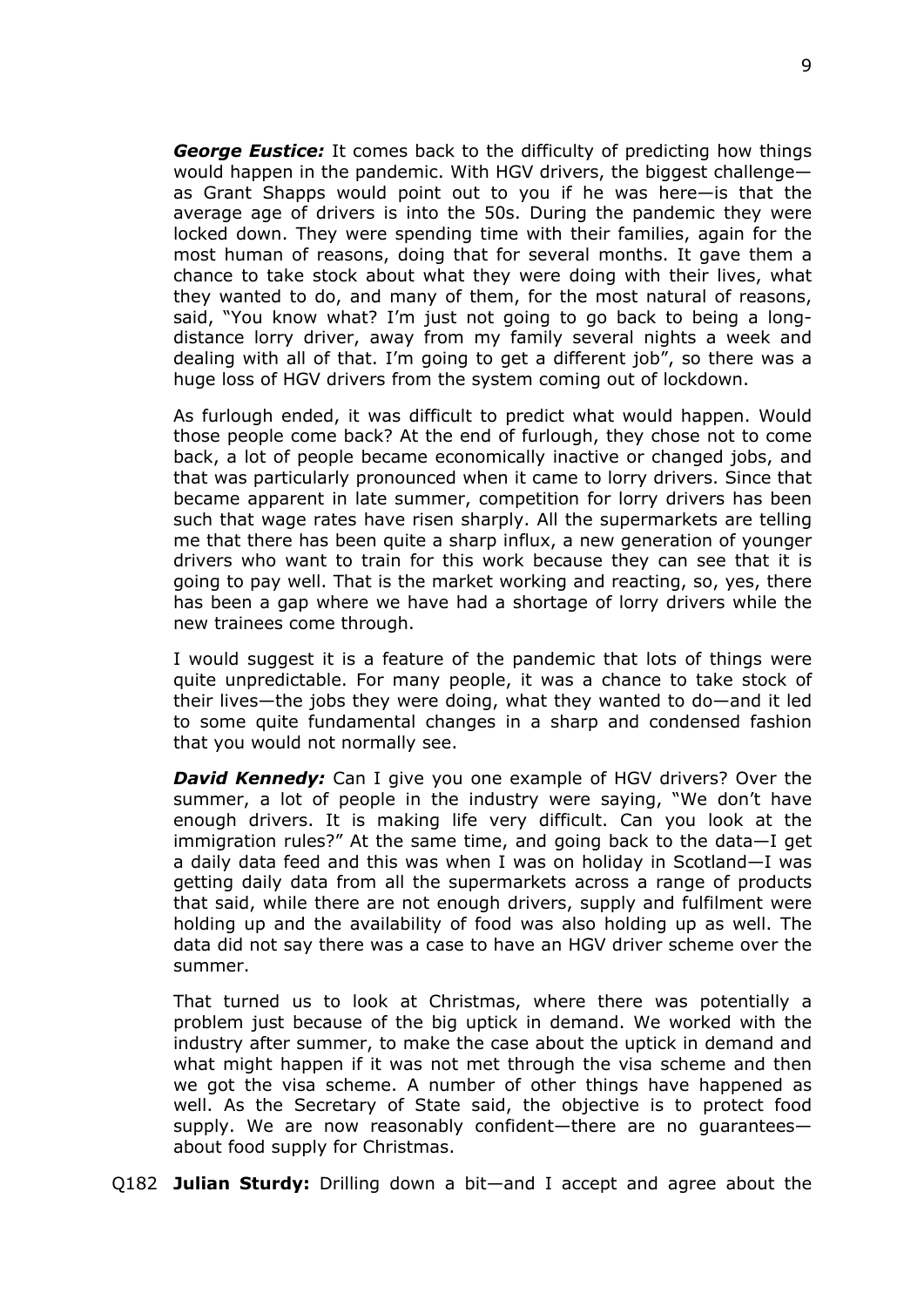domestic market and wage rises—would you accept that the temporary visa scheme has been slightly unattractive to people because of its temporary nature? Are you going to achieve the numbers that you need to achieve?

*David Kennedy:* I think it is true that it is difficult to attract people here, even with a huge premium: £40 an hour is being offered to people to come for three months. They are reluctant to leave a job and a family over Christmas and so on. Is that a problem for us? First of all, the consequence of announcing this scheme is that all the stories in the papers about needing drivers to avoid shortages have gone away. That trigger for panic buying is no longer there.

Secondly, the industry has realised that having HGV drivers coming from abroad is not a silver bullet, so they have done a number of other things. They are using more rail freight. They are using their own logistics in a more flexible way. They have been successful in recruiting from other sectors. They have reduced range. That set of things taken together, which is a consequence of the action that we took, has changed the risk assessment of food supply going into Christmas. At the moment, stocking in the supermarkets is on track for the Christmas period.

*George Eustice:* It will differ according to the types of visas. You asked earlier why we chose those sectors. There was a big surge in poultry because of the turkey season and so that was the rationale in that instance. We will probably have several thousand people coming through in that sector, which will top up some of the returnees. We expect a good uptake of that scheme. Likewise in pigs, the abattoirs: again, we expect to get all the people we need.

For the reasons that David gave, when it comes to HGV drivers, because their jobs tend to be more permanent and because there is a shortage of HGV drivers around the world, let alone just in the UK and Europe, it is harder to use the temporary visa route to get people here. However, as David also said, it is an option that it was right to offer to industry; it was a tool that they could try and they wanted to at least be able to try, knowing that it might be difficult. Alongside that, however, the industry has done lots of other things, including increasing lorry drivers' wages and they have been quite successful in recruiting lorry drivers from other sectors in order to make sure that food is prioritised.

Q183 **Julian Sturdy:** That does have a detrimental effect on other sectors, though, doesn't it? We are just shifting things rather than getting the required number of people we need.

*George Eustice:* Of course. When you have an absolute shortage and where labour is the absolute limiting factor on economic activity and driver capacity, that is going to be the situation. That is the short-term reality, but bear in mind that supermarkets make most of their money in the run-up to Christmas. It is their big season that they need to prioritise and they will pay large amounts of money to get the drivers they need to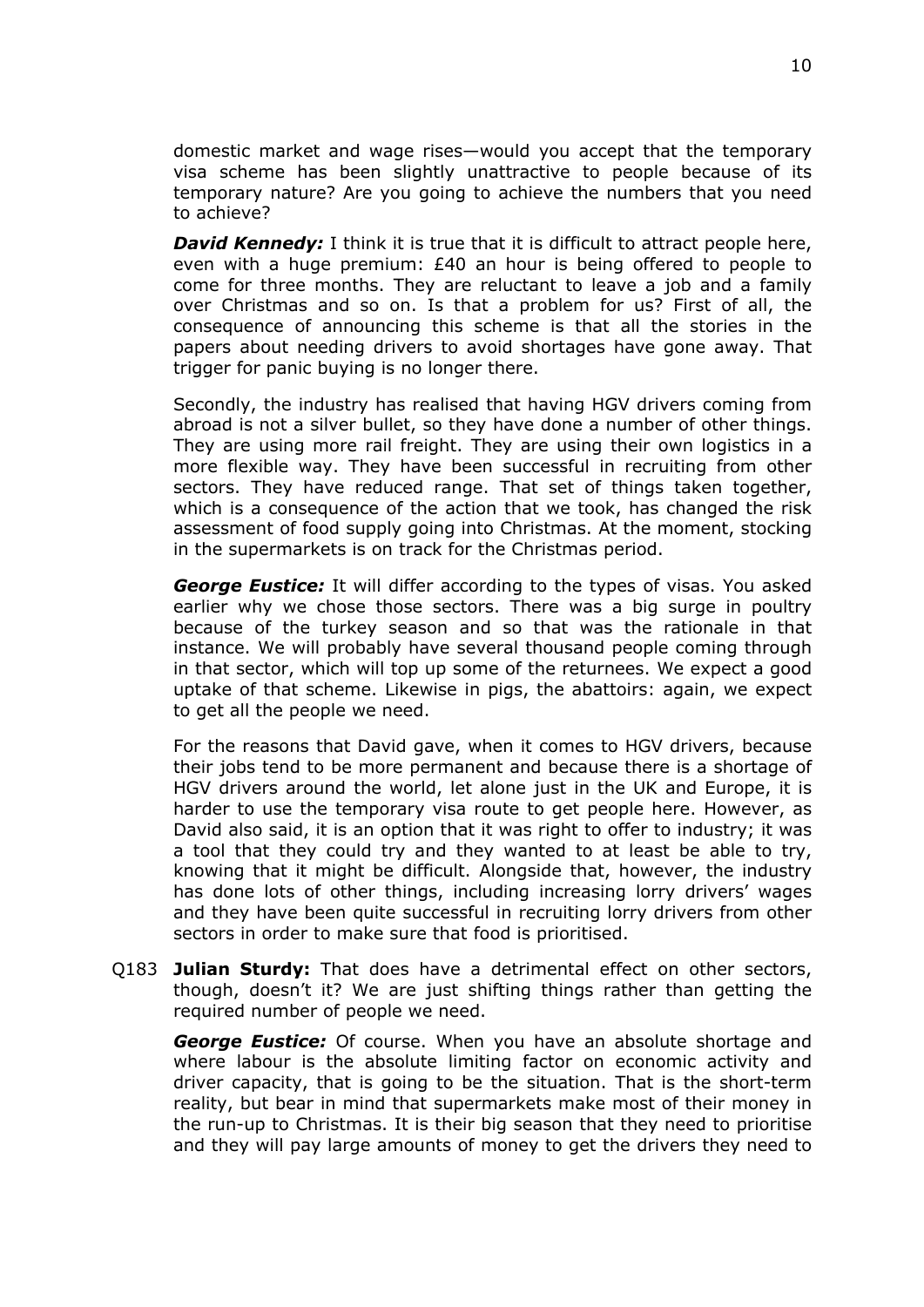get the work done, but post-Christmas, in January and February, we will start to see the new generation of trained lorry drivers coming through.

Q184 **Julian Sturdy:** Have you got any specific figures on that, on how the new numbers are going to start feeding through? I suppose that information should come from the DfT.

*George Eustice:* The numbers would come from the DfT but I think there is some publicly available information about the number of tests that are being taken and several new training and apprenticeship schemes that have been stood up to deal with that. We can get the details and write to the Committee.

*David Kennedy:* I think it is 3,000 tests a week

Q185 **Chair:** Yes, but there is still a backlog. I was at a remembrance service in Honiton on Sunday and a chap came up to me who was trying to get back into being tested. He had been a lorry driver previously and wanted to carry on and do some more work and he seemed to be in very good health, but he cannot get a test for ages, so there is a problem if we are to have our own drivers. Secretary of State, what pressure have you put through the Cabinet system on the Secretary of State for Transport to try to get this sorted out? There is an issue here but perhaps we could get more home-grown lorry drivers. A lot of things—testing—shut down because of Covid, didn't they? I am not convinced that they have opened up properly. What do you believe the situation to be?

*George Eustice:* Yes, I think they have. If I might put it this way, and I obviously talk regularly to Grant Shapps about issues such as this, he does not need pressure. He has been on the case with this right across the summer, making sure that we get the testing capacity back and get those testing centres open. They are looking at changing the way the test is done so that they can process more of them. It used to be that a qualified examiner had to also do the training on how to reverse a lorry trailer, which was unnecessary and has been removed.

They are also looking at issues, such as the more recent factor where somebody post the late 1990s with an ordinary driving licence cannot drive a 7.5 tonne lorry. That was not the case when most of us took our driving tests. Grant Shapps is looking at a host of things and I can reassure you that he is absolutely on the case regarding this matter.

Q186 **Derek Thomas:** My main question is about what influence you have on DVLA because every constituency MP will have caseloads of those.

In previous evidence, by the way, we heard that a lot of the new drivers were just being taken from packhouses. I don't know if DEFRA is alert to that and whether you have a view about it and how it can be resolved. We did hear that a lot of the drivers are just coming from packhouses, meaning that stuff is not being processed. Lorries are waiting for hours at packhouses, where produce could not be processed because the people who used to do the processing were now sitting in the cabs. We heard that evidence last week, I think.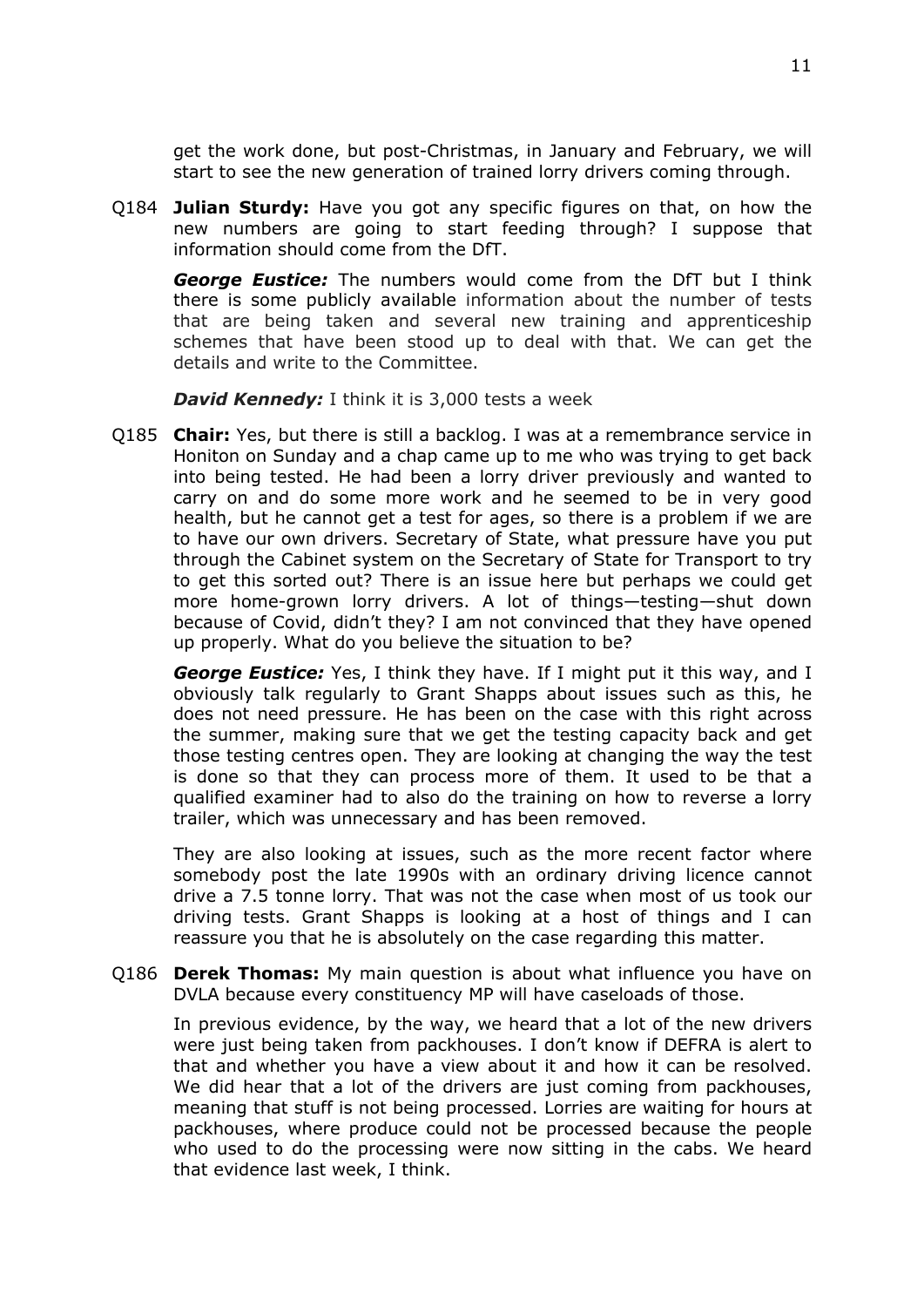However, my main question is about DVLA and how it is responding because it is certainly not responding to constituency casework.

*David Kennedy:* As the Secretary of State says, there has been a great deal of pressure in the DfT space. I think the current situation is that the number of testing slots has been increased and there are more slots than people who want to be tested. That is the latest data. I think what is also happening in response to the higher wages is that loads of people want to become HGV drivers. They will come into the system and be tested in the first quarter of next year, so this problem will ease over time.

We can see if we can get the DfT to supply the latest data on that.

*George Eustice:* I think that is best because it is an area that the DfT holds, but the DfT has been quite open in explaining what it is doing and we can get you the latest test data.

**Chair:** That would be very good. Thank you. David, you had better tell that to my constituent from Sunday, that he can get a test straight away because he is not finding that to be the case. This is the trouble. All the time we are being told one thing and on the ground, it is not the same.

*David Kennedy:* There may be some geographical disparity.

**Chair:** Might there? Yes. All right. Your get-out-of-jail-free card. Carry on, Julian.

Q187 **Julian Sturdy:** We have touched on HGV drivers, but where are the figures on the extra visas for poultry workers and pork butchers at the moment? How are the numbers of people coming in looking?

*George Eustice:* Broadly, what we would expect—and bear in mind that they are still being processed—is that we would be in the realms of several thousand, which is what we would need on poultry and butchers. That is within the range that we expected. As you may recall, we made provision for 5,500 poultry butchers. That was on the basis that we knew each year, with quite a bit of precision, that we needed 5,500 to come. There was some uncertainty about how many of them would return from the EU. We did not know whether it would be half the usual figure or three-quarters, or fewer, so we just set it at the level that we knew was required.

Q188 **Julian Sturdy:** Do you know how the figures are looking? You are saying we are looking as if we are on track but do you have any handle on the exact figures?

*George Eustice:* I don't want to get into a running commentary because, as you can appreciate, it changes day by day. I think broadly, on the butchers' side, both poultry and pigs, it is going to be in the realms of several thousand that we can expect to be coming. When it comes to poultry, some of them have already started to arrive. They were processed first. We expect the 800 pork butchers we had planned for to start arriving from the beginning of December.

Q189 **Julian Sturdy:** Do you expect to meet the target of 800?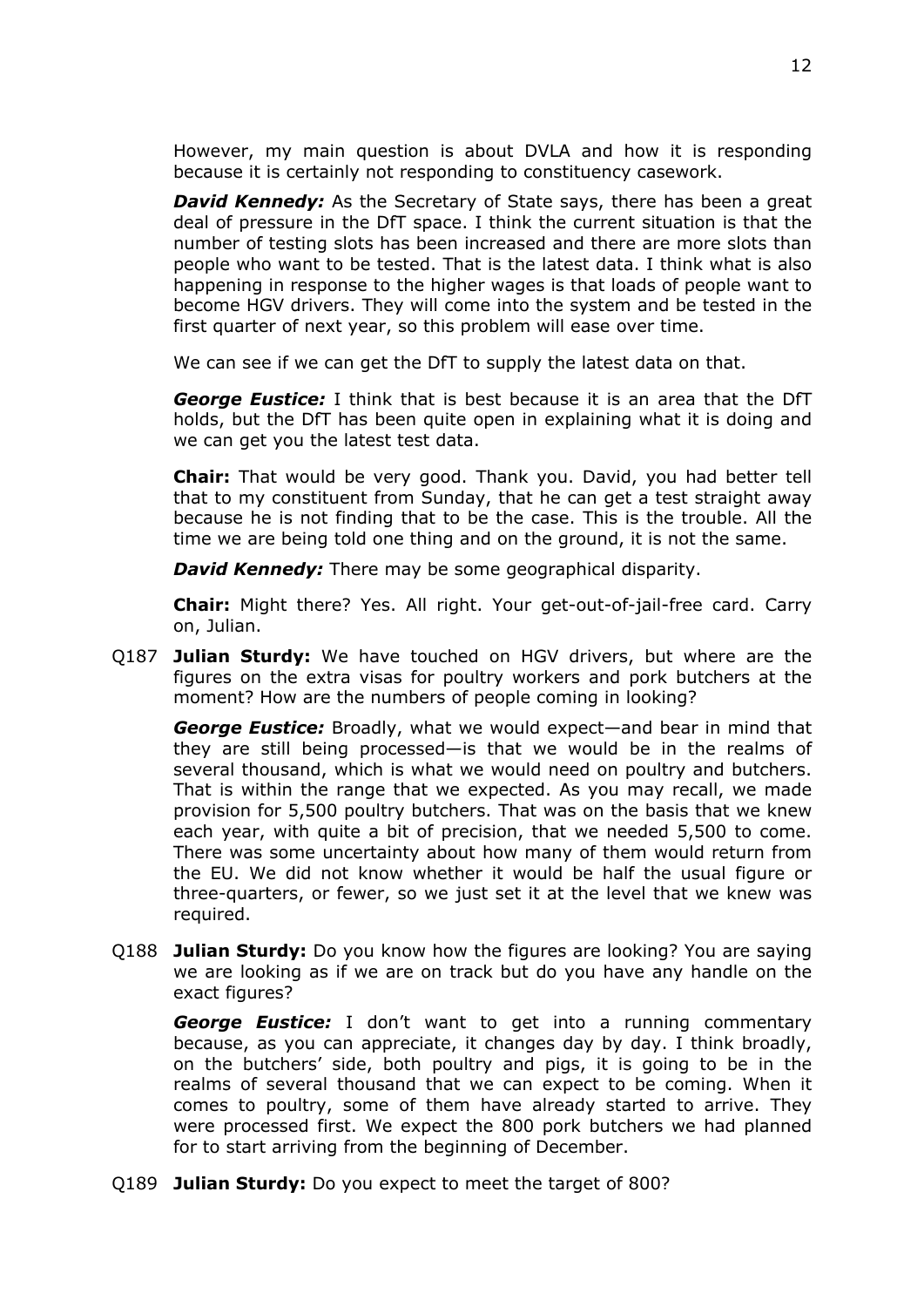#### *George Eustice:* Yes.

**David Kennedy:** We do. Yesterday and this morning I met with the scheme operators who run the seasonal workers scheme and each of the four big processors—Cranswick, Pilgrim's, Morrisons, Karro—just to make sure that everything is on track. Demand is high, so is the supply. There should not be a problem getting butchers in. There are a few logistical issues to navigate through, and some process issues, and that is all happening.

Q190 **Julian Sturdy:** I will finish with this, touching on some other sectors that have given evidence to us, for example, the hospitality sector. There is a huge shortage across the board in the hospitality sector, for a number of reasons, Secretary of State, as you have set out. Covid, the pandemic, has played a key role as has the furlough scheme and people not coming back from furlough. Why was hospitality excluded from any of these temporary visa roles and positions?

*George Eustice:* The visa roles were aimed at food supply in the run-up to Christmas. The hospitality sector is slightly different because a lot of staff have been on furlough for some time, and it was unclear whether there would be any casualties as a result of the pandemic and that might have released staff. Also, the hospitality sector is better able to recruit a domestic workforce than are some of the other sectors that have had a particular problem.

Q191 **Julian Sturdy:** It is struggling and gave evidence to say so.

*George Eustice:* Yes, but the labour market is tight across the economy. We have 1.5 million job vacancies and some estimates suggest that about 500,000 of those vacancies are in the food and drink sectors. The labour market is tight. Some businesses are starting to adjust their practices.

My own family—I declare my interest—has a large restaurant business that has started changing shift patterns in order to bring into the workforce, for example, some of those mothers with children of school age for whom the previous shift patterns did not suit, designing shifts that do suit and starting to get people re-entering the labour market. They are often people who had been economically inactive for some time. The fact that businesses are starting to think about how they can accommodate different shifts to get people in has to be positive.

Q192 **Chair:** Before we leave this topic, one last question to you, Secretary of State. When did the Food Resilience Industry Forum first flag concerns about labour shortages?

*George Eustice:* I will ask David to respond on that one. He may not want to, but David attends it.

**David Kennedy:** Yes. I chair it jointly with Chris Tyas, the industry representative. We have had labour issues of one kind or another flagged up from the start of it. That was back in March 2020, almost two years ago. The latest round of issues, in the summer, labour shortages around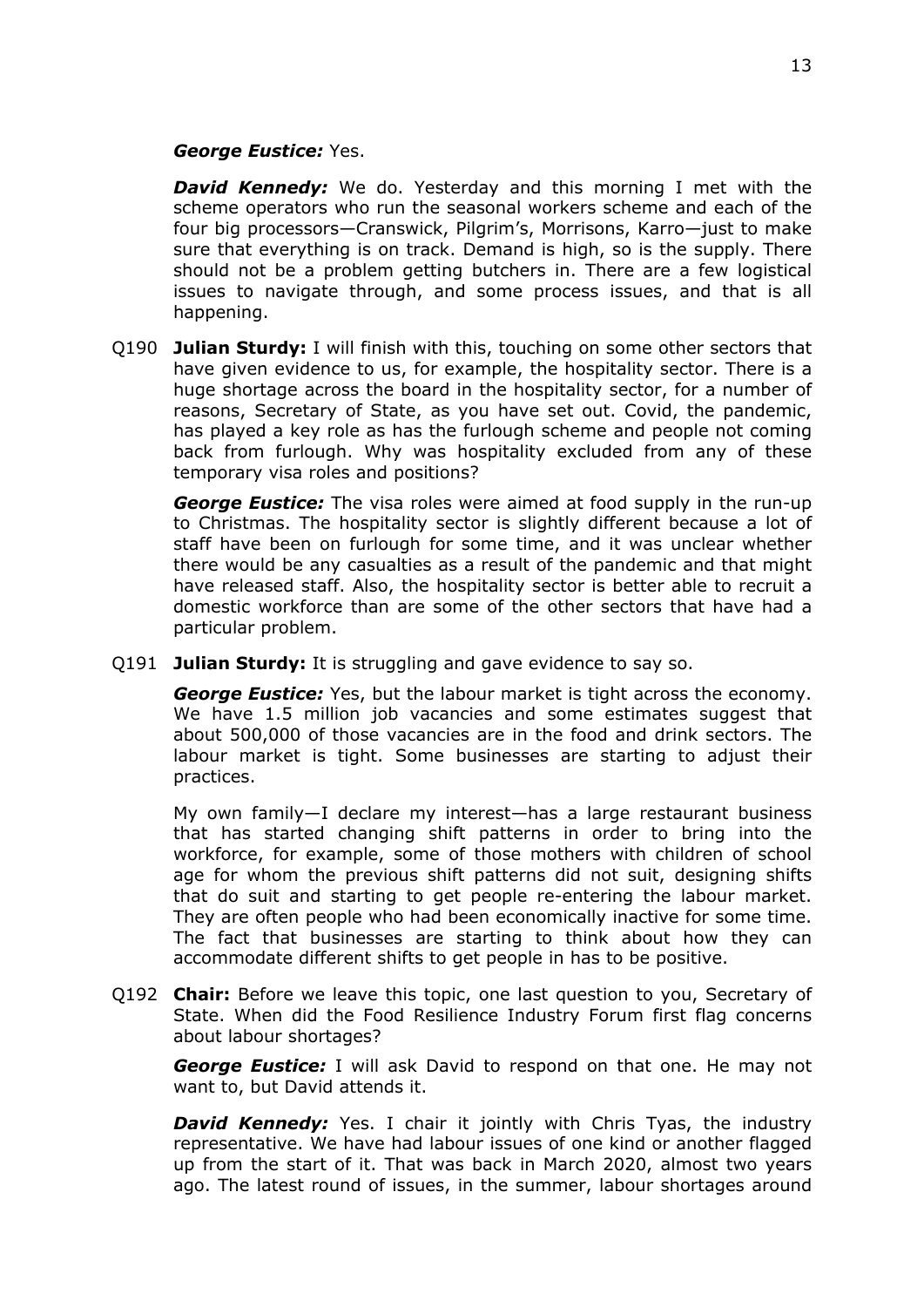butchers, poultry and HGV drivers, started to grow the need to do something about it. When we have been able to make the case, we have done so. We have acted at pace and we are bringing people in.

Q193 **Chair:** Julian Sturdy made the case to you about whether the data was fast enough. Is it up to date? I do have to say to you that I think you just decided that the industry was crying wolf, that there wasn't a real problem, and now there is a problem. You have data that you can stack up, which may or may not prove where you are and we are just seeing less food being produced, less labour.

Talking about lorries—and we will talk about it in a minute—you are now letting foreign lorries deliver a load of stuff all across the country. I thought that we were supposed to be bringing back control in order to have more business in this country, fewer foreign lorries on our roads, but all we are doing is getting more. On this food resilience thing, why did you not take more notice of what the industry was saying? I think you hid behind the data. I will be quite blunt with you.

*George Eustice:* I think that is unfair. Bear in mind that, through the pandemic—and I have been meeting chief executives of supermarkets and food manufacturers regularly during that period—the predominant issues that were being raised were about staff absences. During the first lockdown, there was a lot of concern about the anxiety of staff about working during lockdown. There were lots of challenges there. There were lots of challenges to resolve around PHE guidance about working and protection for people at work.

As the infection rate rose, there was quite a lot of isolation and absence levels were getting up to around 15%, close to 20% in some cases. That was the primary concern weighing on the minds of the food industry at that time and it was the case as recently as July this year; the so-called pingdemic was top of their concerns. As soon as we saw some stress on order-fulfilment levels, which gave cause for concern, we immediately created an exemption for the food industry.

Q194 **Chair:** Charlie Dewhirst, of the National Pig Association, said they had been having crisis meetings with DEFRA since February this year, recognising the battle that was building up, the numbers of pigs building up on farms. Up to 14,000 pigs have been culled. Surely you should have seen that coming?

*George Eustice:* I met representatives of the pig industry—not just the NPA but the businesses concerned—on several occasions over the last year. I can say that, throughout that period, up until probably September, their biggest concern was access to the Chinese market. As recently as late summer, processors were telling me that labour was difficult, it was tight, but they could manage that if we could get access to the Chinese market. The biggest concern on their minds throughout this year has been the difficulty of getting relisted to supply the Chinese market, which is quite crucial.

Q195 **Chair:** I think the issue of the Chinese market is that the pigs are sent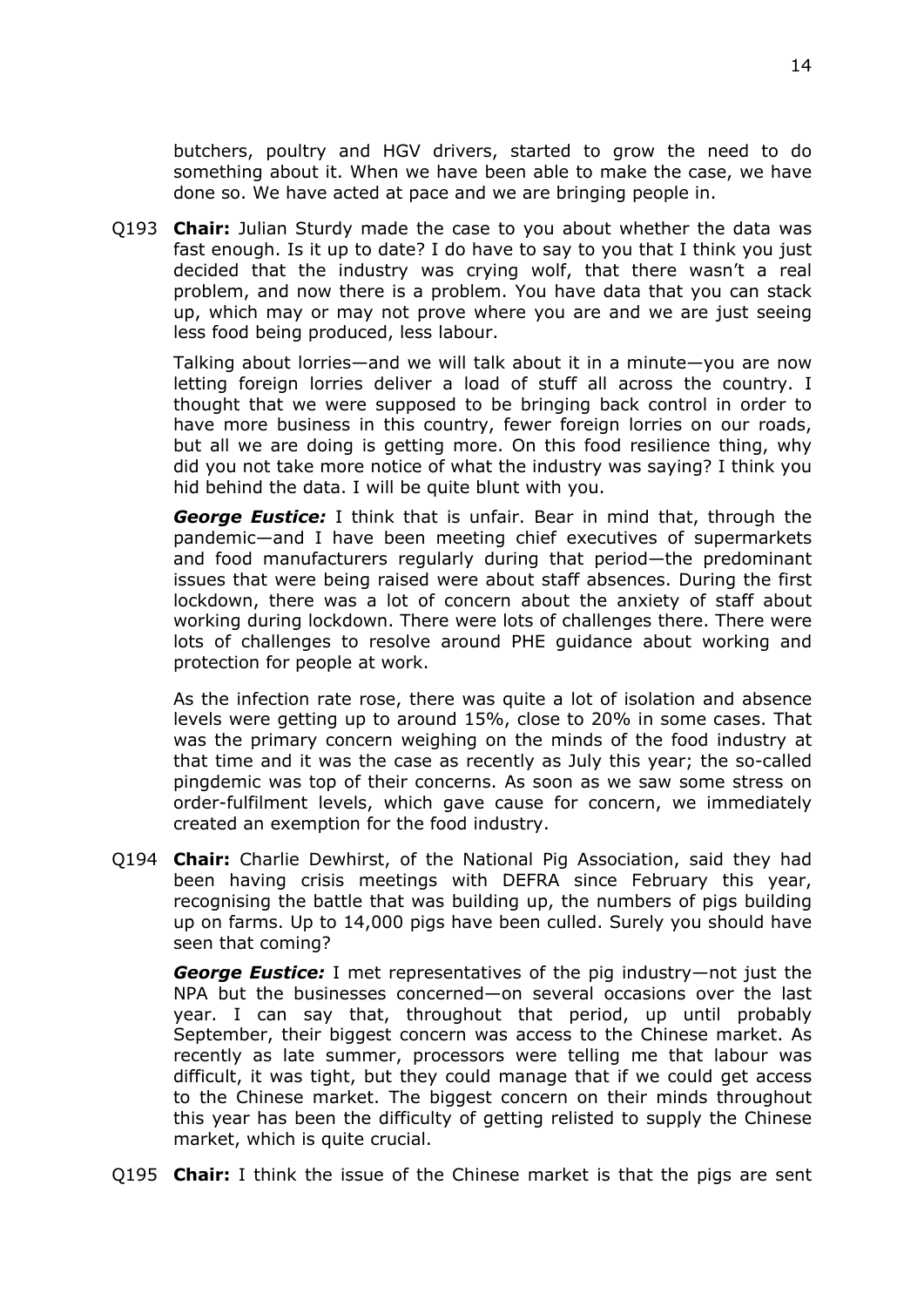not entirely whole, but not carved up much, so this has been the perfect storm in a way. We now have pigs that we cannot butcher properly.

*George Eustice:* It is important for carcass balance to get the right value for the pig.

**Chair:** I had better not steal all the next questions as well, so I will leave it there for a moment. Ian Byrne, over to you on the HGV side.

Q196 **Ian Byrne:** We will touch on the HGV issue again. Tom Southall of the Cold Chain Federation said there had been "quite a few short-term interventions" from the Government and that "there is an argument that quite a lot of those came too late". He also said that there was a "real mixture" of those interventions that had "made a difference" and those which "may have had a detrimental impact on the overall situation". From the Government's perspective, what impact do you believe the recent measures to support HGV drivers will have on the estimated shortfall of 100,000 drivers?

*George Eustice:* If you want to explore this in detail it would be worth the Committee getting Grant Shapps in, or evidence from DfT, because he has been looking very closely at this. The way I would summarise it, the point that Grant Shapps has been making, since early summer to be fair, has proved to be right. That visa schemes for HGVs—while it is something that the industry was calling for and wanted to have—as it has turned out, had a more limited impact than people would think because there is a tight labour market and a shortage of HGV drivers across Europe, including in countries such as Poland, and across the world. Countries such as the United States have driver shortages; Ireland has driver shortages.

The solution here is to try to persuade and encourage more of those HGV drivers, who are qualified but have recently left the industry, to return. A lot of that is about sorting out some of the renewal testing and so on. I think it is the CPC test, or something like that—there has been a lot of emphasis on that—and also training the next generation of drivers, seeing wages rise so that you can attract people to the industry, and trying to improve some of the infrastructure on our roads networks, because that is another problem.

If people are away from home and there are no adequate showering facilities, no spaces for lorries to park and, frankly, a lack of respect for lorries on the road from other road users who take for granted that their goods will arrive: all these things matter and we need to address them all if we are to fix this for the long term.

Q197 **Ian Byrne:** That is a good point about getting Grant Shapps in because there are lots of questions to be asked, certainly about the extension of the ability for drivers to be longer on the roads.

During the evidence you have mentioned the pandemic and Covid a lot. You have not mentioned the B-word, Brexit. What effect do you believe Brexit has had in the shortage of the labour, drivers? Would you quantify that?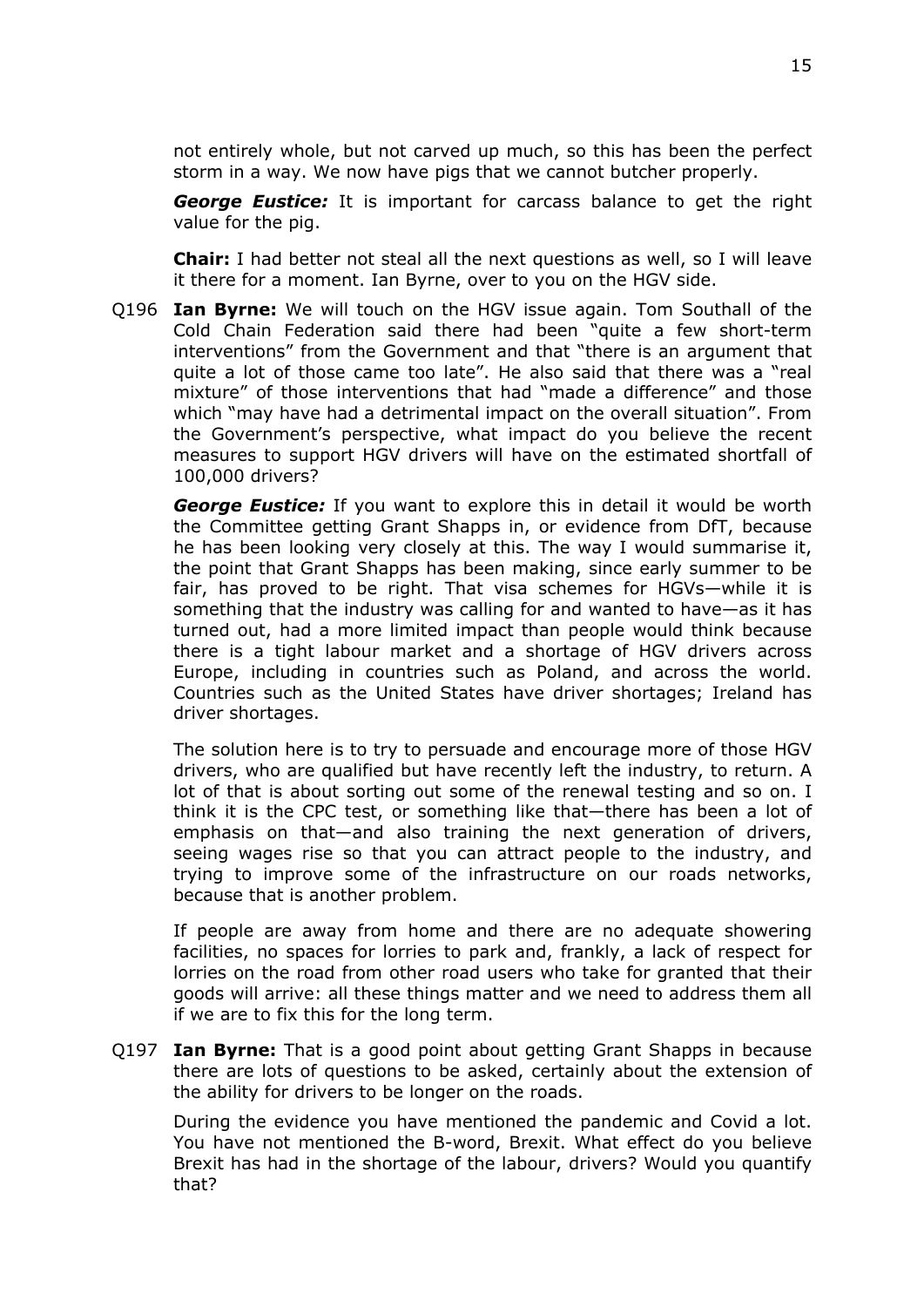*George Eustice:* When it comes to HGV drivers—I will be honest—I think the effect has been limited. That is because most of the HGV drivers were British employees, they were here. Many of them were in their 50s, and this problem has been caused because they have left the sector. For reasons I have given, because these are full-time jobs, full-time careers, the ability to attract others from the EU, even when we have made that option available, has been limited.

In other areas, we did have 5 million or 6 million settled EU citizens, which we thought would give us a buffer. Some of them have returned to Europe and that has undoubtedly contributed to our now having 1.5 million or so job vacancies. The end of free movement has been a contributing factor in some sectors within the food sector. However, you also have to see it in the context of the wider issues around the pandemic. Travel restrictions and people wanting to return to be closer to their families have probably contributed far more.

**Ian Byrne:** I think we have covered the HGV drivers. David, would you like to add anything?

*David Kennedy:* Only on the impact of the interventions; they were to protect food supply at Christmas. At the time we made the case, working very closely with the supermarkets, they were projecting that they would not be able to put the stocks in—of packaged goods in particular—ahead of the Christmas period. That has changed and they are on track with their plans so now, in our risk assessment of Christmas, we think that the food supply will be protected. We cannot guarantee it, but the risks have changed significantly.

**Ian Byrne:** Thank you, Chair. It has been well covered.

Q198 **Chair:** Dare I say it, you seem a little bit obsessed with the supermarkets. I know that they are the biggest players in this country, but what we have also taken evidence privately on is the fact that they will pay higher wages, they will take the drivers, and everybody else suffers. When you are gathering all this data, do you also gather data from some of the smaller players? We have a perfect storm going on out there and I am afraid it is no good the Government just saying, "There isn't a problem" because there is one. With this data that you are always quoting, do you look at the smaller abattoirs? There are lots of smaller shops out there as well. They still have to be supplied. What data do you have on them?

*David Kennedy:* The Food Resilience Industry Forum has 200 representatives. The vast majority are not retailers. There are several retailers on it but the rest of them are manufacturers; for example, farming representatives, the distribution sector, the whole supply chain. We have an end to end approach. I quote the supermarket data because it is a useful barometer of the food system.

Q199 **Chair:** They are big players, I accept that, but do you accept that everyone is taking drivers? Amazon is taking drivers. At the moment, because there is a shortage of drivers, a shortage of workers, everybody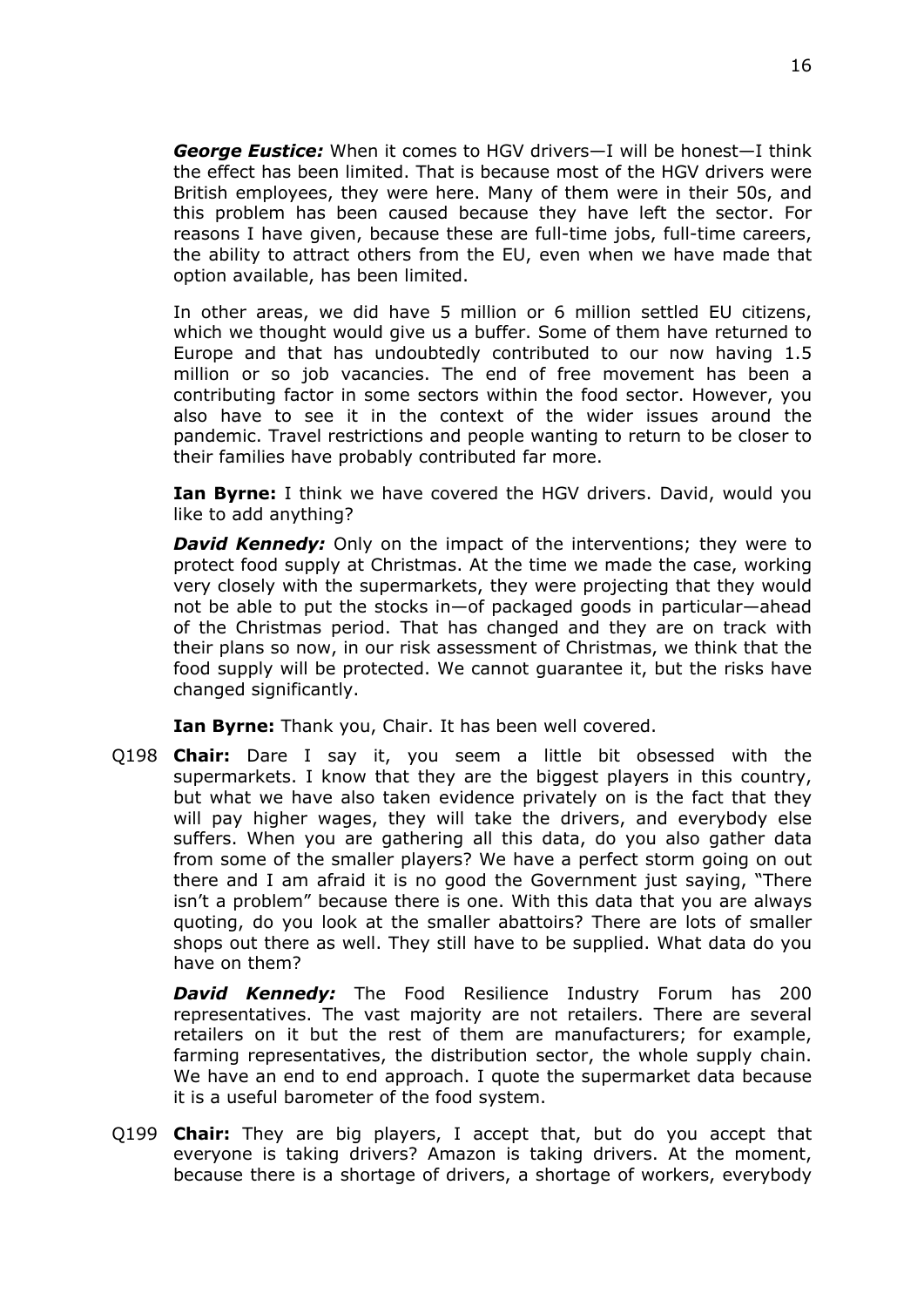is sucking them in so, in the end, the more you pay—great for the people getting the wages and I don't blame them for moving—in the end you are depriving somebody else of their labour. It is just not sorting it out.

*David Kennedy:* Yes. Absolutely. We are alive to that. Let me give you an example. You will remember that during Covid we did the shielding food parcels for the vulnerable. The consequence of that was that the set of products in those food parcels were either going to Brakes and Bidfood, who were doing the exercise for us, or going to the supermarkets, and the smaller retailers had no supply. That is something that, first, we learned about through the Food Resilience Industry Forum. Secondly, we did something about it so we changed the balance of supply within the system to make sure that all the channels were properly supplied. That is one of many examples.

*George Eustice:* I think there is another important thing to say. Some of the shortages are leading to something of a culture change, which in some ways is positive. I can remember when I was working in the food industry 20 years ago and somebody telling me a story about a lorry that had got stuck in a traffic jam. There was a bad accident on the motorway. They phoned the supermarket depot and said they were sorry but they would be 40 minutes late. The supermarket buyer said, "I will give you 20 minutes. Then you will be turned away". It is a brave supermarket that would say that at the moment.

All of this, "You have your five-minute slot. You have to be here. Drivers can wait over there. They are not allowed here, not allowed there", everybody now has to be a bit more respectful to the drivers who are keeping things moving. I hope that culture shift might last even when we get the drivers back because, to be honest, it has been unacceptable for some time, the way some of these powerful purchasers in the supply chain have thrown their weight around.

Q200 **Chair:** Major retailers have too much power, do they, Secretary of State?

*George Eustice:* In the past. It has led to a culture like that and I think all of them now have to think twice before they complain.

Q201 **Mrs Murray:** Picking up on the Chair's question—and you said you do look at the different sectors—are there any statistics that you could share with the Committee? I don't expect you to do that today, obviously, but it would be helpful if you could share them in writing.

*David Kennedy:* I will see what we can share. I will give you one more example as well, to take a different perspective. The  $CO<sub>2</sub>$  interruption, which happened a few weeks ago was not about retail. It was all about poultry, pigs, slaughtering, small players. It was about the carbonated drinks industry as well. Those are the people we faced and worked with because that was the nature of that problem. Therefore, whatever the problem, whoever it is with, that is where we work; we will know about it and we will solve it.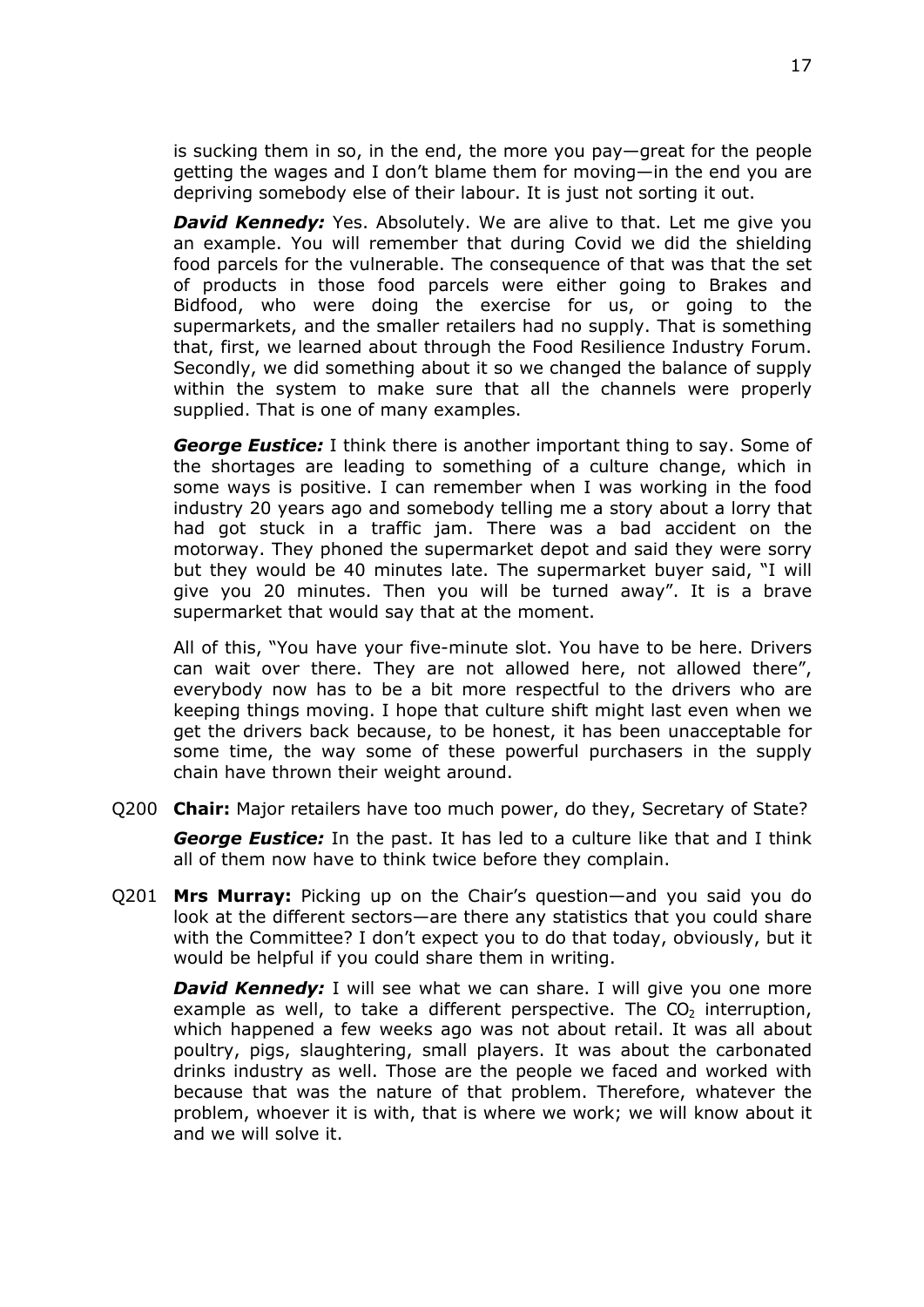Yesterday, the British Poultry Council—which is not just about big players, not just about 2 Sisters and Bernard Matthews but about the whole industry—came out and said that, because of the interventions we had taken, the Christmas turkey supply, albeit a bit reduced because of decisions in the summer, has been secured, but let's see what statistics we can get for you.

**Mrs Murray:** That would be very helpful. Thank you.

Q202 **Barry Gardiner:** Secretary of State, I was fascinated that you said there has been a problem here for some time with supermarkets treating drivers disrespectfully. What did you say about it at the time? It is all very well to say that now it has got better. Did you say or do anything about drivers being treated so terribly when it was going on?

*George Eustice:* I was on the committee that brought forward the Groceries Code Adjudicator and put that on statute. That had codes on these things and, for instance, prevented things such as supermarkets designating their own hauliers and then collecting a fee from those hauliers. Some practices of that sort were addressed.

I suppose I am making a more general point, which is that it is slightly more of a seller's market than it has been for some time for people in some of these sectors. Recently I talked to a haulier who had had a major retailer complain that a pallet had fallen over and asked what they were going to do about it and the haulier said, "I am going to stop working for you because I can't deal with all the customers that I have now, so find someone else to deliver your pallets". That sort of thing is requiring supermarkets—and they tell me this—to be very lenient about delivery slots and so on because they have to be. They have to cut people some slack during difficult times.

Q203 **Barry Gardiner:** That is the social market working its way through, people getting their comeuppance, but is there any way that you feel that you can give greater direction and control the supermarkets so that in future, things stay on the better balance of power that exists between them and the drivers and their other suppliers so that they stay on that more even balance than they have been on in the past? Are there more things that you could do, writing to the heads of the supermarkets, drawing this to their attention, codes of practice, and so on?

*George Eustice:* It may be that they discover that it is a better way to live your life and run your business, to just be a little bit more relaxed and a bit more flexible and a bit more human around the way these things are approached and hopefully that is something that we can all learn from. A bit more kindness.

Q204 **Barry Gardiner:** We could certainly hope so but I was looking for more than hope.

*George Eustice:* We could certainly hope so. I think it is difficult—

**Barry Gardiner:** I was asking what you could do rather than what you could hope.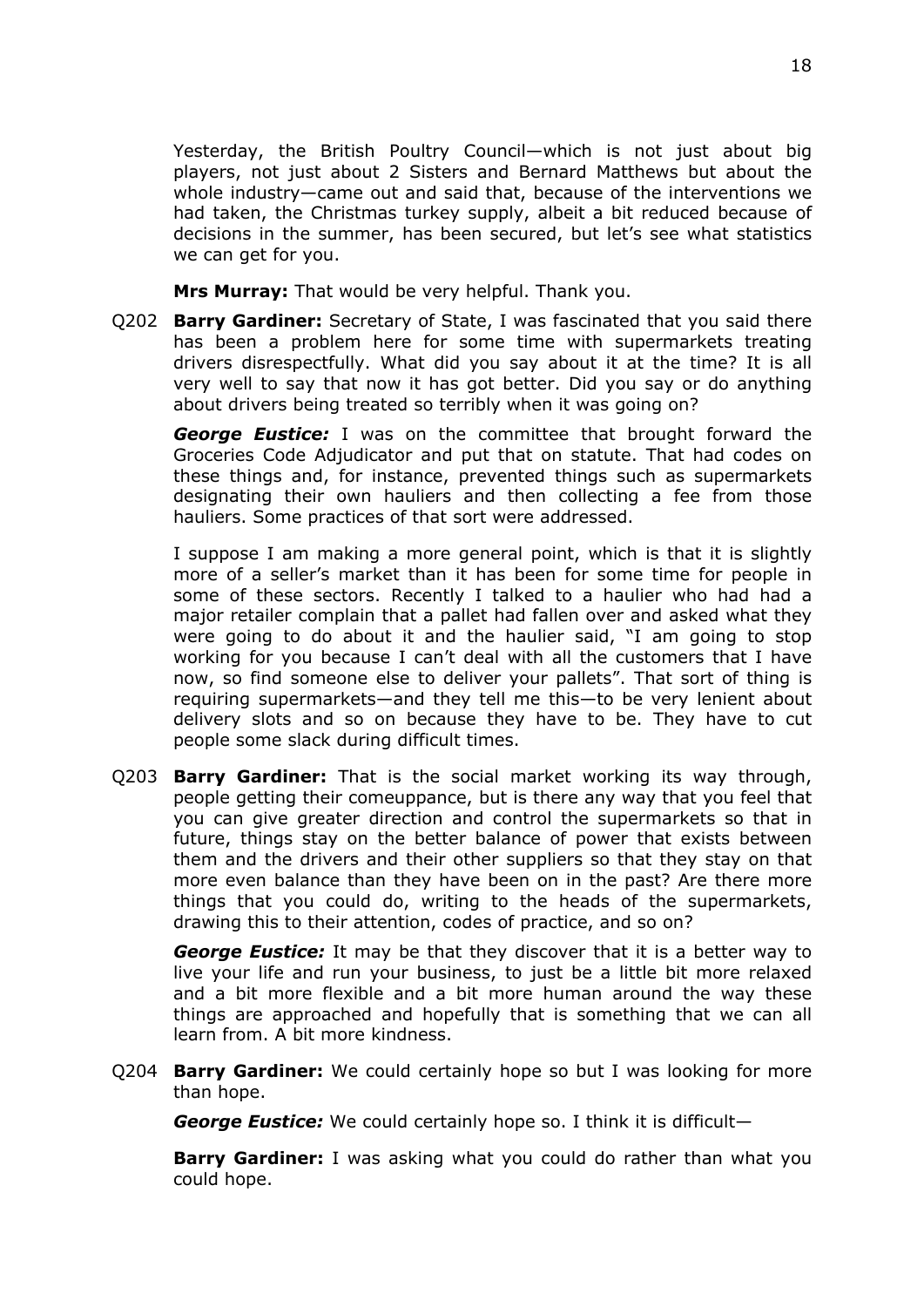*George Eustice:* It is very difficult to regulate for kindness.

# **Barry Gardiner:** Indeed.

*George Eustice:* I think kindness is something that we have all to show one another.

Q205 **Chair:** I think what we can regulate for, Secretary of State, sometimes, is the way that the big retailers dictate to so many growers, so many processors. In the past they have put huge pressures, particularly on processors, haven't they, over getting that supply at a certain price, "If you don't knock your price down, we won't buy it from you". I think the code has helped with that and I think the adjudicator has helped with that, to threaten to look at them. As Barry has said, I think we will probably need to have more than goodwill in the end. We might have to have a little bit more from government on the behaviour of retailers. I know it is one of my pet subjects but there is an issue there and you probably recognise it. Further to Barry's question, are you going to look at that in the future?

*George Eustice:* I am going to have hope in human nature that there will be certain cultural changes that will endure even once we have rectified the current shortage of labour.

Q206 **Chair:** I am going to move on to the cold storage system. The Government said—and you have had a lot to do with this—that you would provide a cold storage aid scheme for pig farmers. Is there enough capacity in England to provide additional cold storage for the Government's scheme and when will the scheme start or has it started already?

*George Eustice:* The answer to the first point is yes. We checked that. There is never any point in running a storage aid scheme if you do not have the storage. You may recall, when we considered a storage aid scheme for dairy in the first lockdown, it was not a viable proposition. The storage capacity is there. The feedback from the industry is that this storage aid scheme will give them the incentive and impetus to process and store pigs and in particular run Saturday slaughters so that they can clear the backlog on farms. The scheme has either started or is imminent but I will ask David to confirm.

Q207 **Chair:** How imminent is imminent, Secretary of State? The Government's 'imminent' isn't the same as the rest of the population.

*David Kennedy:* Yes, it has started. The challenge is for putting extra shifts on at the moment because the system is totally flat-out for the Christmas period. We are working with industry. We think there will be some use of what we call the welfare slaughter payment. That is for pigs that are taken off farms and they are butchered just to get them off the farm. They are cut into six and either put into storage or exported to markets like Poland and the Philippines.

There will be some of that but probably the storage will be most useful in January after the Christmas peak when we have additional butchery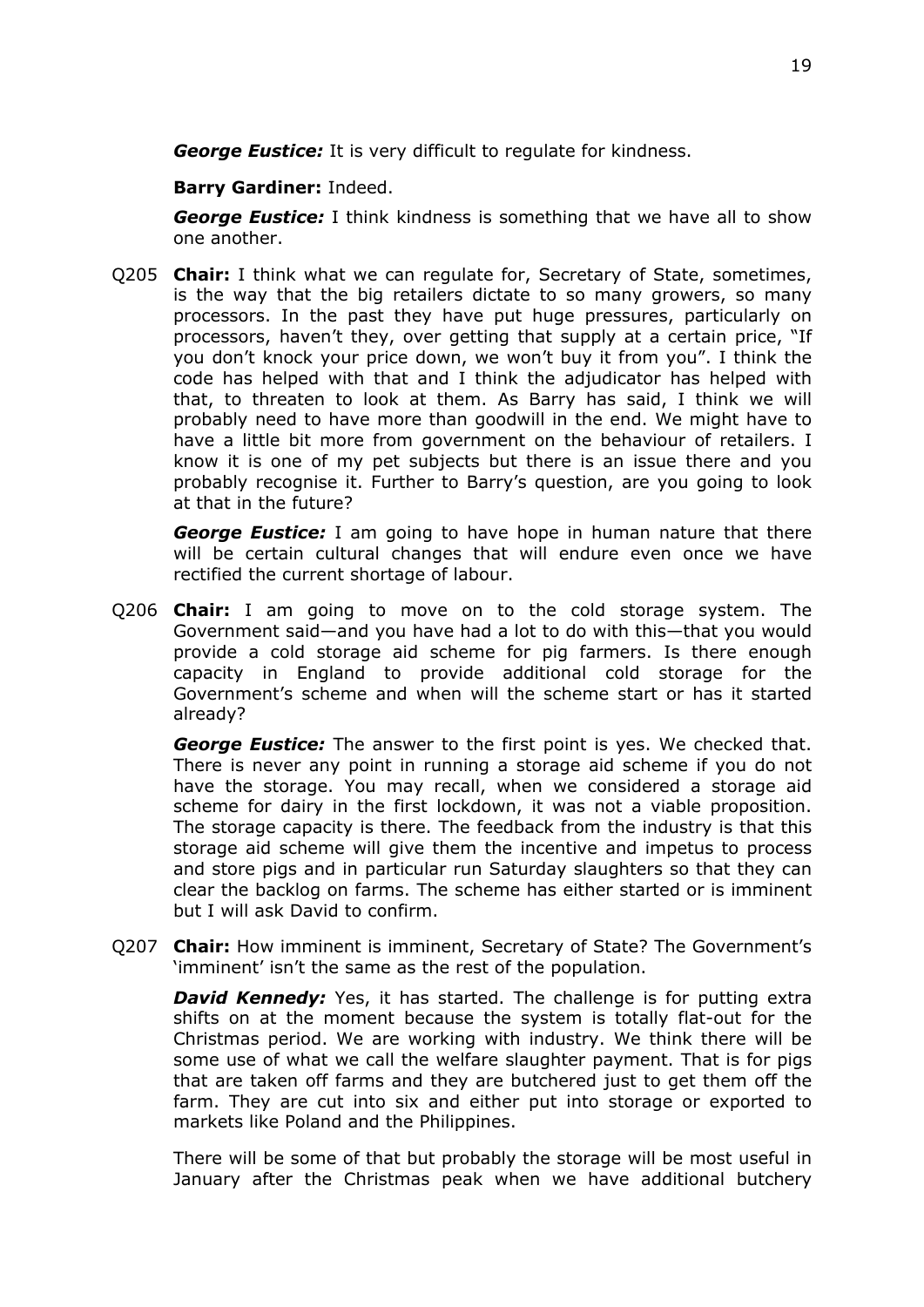capacity and still a backlog on farms. Those two things will come together and we will see products stored. It will come out of storage in May or June when we expect supply probably to be below demand, particularly if the Chinese market comes back.

Q208 **Chair:** Sorry to interrupt. We did take evidence from the cold storage industry where it was saying that there is not a great deal of spare capacity out there because you do not keep cold storage going if there is nothing in it.

The other part of my question is the National Pig Association said the original scheme was for minimally butchered pigs but now it believes it is for boneless joints. This seems a very odd decision and it may not be right, but I would like you to put on record one way or the other because we are still waiting for these butchers to arrive so why do we not put the pigs in in halves or whatever and then wait for the butchers to come to carve them up? I do not get the logic of this.

*David Kennedy:* There is a timing thing here. For the period before the butchers come—we have limited butchery capacity—we wanted minimal butchery with storage and bone-in storage. The industry is very clear that it cannot take stuff out of storage that has not been butchered and then butcher it in the way that you would if it had not been frozen in the first place. For November and December that is the solution. It is one option to get pigs off farm, it is minimal butchering and then storage or export.

For January, when we have butchers and when demand is not as high as it will be in December, the preference of the industry is to store butchered product because it is higher value for them.

Q209 **Chair:** I understand that. As it stands at the moment, the pigs will be gutted, to put it bluntly, and put into storage, more or less as a whole pig or half a pig.

*David Kennedy: Cut into six, yes.* 

**Chair:** That scheme will be for minimally butchered pigs up until December and then in January it will be much more for boneless joints. I want to be absolutely clear.

*David Kennedy:* That is it. From a legal point of view, we did not want to have to change the statutory instrument so we just said it is for stuff that is not butchered or butchered, the storage aid, but it is with that time profile in mind. I do not think anybody will be putting butchered product into storage ahead of Christmas because whatever they can do they will sell to the domestic market.

Q210 **Chair:** How long can you keep a pig hung at 1 degree or 2 degrees or just about freezing? They must keep for some time, do they? There must be an idea to be able to keep these pigs cold until the butchers arrive or not. Is that not possible?

*David Kennedy:* It is a case of putting them into storage for three or six months frozen, or put them into the market. The domestic market has to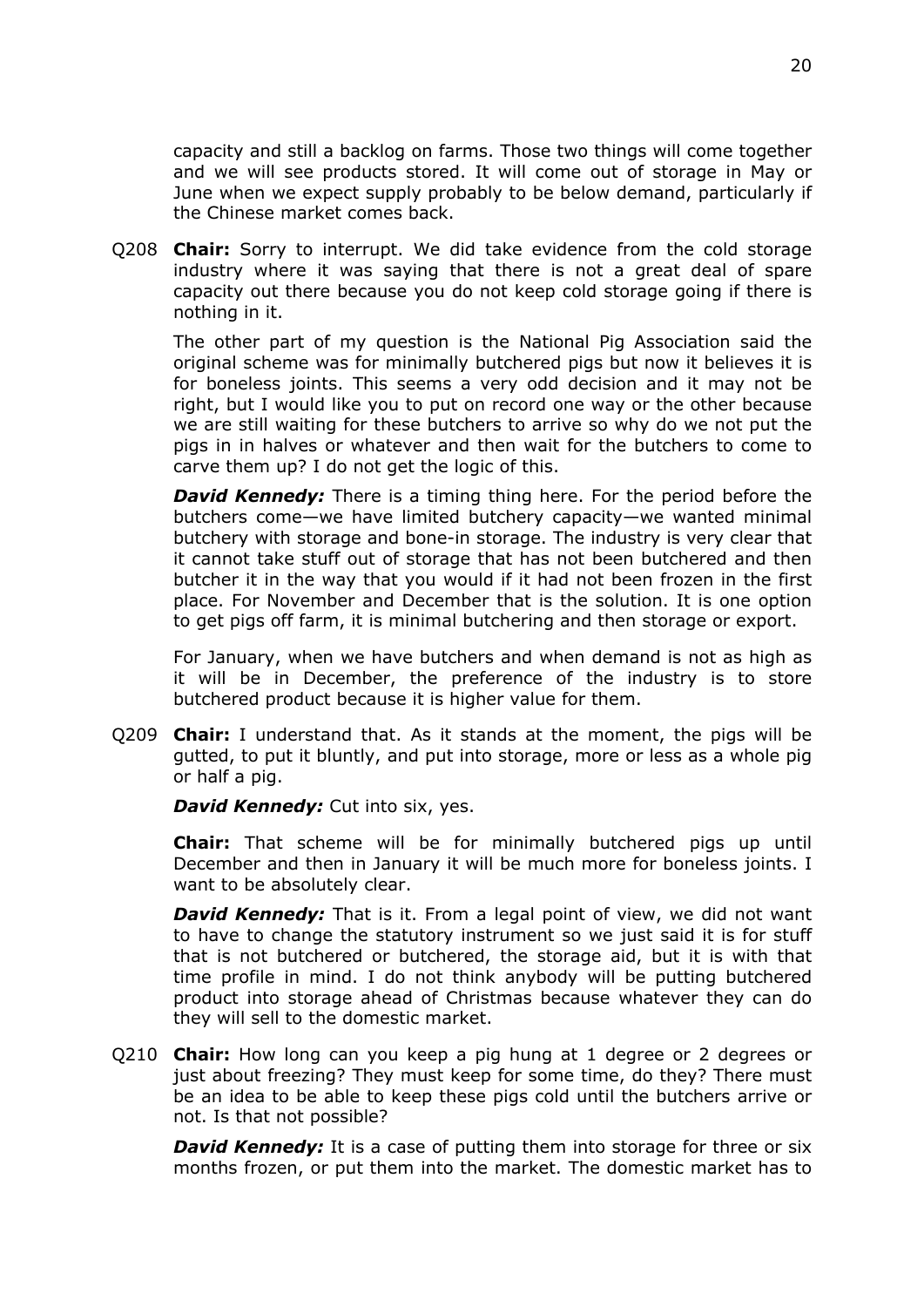be fully butchered. There are markets where you can send pigs cut into six, like Poland or the Philippines, and China, if we can get that relisted sooner rather than later, and things are looking a bit better there.

Q211 **Chair:** Finally, Secretary of State, you must be concerned about the pig industry, because the value of the pigs has virtually halved, the cost of the feed is half as much again. There is not an easy solution, I accept that. Do you believe it will right itself? Will we be able to see an increase in the value of pork so that farmers will be able to feed high-priced cereals or even high-priced substitutes to fatten the pigs?

*George Eustice:* It is a difficult time for the pig industry. Those of us who have been in farming for some time know that there has always been the pig cycle, the famous pig cycle that goes back to the beginning of time in this sector. It is just an unfortunate coincidence of events that when we are at the peak of that cycle, when production has increased by 7% or 8% this year and there is an oversupply in the market, that has coincided with considerable stress internationally in global supply chains, particularly in China, and some other challenges as well in some other markets. That has all been exacerbated by the shortage of labour. Therefore, it is a coming together of several different issues.

However, the projections that we have done with the policies that we have put in place are that we will clear the backlog on farms probably by roughly the end of February or March. They will be gradually working that down and the trend will be in the right direction from now on. Then the gestation period for pigs and the fact that farmers are now culling some sows and reducing their output to bring supply and output back into balance means that by next summer we anticipate things will be stable again.

**Chair:** Yes, three months, three weeks and three days, is it not, the gestation of a pig? Therefore, it does not take long to build it back up again but it is trying to keep the pig industry going in the meantime that is the issue. Sheryll, you can ask, please, the one about the situation on a cull on farms?

Q212 **Mrs Murray:** In addition to additional cold storage, what else is the Government doing to avoid a mass cull of these animals caused by the labour shortages? Do you have anything else planned?

*George Eustice:* The best thing that we can do, the best solution of all, is to increase the slaughtering capacity of the big four abattoirs, to get them to do Saturday slaughtering so that they can start to work down the backlog and then get them into storage. That combination of private storage aid, the additional incentive payment for welfare culling that David just referred to and the short-term visas are the tools that we have at our disposal and we have used and deployed every tool to try to deal with this issue.

There is not much more that we can do beyond that but, as I said, the projections that we have based on the policy interventions that we have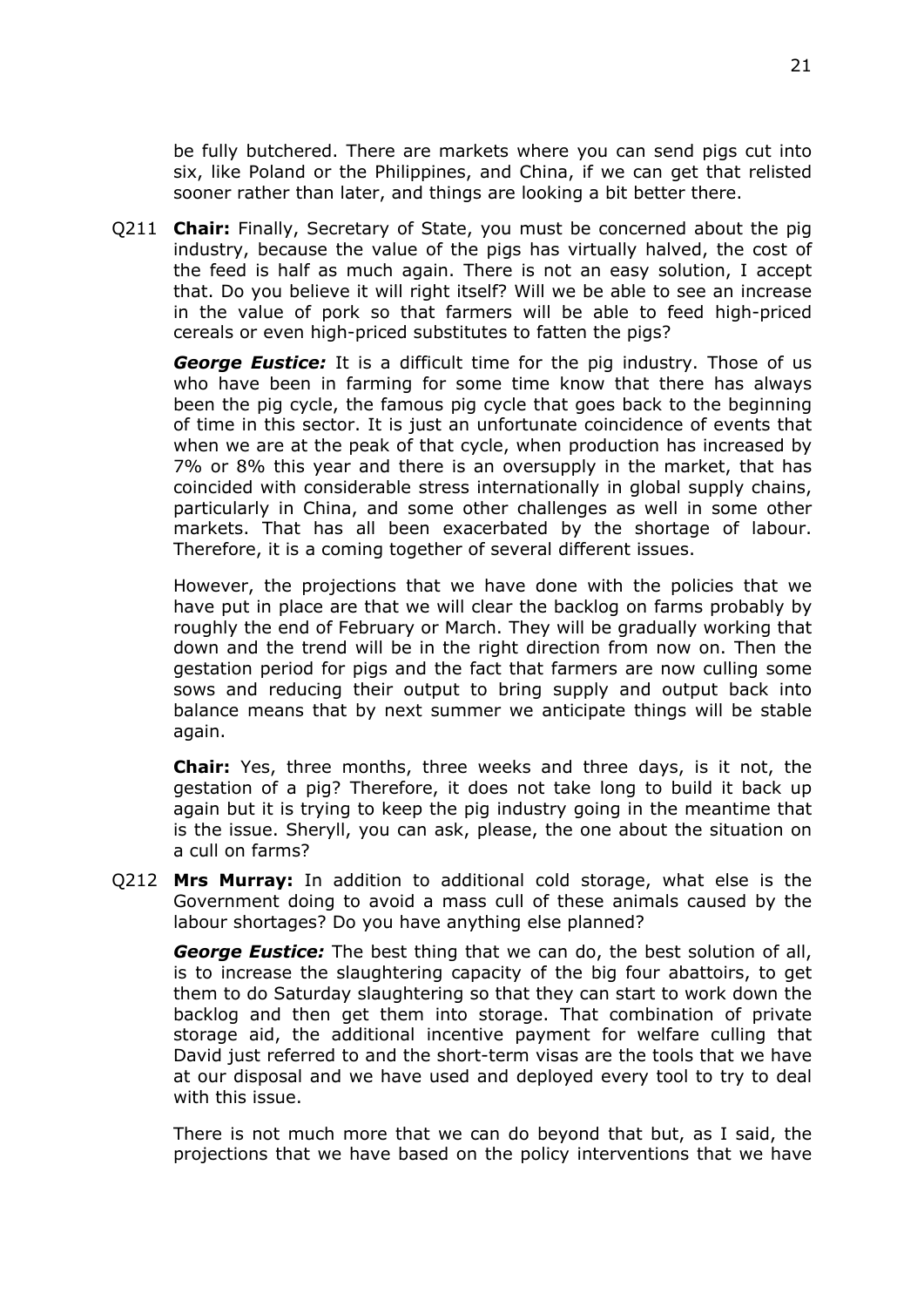announced, are that this will be an improving situation and that we will have solved the backlog by the end of February or March.

*David Kennedy:* We have just changed the situation for farmers who are thinking, "Shall I carry on feeding this pig?" There was a prospect that it would not get off the farm. Now we have the butchers coming in so from the beginning of December onwards there is more butchery capacity that can clear the backlog very quickly. That affects the calculations of the farmers, many of whom now can see a way out and will keep the pigs on the farm until they can be butchered.

Q213 **Mrs Murray:** Just as an aside, Secretary of State, before I go on to the second part of my question, you mentioned there the four main abattoirs. I know we have seen such a decline in small abattoirs. A lot of them would slaughter pigs. I know the one that was forced to close in my constituency dealt mainly with pigs. Do you think it was a mistake not to give them some sort of support to keep them going?

*George Eustice:* Do you mean historically, in the past?

**Mrs Murray:** Yes, and are there are plans to encourage them to reopen?

**Chair:** We put it in our last report, did we not, and we are awaiting a response from you Secretary of State, so we expect to have small slaughterhouses all over the country immediately.

*George Eustice:* The issue for some of the small slaughterhouses was the growing regulation, but which had an important purpose, principally coming from the European Union. The big moment for many of them in recent history, talking 20 years ago, was the requirement for full-time official veterinarians on site. For some of the smaller ones that was not something that they could accommodate given their throughput. That was one of the big drivers. It would be quite a big thing to try to unpick that, given where we are now. Our assessment is for most sectors that, while we had fewer abattoirs than we once had and fewer small abattoirs, we do nevertheless have fairly good distribution of abattoirs in England in the areas where we need them. It is less so in Scotland in particular and also in Wales.

**Mrs Murray:** I think you will find it is less so in Cornwall as well, Secretary of State.

*George Eustice:* I still have an abattoir in my constituency that does still slaughter pigs.

**Mrs Murray:** It is probably the only one in Cornwall now. I wonder why that is.

*David Kennedy:* Maybe because that is where our pigs are.

Q214 **Mrs Murray:** If there is a nationwide mass cull of animals, how will the Government support farmers? If we are forced into a cull, how will the Government support the farmers?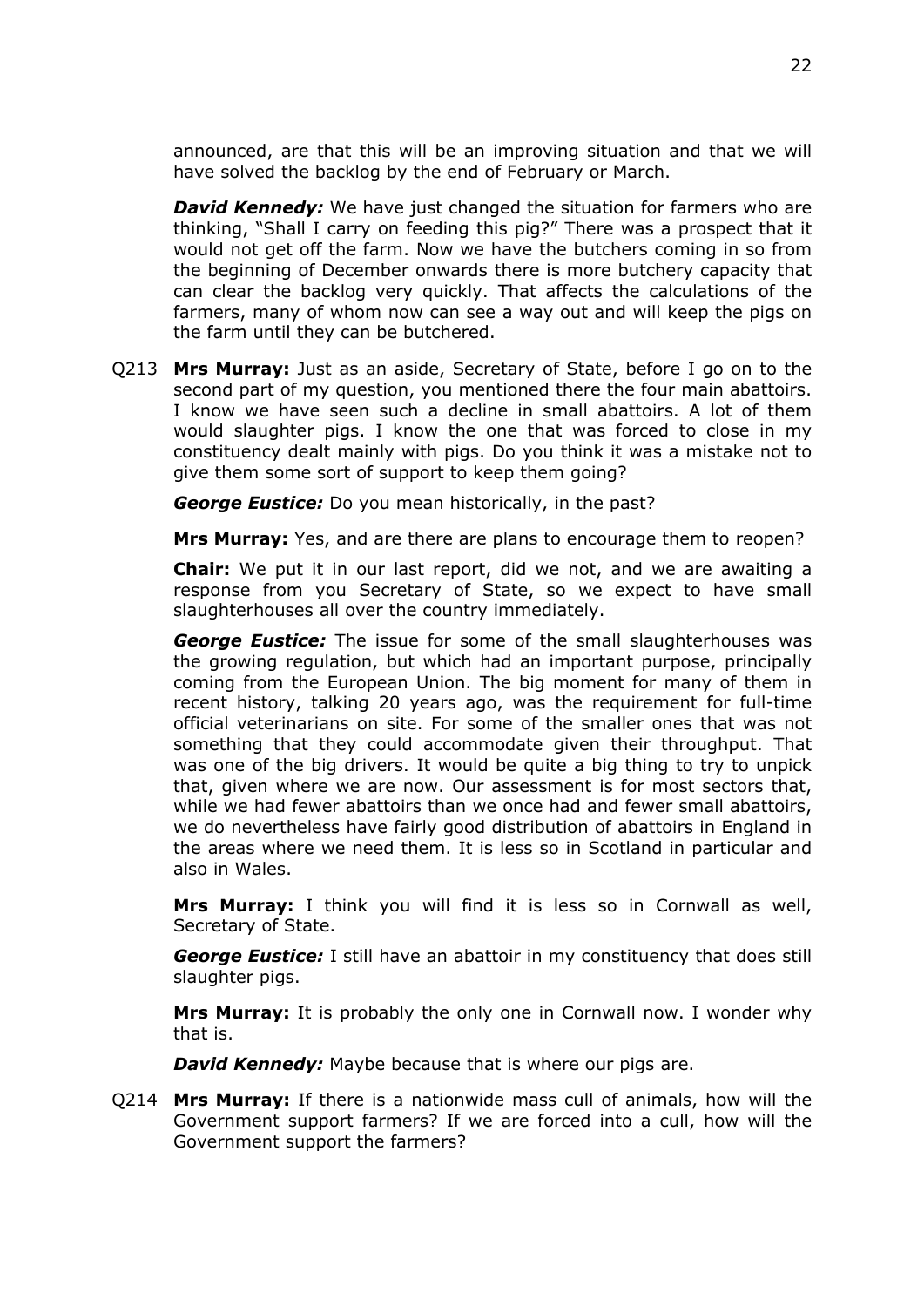*George Eustice:* On pigs? We have announced our scheme to support them and the answer is not to do those sorts of culls and pay them for that. You would not normally make a payment; that would be seen as a commercial loss. It is just a commercial risk in those sorts of circumstances. The circumstances in which we would compensate farmers is if there were a disease outbreak, and the 1981 Animal Health Act makes provision for compensation but it would not be normal for there to be payments of that sort.

It is not something that we have traditionally done but the power is there to make interventions as and when we need them. The Agriculture Act has a very broad power for the Secretary of State to create a statement that there is a market disruption and to take action, but our priority is to avoid anything like that happening, through the schemes we have already done.

**Mrs Murray:** Do you have anything to add, Mr Kennedy?

*David Kennedy:* I think that covers it. We are not expecting that there will be a mass cull. We have said the figure is 14,000 that have been culled to date over the last couple of months. We are not expecting that number to go up very significantly, because of the actions we have taken. We will continue to watch it very closely.

**Mrs Murray:** We will as well. Thank you very much.

Q215 **Chair:** On that last question that Sheryll asked you, Secretary of State, you say that it is not for you to intervene but is it the farmers' fault that they can no longer get their pigs processed? Is it the farmers' fault that they have to keep those pigs on the farm and feed them more until they get fatter? They will then be overweight and they will get probably half the price for that pig, having probably used a quarter more food. I do ask that in all sincerity. Is it the farmers' fault?

*George Eustice:* Commercial risk affects businesses in all sorts of sectors.

**Chair:** Yes, but a commercial risk, Secretary of State—the Government have said all along that we are going to make a success of leaving Europe, we are going to make a success of everything. Good, I hope we do, but I do not think you can say that that is a normal commercial risk to a pig farmer, that he or she cannot sell their pigs to be processed. I have been a dairy farmer for a lot of my life. I expected my milk to be picked up and expected it to be processed. I did not expect to have to tip it down the drain. Dare I say it, I suspect if the dairy farmers had to tip their milk down the drain, there might be some form of compensation.

#### **Mrs Murray:** Absolutely.

**Chair:** The pig sector again is unsupported, unsubsidised, the same as the poultry sector. I think you are being a bit harsh when you say it is just a commercial risk, because I don't think you would expect to have that as part. Yes, commercially pigs will go up and down—I accept your argument—but this is all about not being able to process your pig and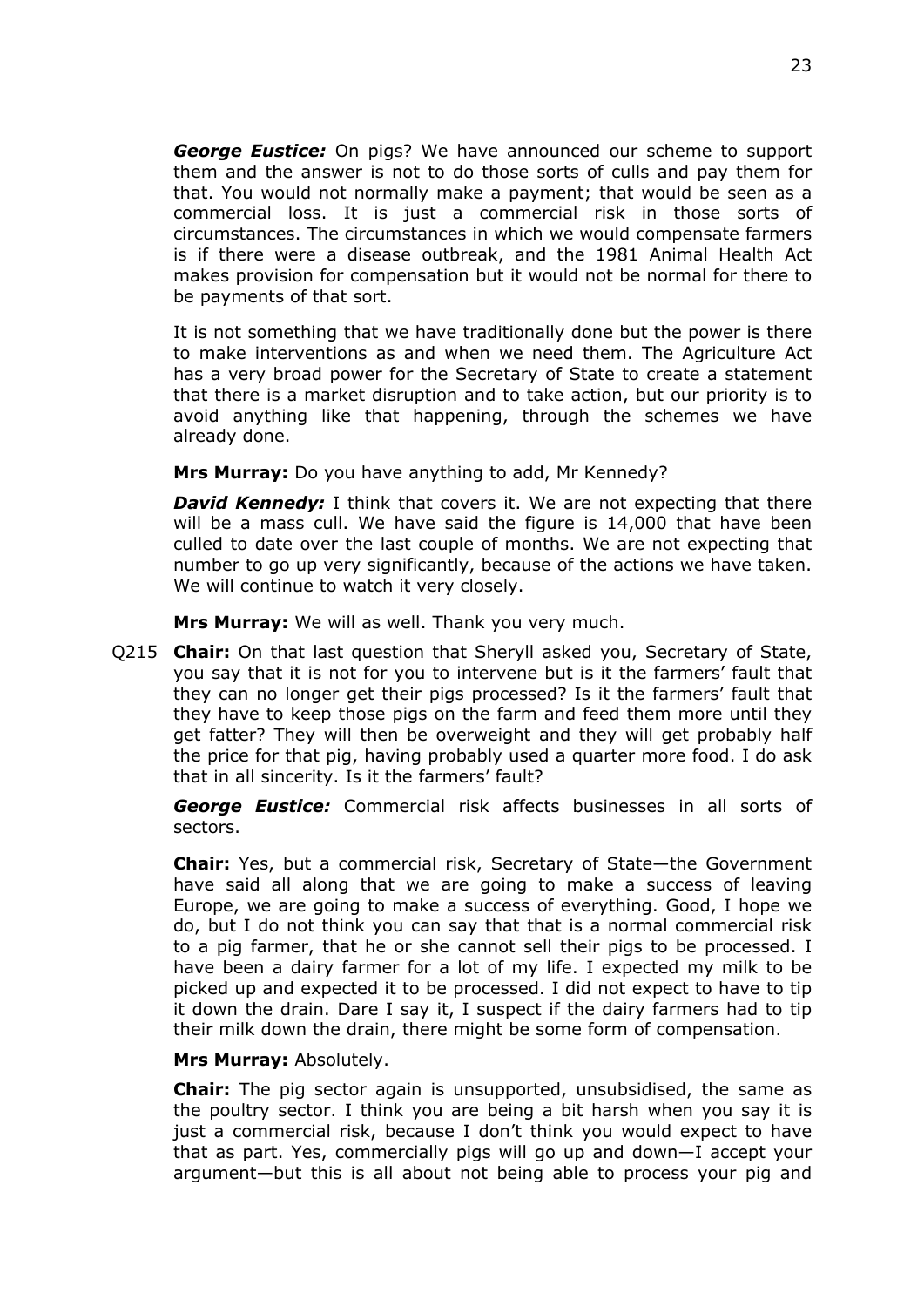having to keep it on a farm.

**Mrs Murray:** Not being able to sell your product.

**Chair:** Why is there not some form of compensation?

*George Eustice:* As I say, we live in a free-market economy and it is not the role of government to interfere in markets in all circumstances. We have clear circumstances when we do. If there is an animal health issue, under the terms of the 1981 Act we will issue compensation for animals that we require to be removed for disease purpose.

**Chair:** Answer my question: is it the farmers' fault that they cannot get their pigs processed?

*George Eustice:* No, but commercial risk does not necessarily imply fault, whenever it comes. If an arable farmer has his crop hit by aphids, that is not necessarily his fault but it is still a commercial risk.

Q216 **Chair:** I think that would be considered almost as an act of God or act of nature, but I am not convinced that not having enough process workers and not being able to slaughter your pigs is an act of nature or an act of environmental change or whatever.

**Mrs Murray:** That may be insurable against.

**Chair:** I think it is out of the control of any shape or form of an expectation that a farmer would have to cover that as a commercial loss. I do take issue with you. It is not a normal commercial loss.

*George Eustice:* We have powers under the Agriculture Act to intervene pretty much wherever we see fit, having deemed there to be a market disruption, but it is a power that should be rightly used sparingly in a free-market economy. We have chosen to use it in a particular way, which is to support private storage aids and particular interventions to help deal with this problem. We think that is the right way to approach this rather than to go down the road of some sort of compensation. We think that the measures we have taken will correct this problem.

**Chair:** I hope you are right. Over to you, Barry.

Q217 **Barry Gardiner:** The Chair is being so nice to you, Secretary of State, because he is asking do you think this is the farmers' fault, whereas what he actually means is—let me state it bluntly—is this not your fault? You talk about where there is deemed to be a market disruption. The point that the Chair is making is that you have been the market disruption, haven't you? Because you changed the ground rules here and you did not take enough precautions beforehand to ensure that people would not economically feel the fallout of it.

*George Eustice:* I do not accept that. As I said earlier, the pig production increased by about 7% or 8% this year. As it transpired, that coincided with a disruption in the Chinese market, which was partly linked to delisting that came from Covid. That is not the Government's fault, that is a disruption in international markets. Are the Government right to act in the way that they have done to help shore up a position?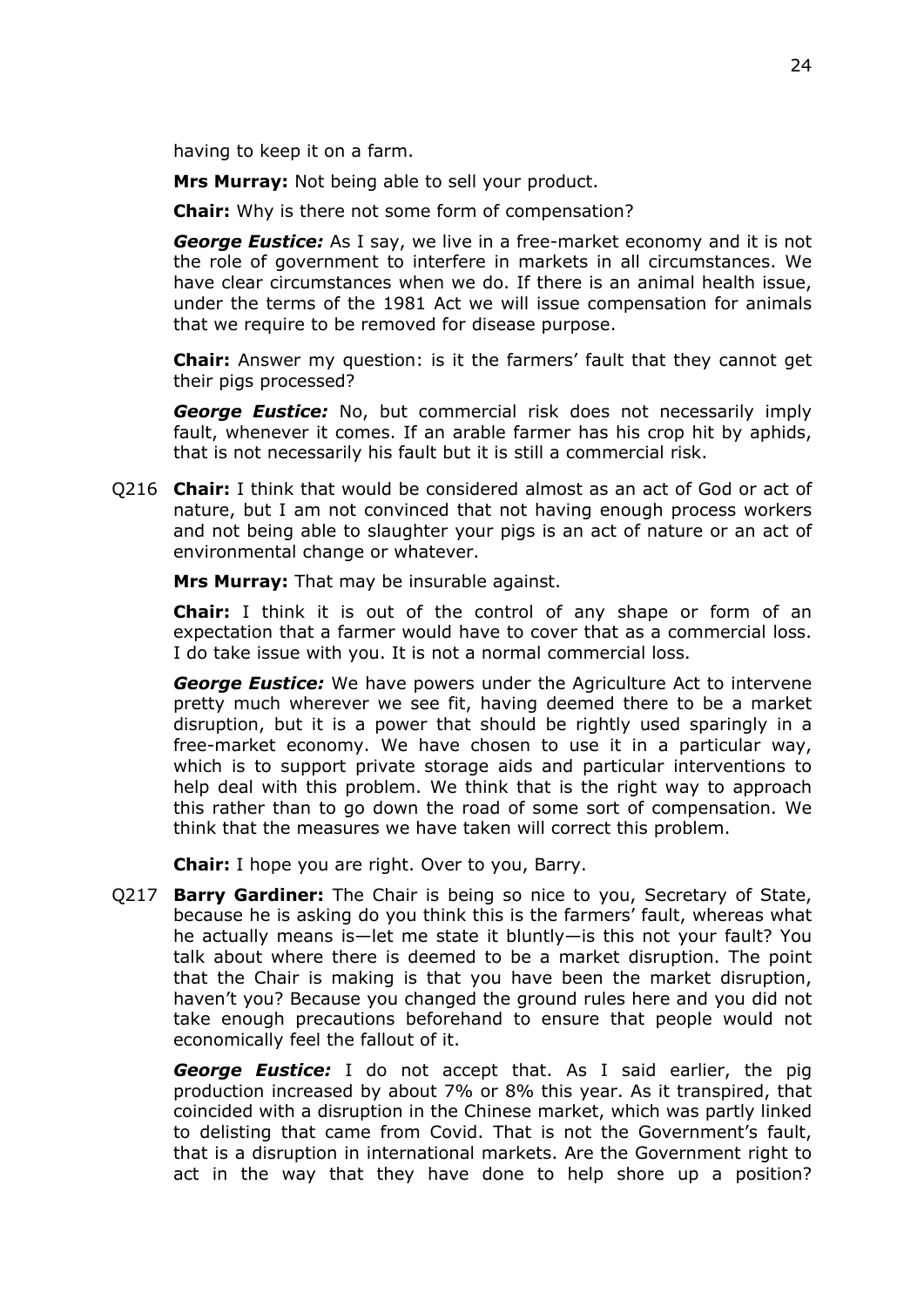Absolutely, and that is what we have done. We have used those powers in the Agriculture Act, not long passed. Some people doubted whether we would use those powers but we have used them and deployed them at an early stage to do the right thing. I think the measures that we have taken are the right measures.

Q218 **Barry Gardiner:** Do you feel that pig farmers feel that you have done everything that is required of you and that they are content with the way in which the Government have handled the entire situation?

*George Eustice:* Of course people will always want more but the judgment I have to make is have we done the right thing and I think we have. We have created a temporary visa scheme; we have opened a private storage aid scheme and we have created an additional welfare payment to clear that backlog on farms. It was very much welcomed by the industry at the time.

Q219 **Barry Gardiner:** Yes, and the labour conditions that meant that you were required to do that were imposed by the Government in the first place. That, I am sure, is what some of the pig farmers might say to you.

*George Eustice:* All I would say is to repeat what I said earlier, which is that for most of this year the comments that I have been getting from the pork processors is that labour is an issue but not their biggest issue. Their biggest issue is very much around access to the Chinese market.

Q220 **Chair:** You said in answer to Barry, Secretary of State, that you acted early, or acted early enough. I would suggest to you that you did not. I am not sure that it was your fault. It might well have been the Home Office's fault, but the fact that we are having to slaughter pigs, cull them on the farm, blatantly shows that you did not act, the Government overall—I will not say you—did not act in time. Again, like I said, you believe that is just a commercial responsibility of the pig farmers, do you?

*George Eustice:* I would say that it was as recently as September that some of the pork sector was telling me that, yes, labour was short but that access to the Chinese market was their biggest concern and causing them the greatest problem.

The difference is that we acted first on poultry because it was foreseeable that we had a big need for seasonal labour for turkeys in the run-up to Christmas and that we needed to act on that. We considered pigs at that stage. However, when we looked at their absence rates, it was not much different to any of the other sectors, such as sheep or beef and others. We very much took the view that it was less clear that they were going to have a spike in labour need and that their position was not that different to other sectors, and that therefore there probably was not a case, and they were telling us that the lack of access to the Chinese market was their biggest concern.

Q221 **Chair:** When is that Chinese market going to be open again?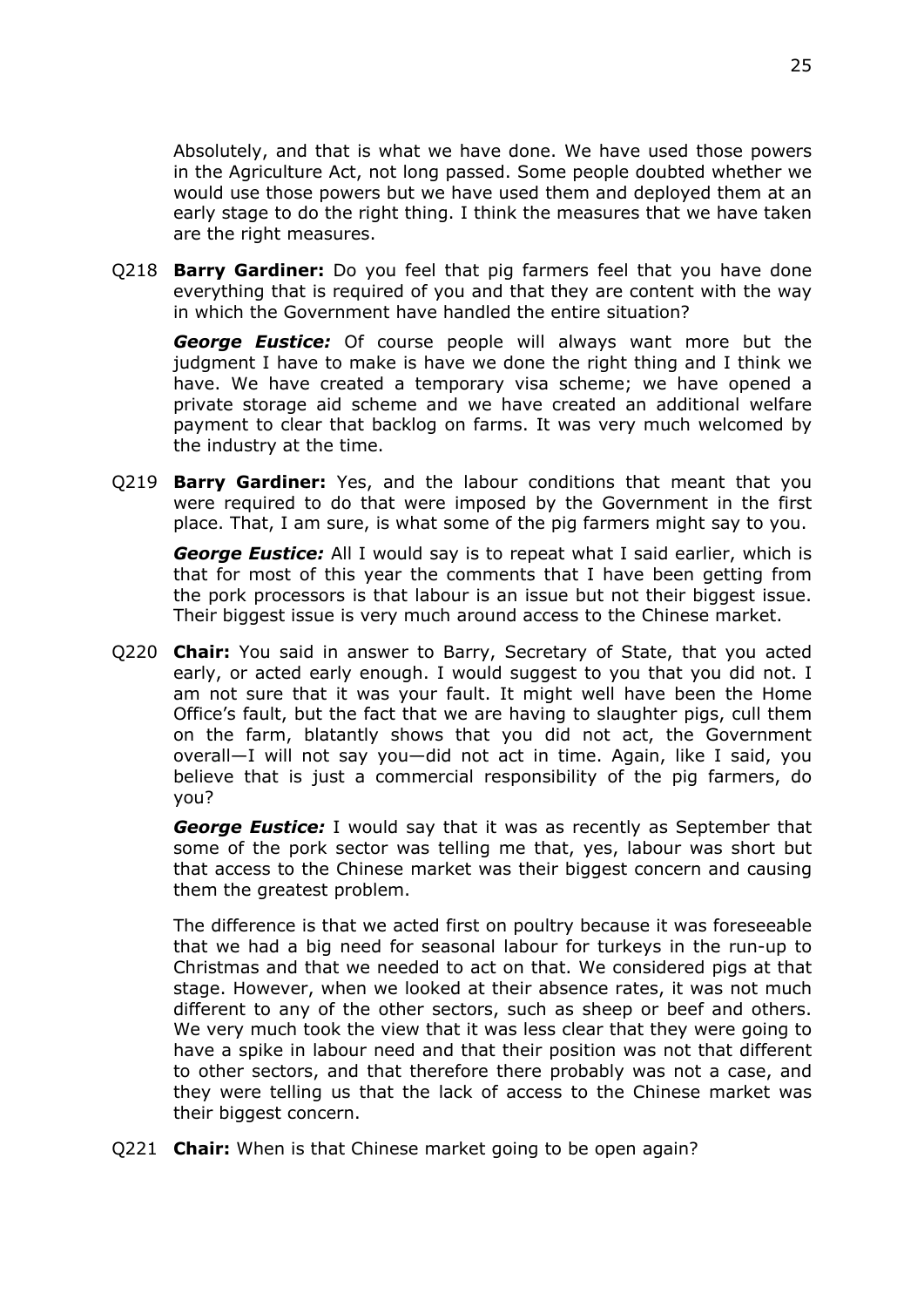*George Eustice:* It is something that we are working on and it is something that the Prime Minister discussed quite recently with China. It is something that we have been raising consistently with it. It has been difficult to get it to relist some of those abattoirs but we are making some progress.

**Chair:** All the time the pigs get fatter. That is the trouble, Secretary of State, and you know that because you have been a pig farmer, or your family have.

Q222 **Mrs Murray:** I don't understand this, "They told you that they would like the Chinese market opening". They also flagged up that there was a labour problem but you dealt with one thing first. Surely it is not beyond a reasonable expectation that your Department can multitask and you could have looked at both situations at the same time.

*David Kennedy:* The answer is that we did. There was potentially a different solution to the—

**Mrs Murray:** Why did the Secretary of State tell us he dealt with the Chinese market in the first instance?

*George Eustice:* I did not say that. I said that the industry was telling me as recently as September that lack of access to the Chinese market was their No. 1 concern.

**Mrs Murray:** They also flagged that there was a labour problem.

*George Eustice:* Yes.

*David Kennedy:* They said there was a labour problem. There was a way of dealing with the labour problem, potentially, which was to bring butchers in via the skilled-worker route, which was allowed under the immigration framework. As far as we understood, they were pursuing that and was going to bring butchers in. They identified butchers in the Philippines and Brazil and various other places. It only became clear in October that that was not going to work.

Q223 **Mrs Murray:** "They" being the Home Office?

*David Kennedy:* No, "they" being the processors, the Cranswicks and the—

**Mrs Murray:** Surely the Home Office would be the ones issuing the visas.

*George Eustice:* Only if it receives an application. One of the challenges—it is important to recognise the context here—is that butchers have been able to come in under the skilled worker route and all you need is a sponsor, ie a business, to recruit those people, identify them and then sponsor their visa application. We understood that the industry was exploring that but it turns out that in most cases they had not progressed that. In some cases, they reported it was difficult to get people who had the right proficiency in English but in most cases they had not even registered as a sponsor with the Home Office.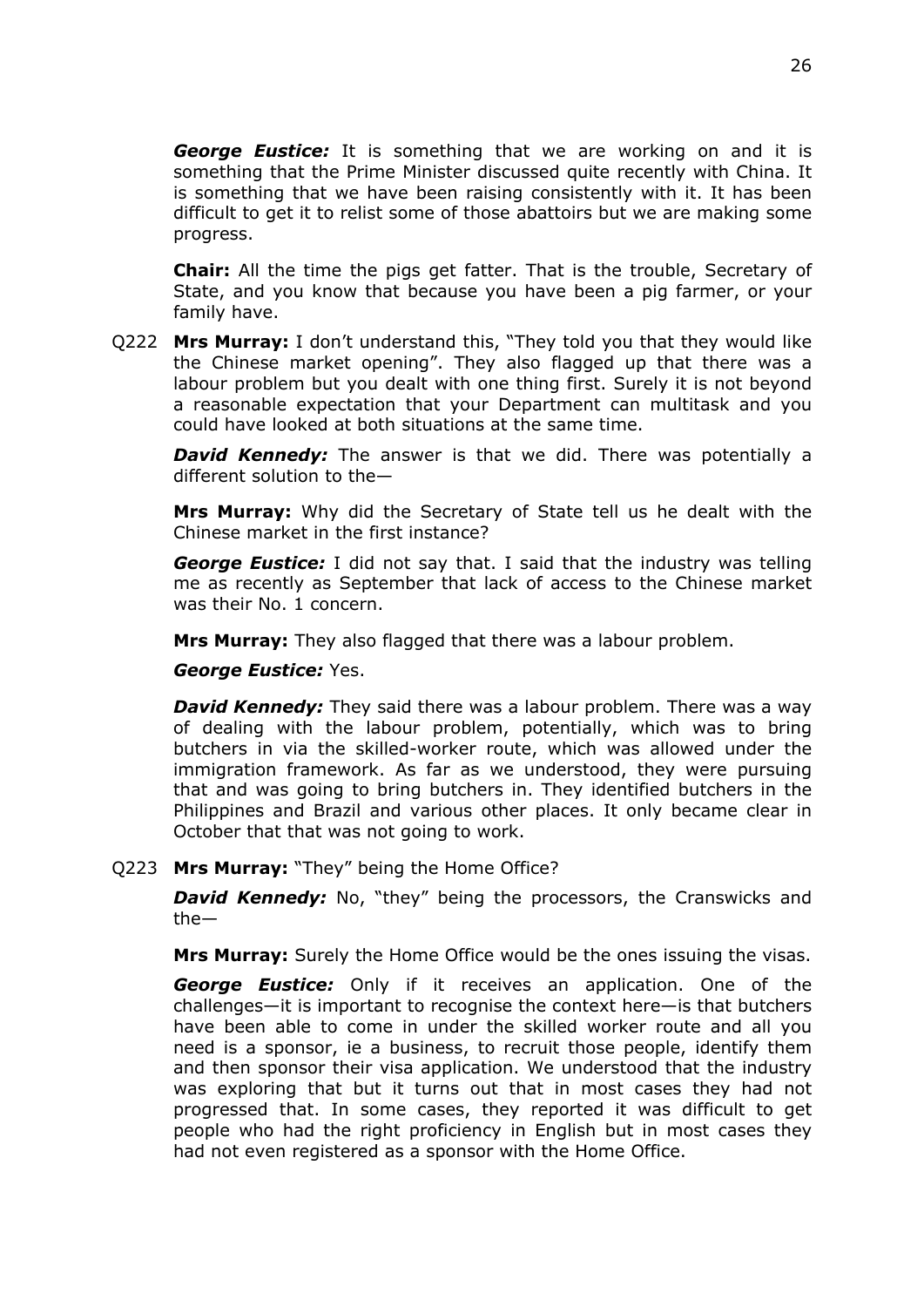Q224 **Mrs Murray:** Surely you could have provided them with some assistance, possibly working with the Foreign Office and with the Home Office and the International Trade Department to ensure that that was happening. Surely DEFRA does not just sit back and do nothing when it knows there is a problem and it is told that there is a labour problem.

*George Eustice:* We did. We would have explained to these businesses exactly what they needed to do in order to register as a sponsor with the Home Office and what they needed to do to progress that. To be fair to the Home Office, where it has heard applications for the skilled route it tended to process them quite quickly, within a matter of weeks, and it has data that shows that.

Businesses tell us that they found it difficult to identify people with the right levels of language proficiency. That has been one of the factors that they highlighted, but for whatever reason most of the businesses in the meat-processing sector, including in pork, have not tried to progress applications through the skilled route.

Q225 **Mrs Murray:** Chairman, I am happy to pass on to Derek now to progress this a bit further, but it would be nice to know that that is being looked at now and, if necessary, that DEFRA is on top of this and will be ready to provide assistance if it is necessary in the future.

*David Kennedy:* Both DEFRA and the Home Office on the skilled worker route, and making that that brings people through in a way that it has not done up to date.

**Chair:** We will take direct evidence from the industry, to drill down on whether it is a case that they are not applying or that the system is too complicated and too expensive. I think there is more than one side to this story and I am absolutely certain that by the time we get the Home Office Minister in here we will have direct evidence.

Q226 **Barry Gardiner:** I think Sheryll Murray's elucidation of what was going on has been really helpful. Secretary of State, would you share with us the correspondence that your office had with the Home Office to ask how that visa scheme was progressing and to inquire of them how many applications had been submitted for these skilled workers to come from the Philippines and other places? That would show that your Department was on top of things, was carefully monitoring the likely risks and making sure that you were doing everything in your power to have those risks under control. Of course, were you not to be monitoring in that way, that would suggest that you had adopted a rather lackadaisical approach, that you had let the industry fend for itself and that you were not on top of what was actually going on.

*George Eustice:* The principle of collective government is that we have our discussions privately about the approach that we should take and there is a discussion and a consensus and then a collective view. I am afraid, Mr Gardiner, I am not going to get into some—

Q227 **Barry Gardiner:** Sorry, Secretary of State, I am not asking for any policy discussions at all. What I am asking is did you at any time, or your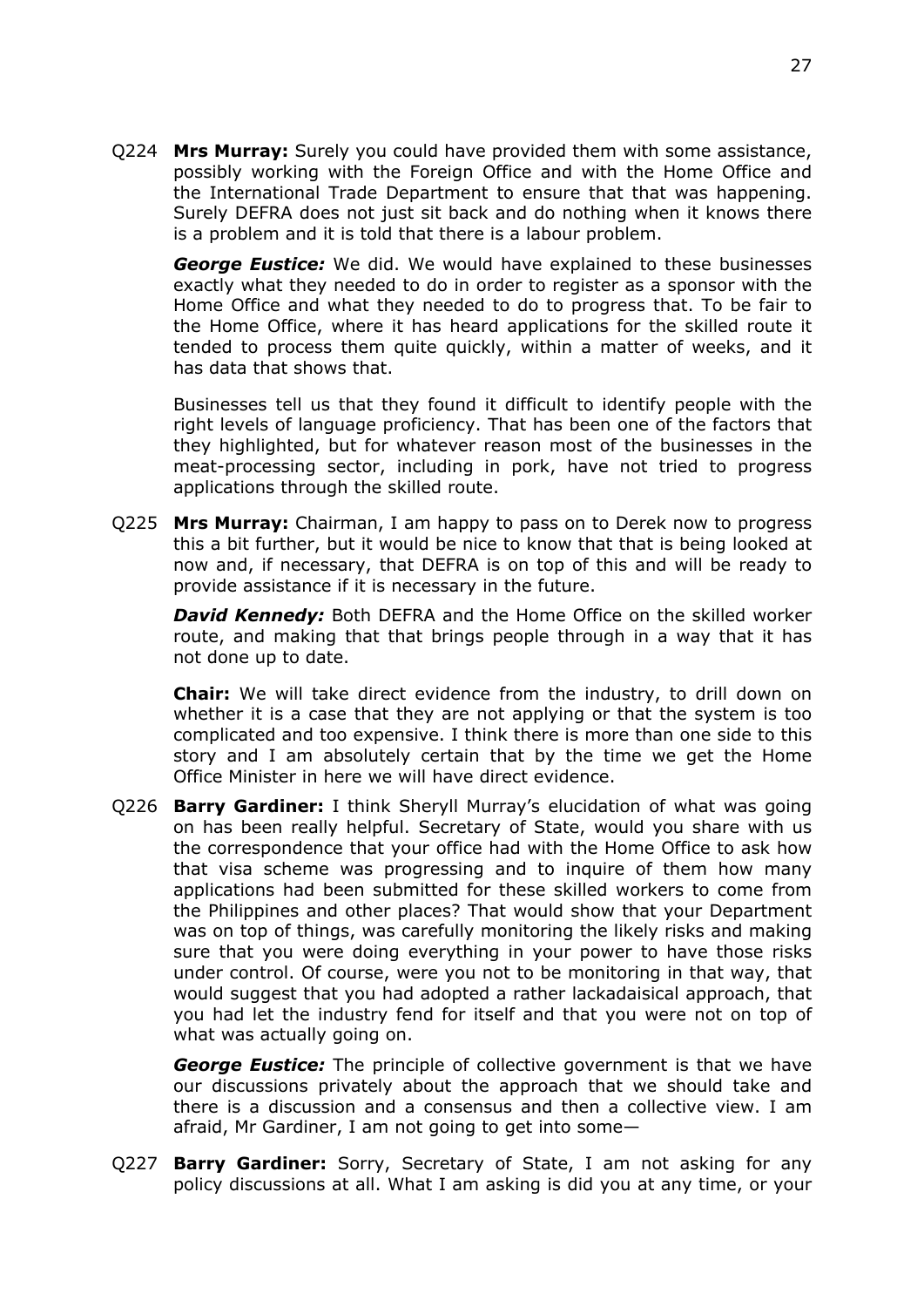Department officials at any time, ask the Home Office how many of these skilled butchering applications had been given and submitted to the Home Office. That is what I am asking for. It is a simple factual question. We could have it on an FOI if need be but I am sure that your Department would be able to provide it.

**Chair:** Can you provide that in writing, Secretary of State?

*George Eustice:* For the reasons I have explained, we have discussions with the Home Office regularly, including on issues like this, but we stand together collectively and you should judge us collectively as a Government.

**Barry Gardiner:** It is about policy.

Q228 **Chair:** I understand that but if you look at the evidence that we have from the National Pig Association, it believes it has been in crisis talks with DEFRA since last February. What we are trying to get to grips with is that there has been a crisis there for a long time and it has only just been recognised by government. The question that Barry asked you is quite legitimate.

*George Eustice:* I will consider what further information we might be able to give you around the number of visas. It may need to be anonymised because there could be confidentiality issues around individual businesses. But the numbers that have sought to be sponsors and what they had intended to do.

Q229 **Barry Gardiner:** I have no desire to penetrate the veil of secrecy and commercial confidentiality. I ask for simply the dates on which your Department, Secretary of State, contacted the Home Office and asked for the information.

**Chair:** If that is possible, please do.

*David Kennedy:* To be clear, we know from the industry that they had not applied for visas under the skilled worker scheme. They were progressing this. The first thing they have to do is recruit people, find if they can reach language requirements. Once they have got through a lot of hurdles they can put the application in. There is nothing for the Home Office to tell us there.

Where somebody has put an application in—not in pork processing; for example, one of the poultry companies—to be a licensed operator under the skilled worker scheme, they have come to us, they have said there was an issue getting the application through and could we do something. We worked with the Home Office and we made that happen very quickly.

Q230 **Barry Gardiner:** Mr Kennedy, my point was that the Secretary of State had said, "We were led to believe that the industry was pursuing its own solution to the problem that we had identified might take place". That solution was to recruit people—skilled butchers—from the Philippines and other places abroad, and apply under the skilled workers' route. Fine. If that were going on, fine. My question is: did you monitor it? Did you keep in contact with the Home Office—as Sheryll Murray was suggesting—and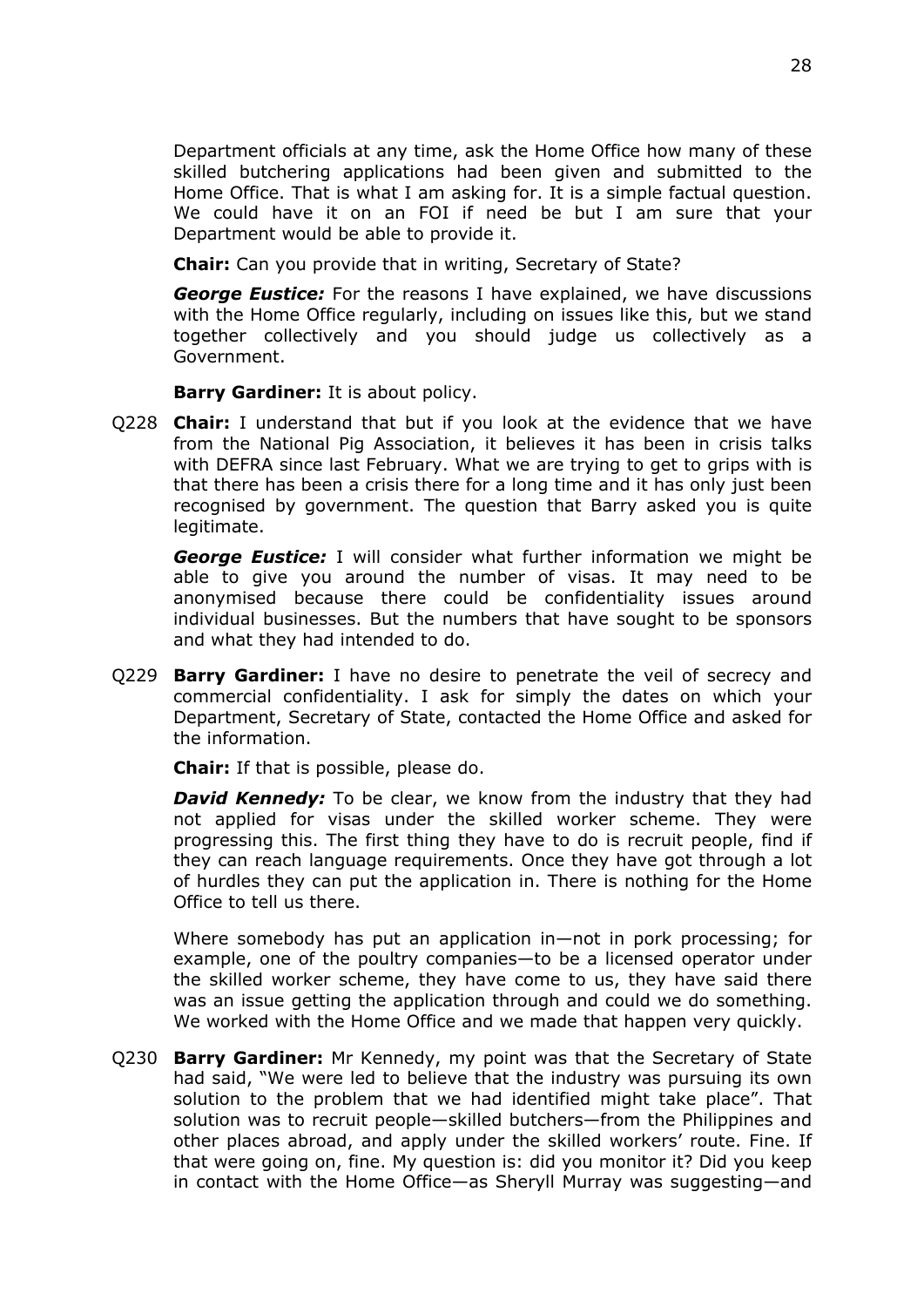make sure that the risk was not either materialising or that your confidence in the industry was borne out? That is the question. If it were borne out, we would not be in the mess that it is. The question then is: were you monitoring it. If you were not, it explains why you were not able to take remedial action in a timely fashion.

**Chair:** Can I also ask with Barry—because you just said, David, about the possible complexities of the scheme and I think this is where a lot of the problem lies—to what extent were you talking to the Home Office about the complexity? What we do is we create a very complex scheme and then we blame the industry for not applying.

**Mrs Murray:** And we expect them to understand it.

**Chair:** "It is all your fault and it is your commercial risk and you should take it on the chin." I do not think that is right.

#### **Mrs Murray:** No.

**Chair:** This Committee intends to try to get to absolute grips with what the Home Office requires for this to happen. I cannot quote your exact words but you did say complexities. Did you talk to the Home Office about the complexities?

*George Eustice:* I was very open about some of this. The industry specifically had told us that they had attempted to recruit people through the skilled route but that they had challenges getting people with the right level of proficiency of English. I was very open at the time and said that I would raise this with the Home Office to explore it. The Home Office did look at that claim but found that only one of the big four had even attempted to make an application through the skilled route.

To be fair, in all of this—Mr Gardiner can say that we should have been involved in doing this—there is also an element that businesses that need access to labour should be taking some responsibility for that as well. It is not for us to do all of this for them. There is a scheme there. We can point them to it, we can help them understand how to navigate it. If they raise particular concerns about it, we can raise that with the Home Office, and we did. Ultimately, we do need businesses in this to take some responsibility for getting the staff that they need and for navigating that route.

**Chair:** I will let Sheryll in and then Barry but we must move on.

Q231 **Mrs Murray:** Very briefly, what concerns me is the Secretary of State saying that he thought everything was okay and that they found that only one of the big four businesses were applying. However, we have heard constantly from the Department announcements that there is not a problem with labour. We have had so many people apply for settled status and the message your Department has been giving out, Secretary of State—I think you will agree with me here, it is not a criticism—is that there is not a problem. We have raised the matter in Chamber at questions and we keep getting the response, "It's not a problem". So, you cannot blame the industry when the message you were sending out was, "There's plenty of labour there, you can find it".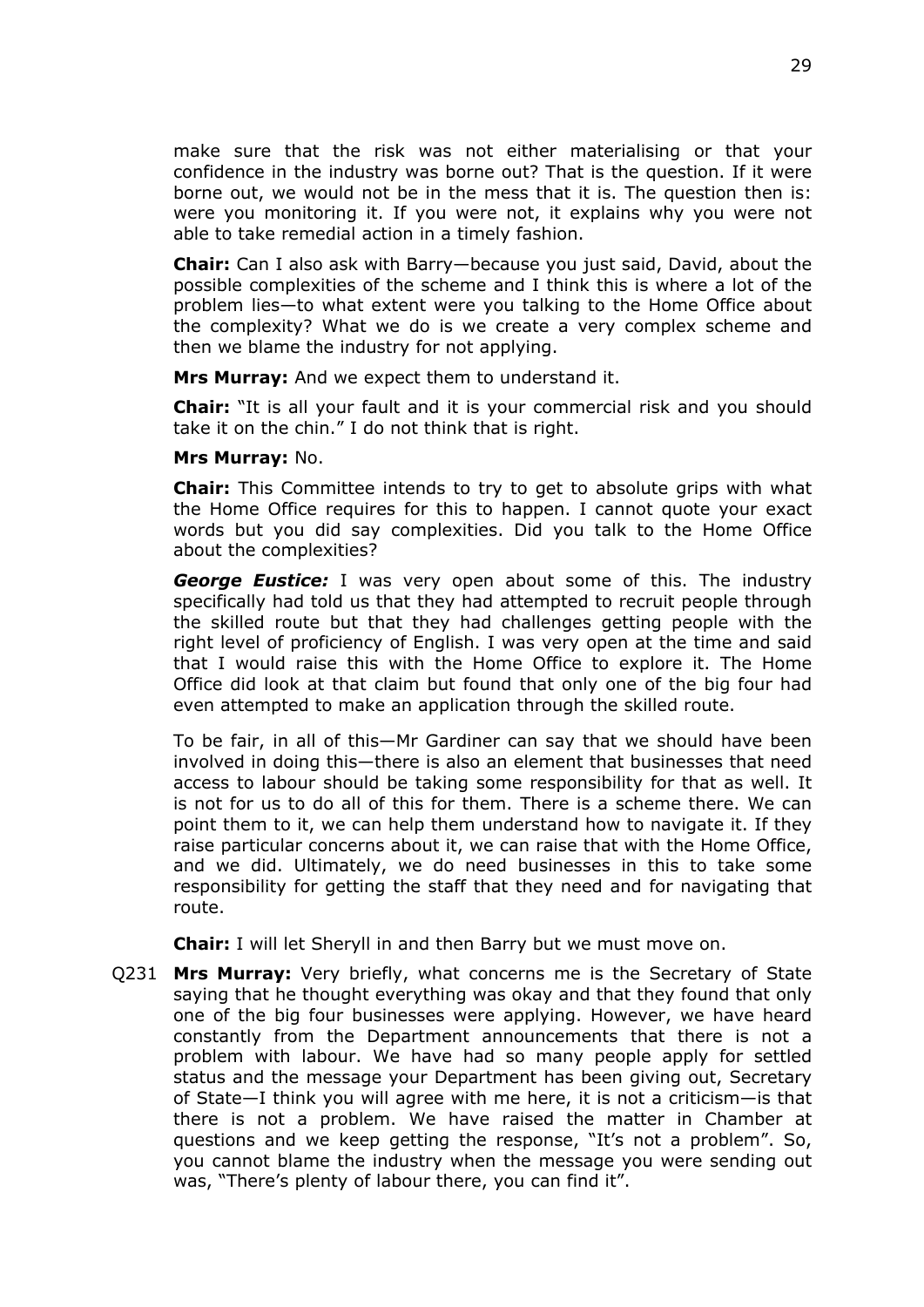*George Eustice:* I don't think I have ever sent that message out, because I have recognised and have been acknowledging, first during July, that there was a particular challenge around the so-called pingdemic.

**Mrs Murray:** This was before July.

*George Eustice:* We were aware in August that Grant Thornton, for instance, had carried out a survey of some of the big food manufacturers, which showed a 12.5% structural vacancy rate, which relates to roughly 500,000 job vacancies in the food sector. I have acknowledged that right the way through. Indeed, it is partly in recognition of that that we did put in place the temporary visa schemes that we had.

**Chair:** One last question from Barry and then we must move on to the other labour situations across the piece.

Q232 **Barry Gardiner:** Secretary of State, I want to give you the opportunity to answer the Chairman's initial question once again. When he first asked you if this was the businesses' fault, the pig farmers' fault, you said no, but you have just finished by saying that industry must take responsibility here and it is not your role in government to be doing that for them. Forgive me, but my interpretation of that is, "Yes, it is the pig farmers' fault". That is what you are saying, is it not?

*George Eustice:* Pig farmers have not particularly had the issue with the lack of labour, it has been in the abattoirs. There are two separate questions.

**Barry Gardiner:** Sorry, it is the pig farmers who cannot get their pigs butchered and, therefore, cannot sell them. That is a most ridiculous answer.

**Mrs Murray:** They are not corn fed.

**Chair:** If you cannot sell your pigs, if you cannot—

*George Eustice:* They are two separate questions and I can see what you are trying to do.

**Mrs Murray:** For God's sake.

*George Eustice:* They are two separate questions. First is: does the concept of commercial risk in a free-market economy imply fault? The answer to that is no. A farmer who loses a crop due to frost or there is a market disruption or any other business that can be affected by events, that is commercial risk and often it is not fault, it is bad luck.

**Chair:** They have been pointing it out to you since February, at the very least.

*George Eustice:* Often it is bad luck. That is the point I was making there. In the context of the abattoirs, the point that I was making is that there is so much the Government can do. We can set up the right schemes. If concerns are raised about those schemes, like around the language, we can raise that with the Home Office, which is the relevant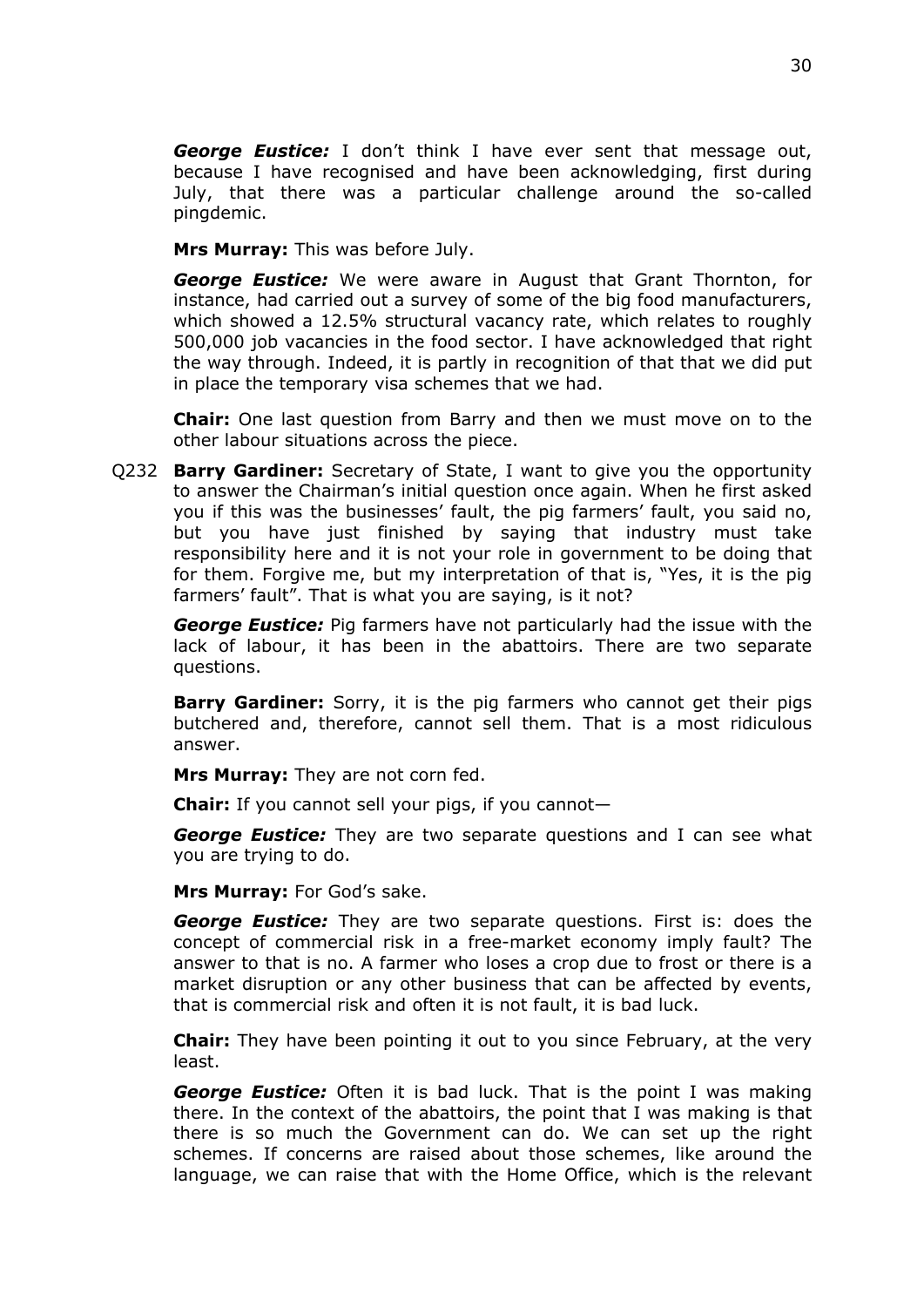Department, and get it to explore it, which we did and which it did. Ultimately, if there is a scheme there and there is a visa route that is available to businesses but they do not even register to use it, there is only so far that we can take them. We can take them to water but you cannot make a horse drink.

**Barry Gardiner:** Secretary of State, I have never yet seen anybody ski backwards uphill but I think I have just witnessed it. Thank you very much.

Q233 **Chair:** I will make this the last question because Derek is desperate to come in. Again, if it is the processors that are having a problem with the Government joining it all together, it is still not the farmers' fault that they cannot sell their pigs to be processed. That is where there needs to be a degree of sympathy and a degree of support rather than just pushing this around and saying that it is somebody else's fault.

*George Eustice:* There is sympathy and there is support. That is why we opened the private storage aid scheme and the other schemes and the temporary visa scheme to solve the problem.

Q234 **Chair:** A final one on the private storage scheme: can you guarantee us this afternoon that there will be enough storage to take the pigs off the farms so that there will not be any more culls on the farms?

*George Eustice:* In the discussions we have had with the industry, this is something it specifically requested. We explored whether there is storage capacity and were told that there is. We can write to the Committee with further information.

**Chair:** We were told there was not enough, you see, so that is interesting. Was that directly from the industry?

*George Eustice:* It is something that the industry specifically requested and said that it would help.

**Chair:** Are you confident there is enough cold storage?

**David Kennedy:** Yes, and we have worked with the six biggest processors to establish that. There is cold storage commensurate with the size of the scheme, yes.

**Chair:** It is on record, thank you very much. Over to you, Derek.

Q235 **Derek Thomas:** Thank you, Chair. This is my pet subject, the Seasonal Workers Pilot, obviously a very easy one to do now. DEFRA and the Home Office obviously came up with the need, quite rightly, for the Seasonal Agricultural Workers Scheme. How do the two Departments decide the size and the scope of the scheme in terms of judging what the need might be?

*George Eustice:* There is no perfect science to this. We had a Seasonal Agricultural Workers Scheme that ran from the Second World War until 2013. The number that were allowed in under that scheme fluctuated from around 12,000 to close to 30,000. The key data that tended to be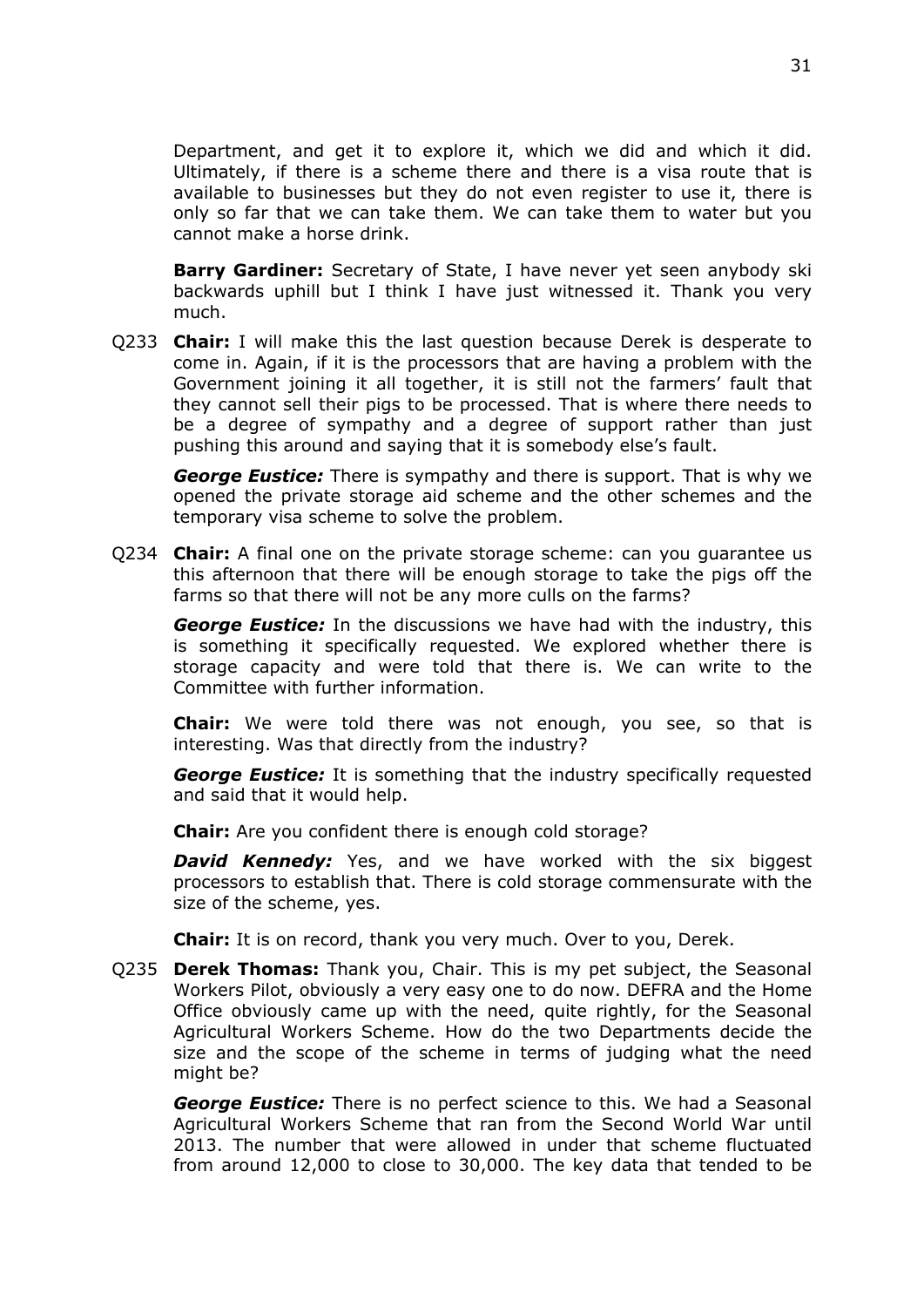looked at were returnee data—how many people were returning from one year to the next and how long people stayed, if people drifted away earlier, that would be seen as an issue—and general labour market survey data of the industry. It would be a combination of those things that would lead to an assessment, but there is no perfect science to it.

In this instance, the reason we arrived at the figure that we did of 30,000 is having done quite a bit of detailed analysis we established that the total number of seasonal workers needed is in the region of around 60,000. The number of total roles is higher than that but that is because an individual worker might do two jobs. On that basis we judged, looking at a typical returnee rate from the settled EU citizens of between 40% and 60%, that it was right to pitch a seasonal workers scheme at a level that would provide roughly half of the seasonal labour need.

Q236 **Derek Thomas:** Thank you. When in your view is the ideal time to announce such a scheme for a calendar year?

*George Eustice:* In time for the next calendar year, obviously. At the moment we are in a pilot scheme. We have always been clear that it is likely that we would need some kind of ongoing seasonal workers scheme. We are in discussion with the Home Office now about what that might look like but it is important to note that although the scheme legally runs calendar year to calendar year, some of the visas run longer than that. If there is a successor that is put in place, once we put that in place it is relatively easy to give the legal basis for people who are here.

Q237 **Derek Thomas:** Do you think that Home Office colleagues fully understand the lead-in time? We are close to January now. We have been talking for a long time about the need to agree and to commit to a pilot scheme or even a longer-term scheme starting from next year, but we are still not there and we still do not know and now farmers are screaming at us, saying, "What are the options for us in January?" Do Home Office colleagues grasp the time that it takes to trigger the scheme before someone arrives, having got their visa?

*George Eustice:* I think they do, on the basis that we have been running a pilot scheme now for several years. Home Office Ministers will hear from colleagues and members of this House just as much as I do and will no doubt have people like you, Mr Thomas, raising this issue with them and explaining it to them. I am sure that they are aware of the time that it can take, the lead-in times for recruitment.

Q238 **Derek Thomas:** We have heard evidence that it might be needed to extend to nine months—maybe the 30,000 is sustained—possibly and hopefully to include ornamentals. Is that something that we can be hopeful for? If so, when do you believe that we would be getting that announcement? How much pressure can you apply?

*George Eustice:* Last year's pilot scheme was announced during the course of December, quite close to contract. I hope that we might be able to say something earlier than that, but we are currently in discussion with the Home Office. It is its policy area. It is an announcement that it would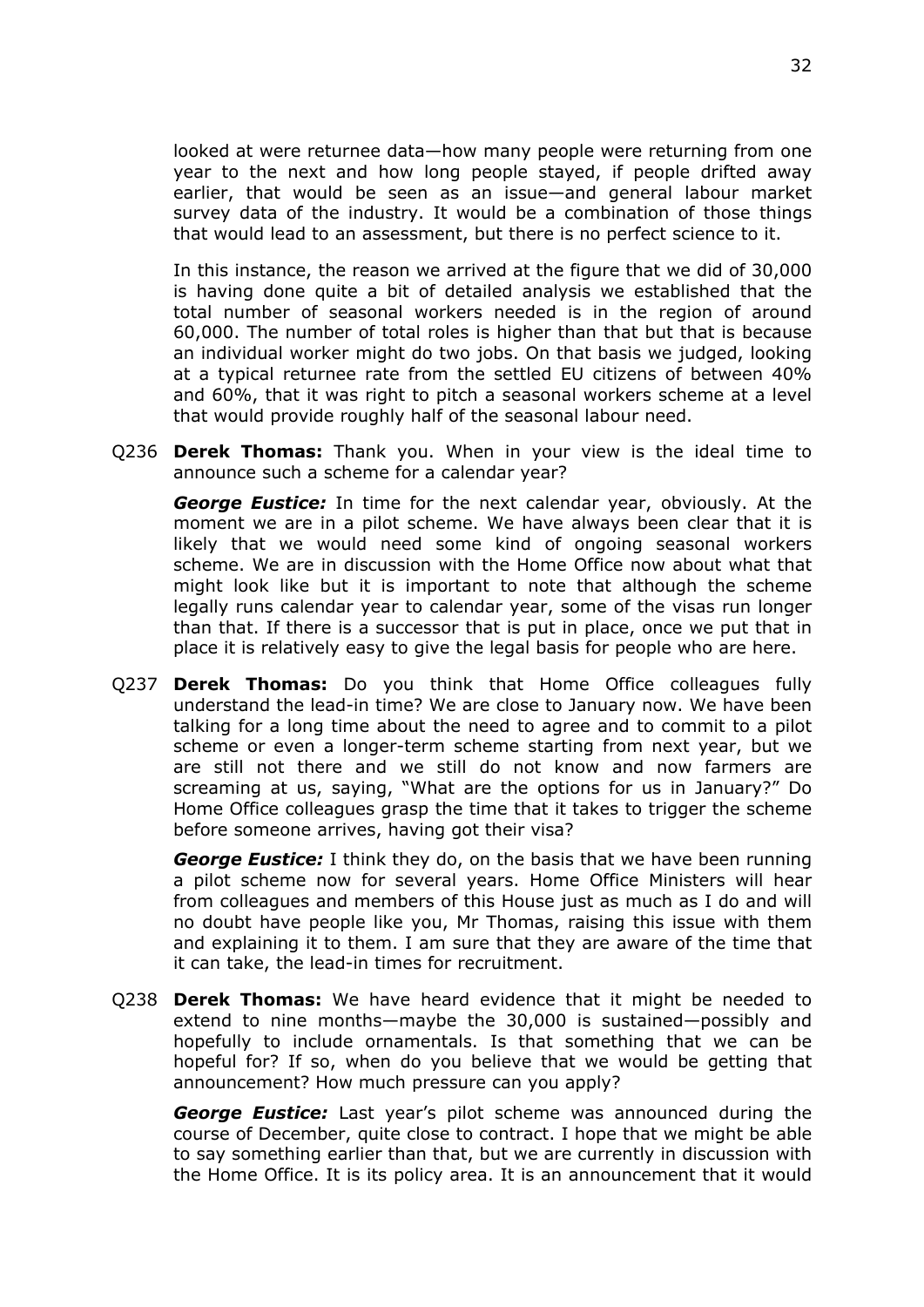need to lead on, but what I can say is we that obviously have a constructive dialogue with it about these matters.

Q239 **Derek Thomas:** One thing that we hear from Home Office officials is that the 30,000 has not been used up to full capacity, which we believe, on the surface, weakens its argument. We also believe that it is partly because, as you say, it was announced so late that it took until possibly April or May before people could arrive in that calendar year. Are you able to support the argument that 30,000 is about the right figure and must be announced quickly, or do you accept that maybe 30,000 is too many?

*George Eustice:* I am fairly confident in the methodology that we applied last year. As I said, there is no perfect way of assessing these things but we do know that the need is roughly 60,000 seasonal workers a year. We do know that some of them will be returnees coming from the European Union. Typically, businesses, including in the daffodil sector, will get a returnee rate of around 50% to 60%. That was the basis for the calculation last time.

The numbers that come in this current year will be close to the 30,000 that was set. We do not know the final number yet but it will be close to that. Of course, that has been during a pandemic year, where there have been a lot of travel restrictions, where people have not been able to come, where there have been other requirements and quarantine requirements and so forth. That has complicated it significantly and that is also something that we would take into account.

Q240 **Derek Thomas:** I understand from your own Department that asparagus, for example, and daffodils if they could be included, are very difficult to harvest with automation. For some crops, because of the lack of advanced automation—we are not there yet and probably will not be for a long time—would you argue for a permanent visa scheme for seasonal workers?

*George Eustice:* Technology is coming on here. The greatest challenge you have and the reason that there are some sectors that have an ongoing need for seasonal labour is down to the physiology of the crops. If you have a crop of wheat or barley or even something like blackcurrants that you can harvest in one pass, it is relatively straightforward at that point to design a mechanised system. It could be a complex piece of machinery but it can harvest the crop in one pass. Where you have the challenge is where you need sequential harvesting for cauliflowers, strawberries, other soft fruit, because it easily bruises as well and that is another complication. There are certain crops where the physiology of the plant means it is sequentially harvested over a period of time. That is something that robotics is not yet able to deal with.

That said, we have been doing quite a lot of work looking at automation. For instance, on the spectrum of what could be automated and what is harder to automate, if you look at the brassica sector, particularly processed cabbage—red cabbage going for freezing or for pickling—for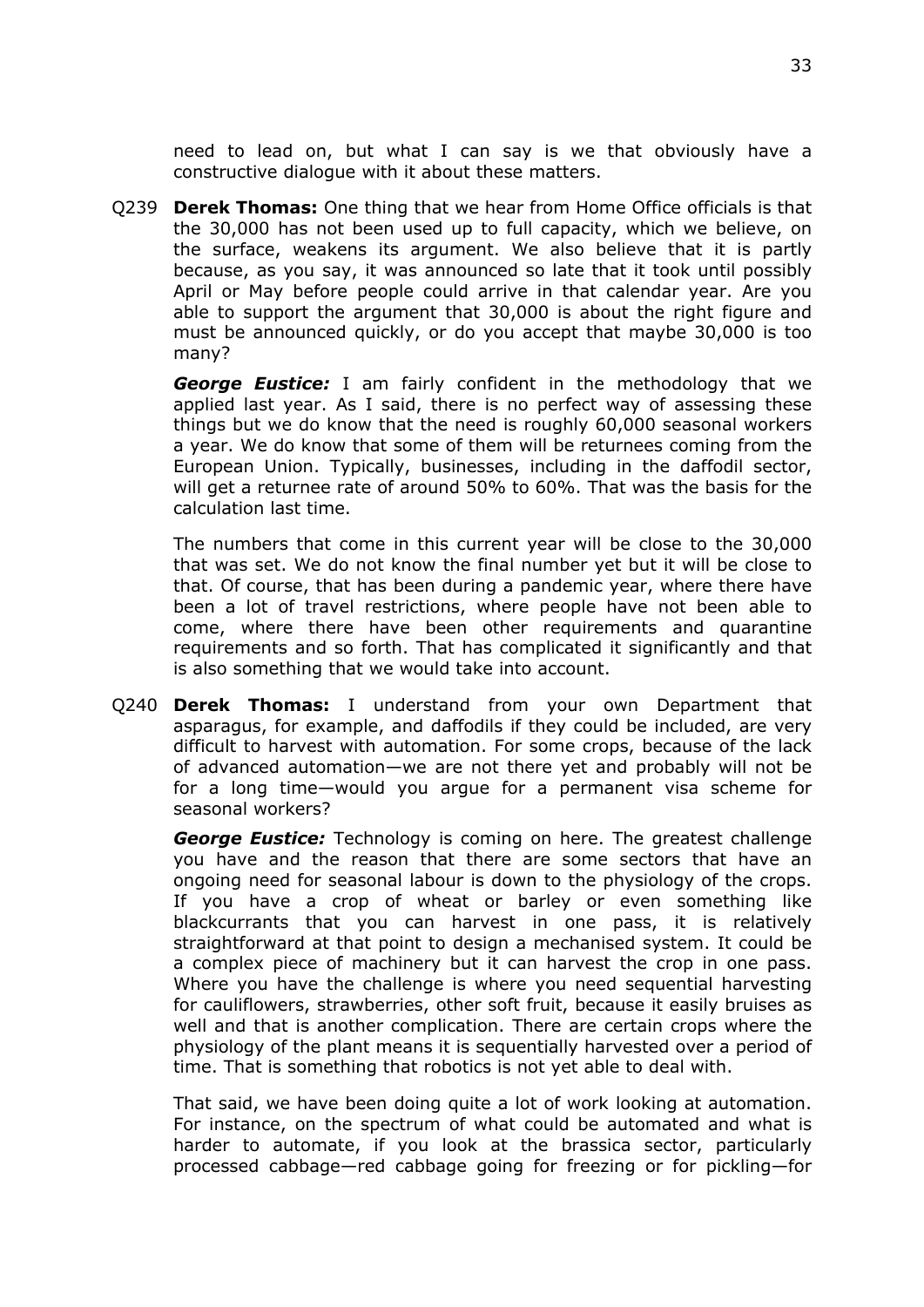that processing sector GRIMME has designed a machine that can harvest that mechanically. At the other end of the spectrum, you start to get to things like strawberries where you need—

Q241 **Chair:** How many machines are in the country and how quickly are you going to get all these machines to get the cabbages? Again, all of this is very interesting and it is right but it is all slightly in the future. It is not dealing with the present: 20% of the daffodils were not picked last year. How many daffodils do you not expect to pick this year, Secretary of State?

**Mrs Murray:** That costs money.

**Chair:** How many fields of asparagus are not going to be planted, how many cabbages are not going to be planted? We have evidence from the NFU telling us that they are not going to plant cauliflower because they don't have the labour.

*George Eustice:* I was trying to explain.

**Chair:** I know and I accept what you say but it is not here, it is not now.

**Mrs Murray:** There is no urgency.

**Chair:** We need the labour now and we need more daffodils picked, do you not, Derek and everybody else does.

*George Eustice:* I was acknowledging, Chair, precisely that point but I was pointing out that, in terms of what could be mechanised or automated and when, there are some sectors, such as the processed cabbage sector, that could be automated relatively quickly. It is harder for, say, strawberries because you need—

Q242 **Chair:** It will not be automated this year, will it? It might be automated next year but probably not. You try to get steel; you try to get anything in this economy at the moment. It is not being produced.

**Mrs Murray:** Sometimes they have to be designed.

**Chair:** Therefore, you are not going to get these machines to do the work in five minutes. In the meantime, we need labour.

*George Eustice:* Exactly. In recognition of that, that is why we have had the seasonal workers scheme that we have had in place.

**Mrs Murray:** It has not included ornamentals, though.

*George Eustice:* On the ornamentals—and Mr Thomas asked a specific question around daffodils—it is the case that our analysis at the moment shows that crops like daffodils are probably the most difficult to automate because, unlike processed cabbage, it cannot be done in one pass. While there has been some progress on robotics in the soft fruit sector, it is harder for that to work at the moment in daffodils. There is a spectrum at which automation could be deployed but it is probably hardest for daffodils.

Q243 **Derek Thomas:** Would it be reasonable for us to argue that a permanent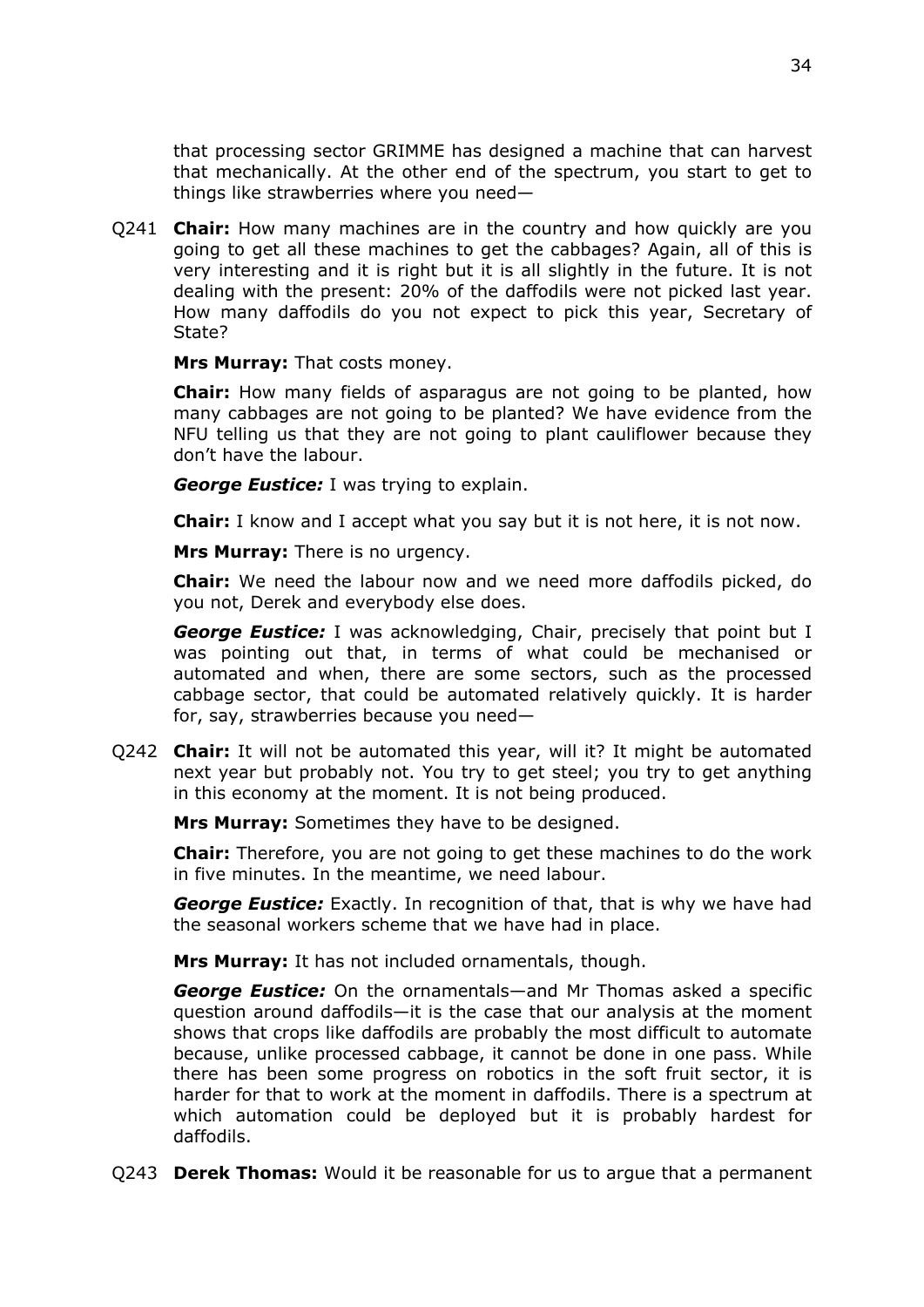visa scheme is needed for daffodils or those hard-to-reach—

**Chair:** Then move on to other vegetables. This is what used to happen.

**Derek Thomas:** Is that something that you think is likely or are we going to stumble from one product to the next?

*George Eustice:* I have argued previously for the need for the Seasonal Workers Pilot that we have. I think it has been largely quite a successful scheme.

**Mrs Murray:** Would you include ornamentals?

*George Eustice:* All I would say is that in the context of ornamentals you will appreciate that this is a policy decision for the Home Office ultimately, because it is its area.

**Mrs Murray:** Have you argued for them?

*George Eustice:* Of course. I am in dialogue with the Home Office about what that scheme should look like.

Q244 **Chair:** In your dialogue—a similar question that Sheryll has asked you have you included daffodils?

*George Eustice:* I am going to repeat what I said earlier, Mr Parish, which is in collective government you have your discussions in private and then there is a consensus and a collective position and that is where we are. We have not yet announced—

**Chair:** Surely you could come to us and be able to tell us whether you have had a discussion or not, whatever the collective decision was. We accept that, Secretary of State, but we do need to know that you actually raised it.

Q245 **Mrs Murray:** Could I just make the point that the Secretary of State is the Secretary of State at the Department of Environment, Food and Rural Affairs, which includes farmers? Surely you are making the case to the Home Office to make sure that your farmers can operate in a profitable way, whether they farm ornamentals like daffodils or plug plants, or whether they operate selling vegetables, or fruit farmers, as your family does. Surely you are making the case to the Home Office to make sure that all of those farmers can operate in a profitable way?

*George Eustice:* The original Seasonal Agricultural Workers Scheme that ran from the Second World War until 2013 was open to ornamental horticulture as well.

**Mrs Murray:** Why is it not now?

*George Eustice:* It was not in the current scheme because it was a small pilot initially and the view at that point was that we should focus on one part of horticulture. At the moment it is still a pilot but, as I said, we are in dialogue with the Home Office. Obviously it is an issue that does affect our sector so, you are right, Mrs Murray, that it is an area where we clearly have an interest and where we are in dialogue with the Home Office.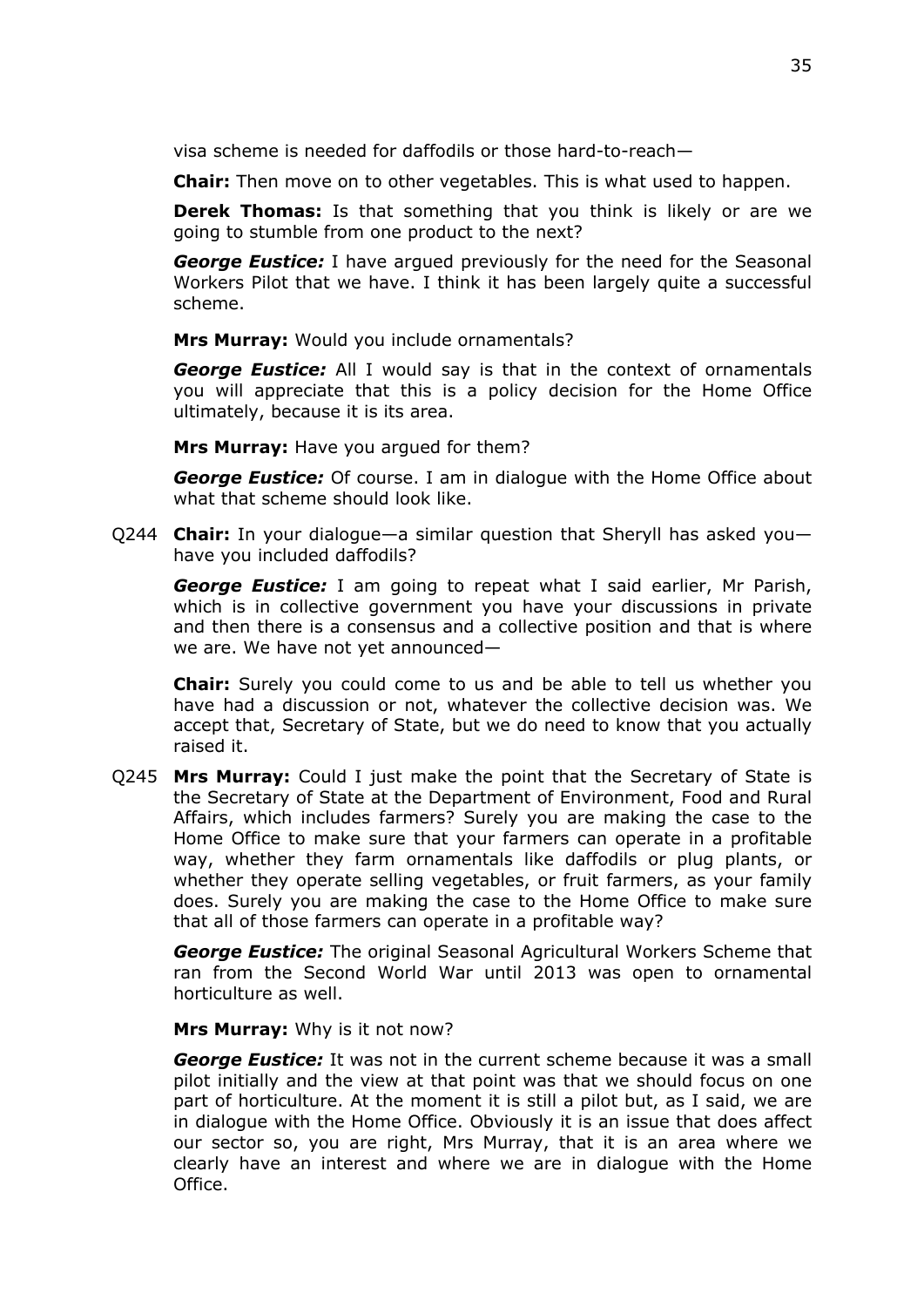Q246 **Derek Thomas:** On this last one and possibly on the collective government bit, at the moment there are four operators that can deliver the Seasonal Agricultural Workers Scheme. In my conversation with the Home Office, it has said that that can be extended to other labour providers because, as you know, in our neck of the woods they are much smaller and they are not getting access to the scheme through those operators. The Home Office says that it is DEFRA that can make that decision. Is DEFRA going to make the decision that the SAWS can be extended to other operators?

*George Eustice:* This is something that we would do in conjunction with the Home Office. We did expand it last year. There were two under the 2020 scheme. We doubled that to four operators for this current year, given the increase in numbers.

As a longer aim, if we had a long-term scheme and we moved beyond the pilot, you would at that point try to seek opportunities to get others particularly some of the businesses that do their own recruitment, for that to be an option. We would also need to make sure that there was proper compliance with the rules of the scheme as well. There would be an open point about the extent to which and how quickly you could add additional operators.

**Derek Thomas:** You do not need to hear from this Committee how urgent this situation is, I know you get it. Thank you, Chair.

Q247 **Chair:** One final point on this one before I hand over to Barry for question 10. We are taking evidence from the farmers union and others that farmers are not planting as many vegetables and they are concerned that they are not going to be able to have them picked. You are very keen on data. To what extent is DEFRA looking into the situation and the amount of reduced production in this country? As we reduce our production, we will import more. It will affect our economy over all. We had the deputy governor of the Bank of England last week talking to us.

Are you, Secretary of State, concerned or it is just a case of it all being market forces and it does not matter what we produce in this country? Like a lot of people, I am beginning to get a little bit concerned about where we are. Do you have a strategy? Does DEFRA have a strategy to maintain production? I thought it was about increasing, especially vegetable production, but where is that?

*George Eustice:* Our assessment at the moment is that when it comes to winter veg, anecdotally I am getting some reports that in Lincolnshire, in particular, there has been some reduction in some crops. We are not seeing that at the moment in Cornwall, which is the other big area for brassica production, in that there seems to be reasonable confidence that they have the labour that they need for the winter season, but it may affect—

Q248 **Chair:** In Lincolnshire you have found some evidence that they are cutting back?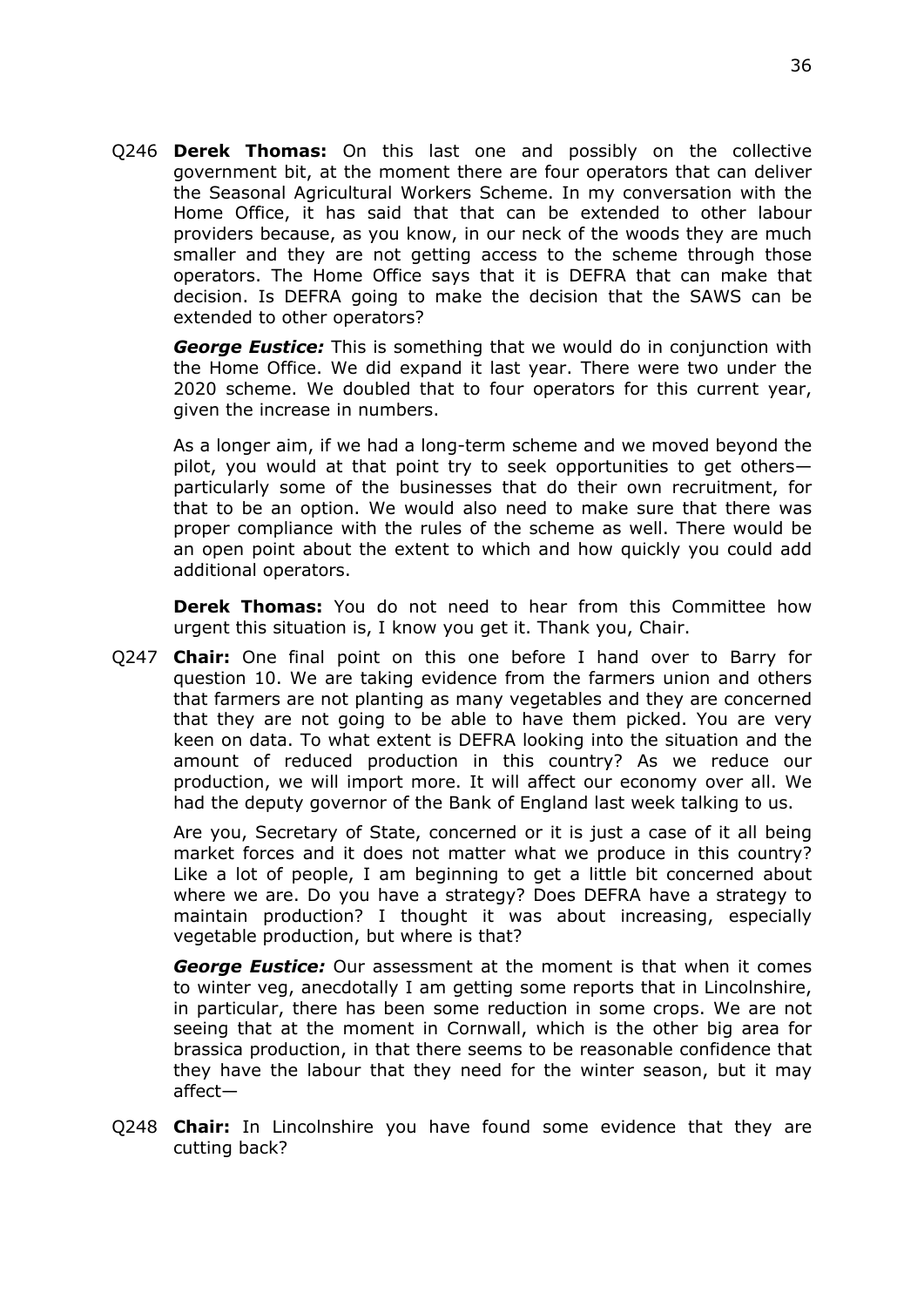*George Eustice:* I have heard that there is some evidence that they have reduced some, although in Lincolnshire the big areas are on leeks and Brussels sprouts and those are two sectors that are quite automated.

Q249 **Chair:** Do you want to see more vegetables produced in this country? Do you want to see more horticulture? Do you want to see more plants grown? I would have thought it is all part of building up our economy, and all we are seeing at the moment is everything going into reverse. Surely you must be disappointed by that, Secretary of State.

*George Eustice:* The horticulture sector has always been an unsubsidised sector of agriculture and it is one of our most innovative sectors. We have seen a big increase in production-to-supply ratio, on soft fruit in particular, over the last 20 years. Over the last 15 years we have seen a significant increase in the number of homegrown apples that we have. We are close to self-sufficient in most root crops: carrots, swedes and so on. Indeed, we are even exporters in some of those sectors. It is a vibrant, successful sector and absolutely I would like it to remain so and like to ensure that it has access to the labour that it needs.

**Chair:** At the moment, it is restricting the amount of production. Barry, over to question number 10.

Q250 **Barry Gardiner:** Secretary of State, I want to talk with you about the changing labour market and the impact that that is having. Ian Wright of the Food and Drink Federation has said that the Government's economic, social, food and drink, labour and immigration policies are all drawn around a labour market that no longer exists. Is he wrong?

*George Eustice:* He is right in some elements but wrong in others, is how I would put it. The point that Ian Wright often makes, and I discuss this with him regularly, is a point that I made earlier, that there had been an expectation that there would be 5 million to 6 million settled EU citizens. Many of them would have been working in the food sector. We now know that probably—and it has been difficult to get precise data around 1.5 million of those have returned to the EU. We do not know how many will return. Some will, but there is a question mark about how many will.

The other point that he has pointed out, which I think is also right, and that links to the earlier discussion that we had on HGV drivers, is that through the pandemic we now have—again an estimates range—possibly around an extra 500,000 people who are economically inactive; not unemployed as such but just deciding to opt out of the labour market, having stepped back and decided to do something different. Those two factors are real and that is why we have vacancies in the food sector at the moment.

However, the bit that is harder to predict at the moment is first how many of those 1.5 million will start to return once we get back to normal and travel restrictions are removed and wage rates rise.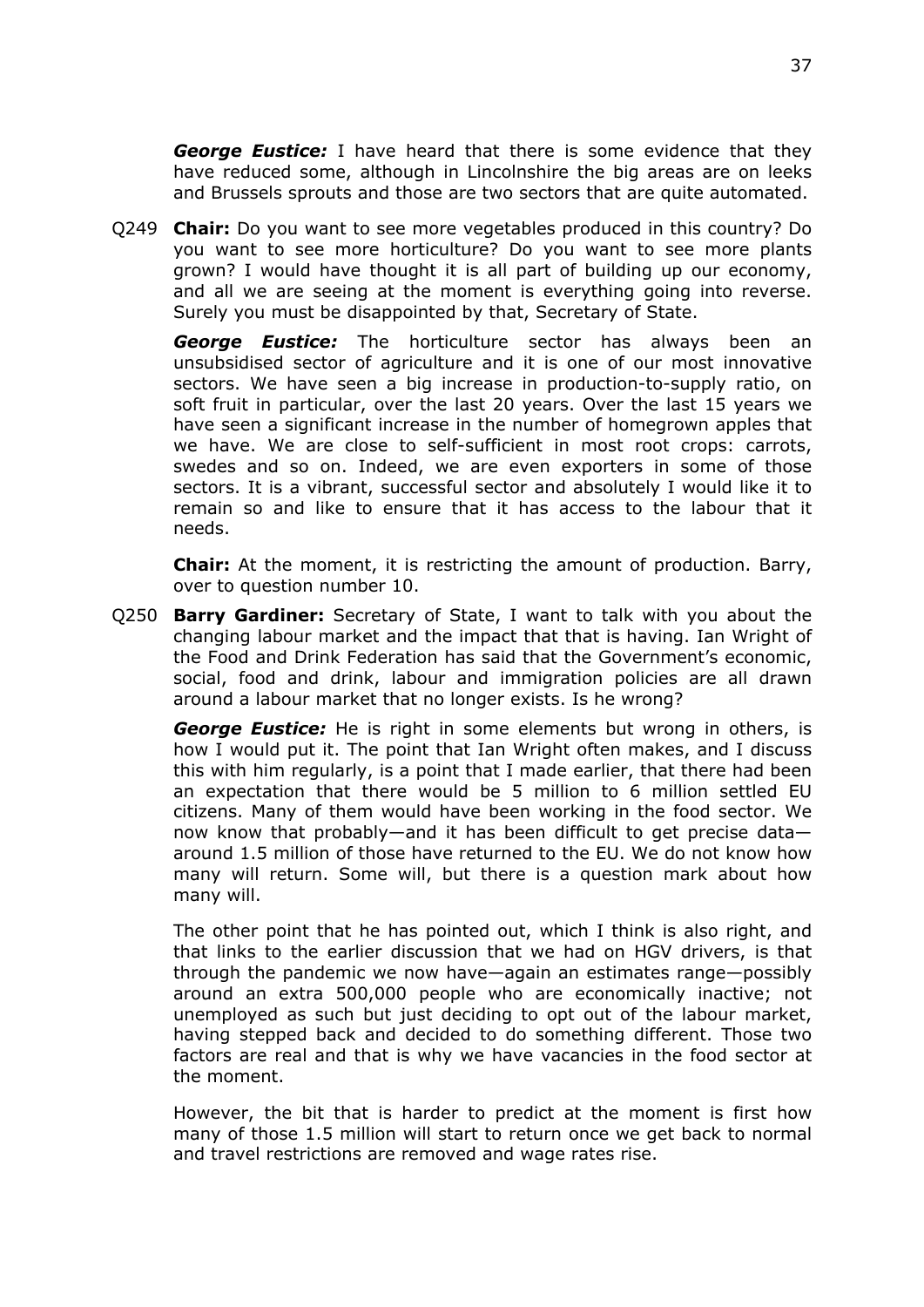Q251 **Barry Gardiner:** Which travel restrictions?

*George Eustice:* The travel restrictions have been removed now but, as people regain their confidence from other European countries to start travelling again and working abroad again, once they have confidence that there is not going to be some other lockdown in the winter, I think with rising wages it is likely that we will see some of those return.

I understand the point that he is making is that the original judgments around here were predicated on an expectation that a lot of our labour needs short term would be coming from settled EU citizens.

Q252 **Barry Gardiner:** It is a labour market that certainly in parts you have agreed no longer exists and 1.5 million people have opted not to stay in the UK to participate in the labour market here. Another 500,000—we are talking about 2 million people who we are short of expectation. Can you tell me, within the next three years, how many people who are employed in the food and drink industry are scheduled to retire?

*George Eustice:* I do not have that specific data but I am looking to DEFRA to see whether it is so.

Q253 **Barry Gardiner:** I do. It is a report by Grant Thornton and it says, "A third of the UK food and drink industry workforce is due to retire by 2024". If you add that into the mix, what concern does that give you for a long-term labour strategy, which many of the sector say simply does not at this stage exist from Government?

*George Eustice:* I would say, on an annual basis, the Migration Advisory Committee, who advises the Home Office, do a review of the labour market. They review which sectors we have shortages in. They review which job types should go on the skilled list and which jobs should go on to the shortage occupation list. That is reviewed on an annual basis.

Q254 **Barry Gardiner:** However, they are aware of all of this?

*George Eustice:* Yes, they will be doing a—

Q255 **Barry Gardiner:** They know all this data?

*George Eustice:* They should do, yes, and obviously the Migration—

Q256 **Barry Gardiner:** What steps are they now taking to ensure that that flow out of the labour market that has already taken place, and that flow out of the labour market that is predicated on people retiring when they have said they are going to, is compensated for in policy?

*George Eustice:* The policy tools under our immigration policy that we have now are to review the roles that will be on the skilled list and the shortage occupation list. Those judgments are based on an assessment of labour market needs that the Migration Advisory Committee conducts for the Home Office.

Q257 **Barry Gardiner:** The British Retail Consortium has asked for and I quote, "A real policy from the Government to help us solve that problem"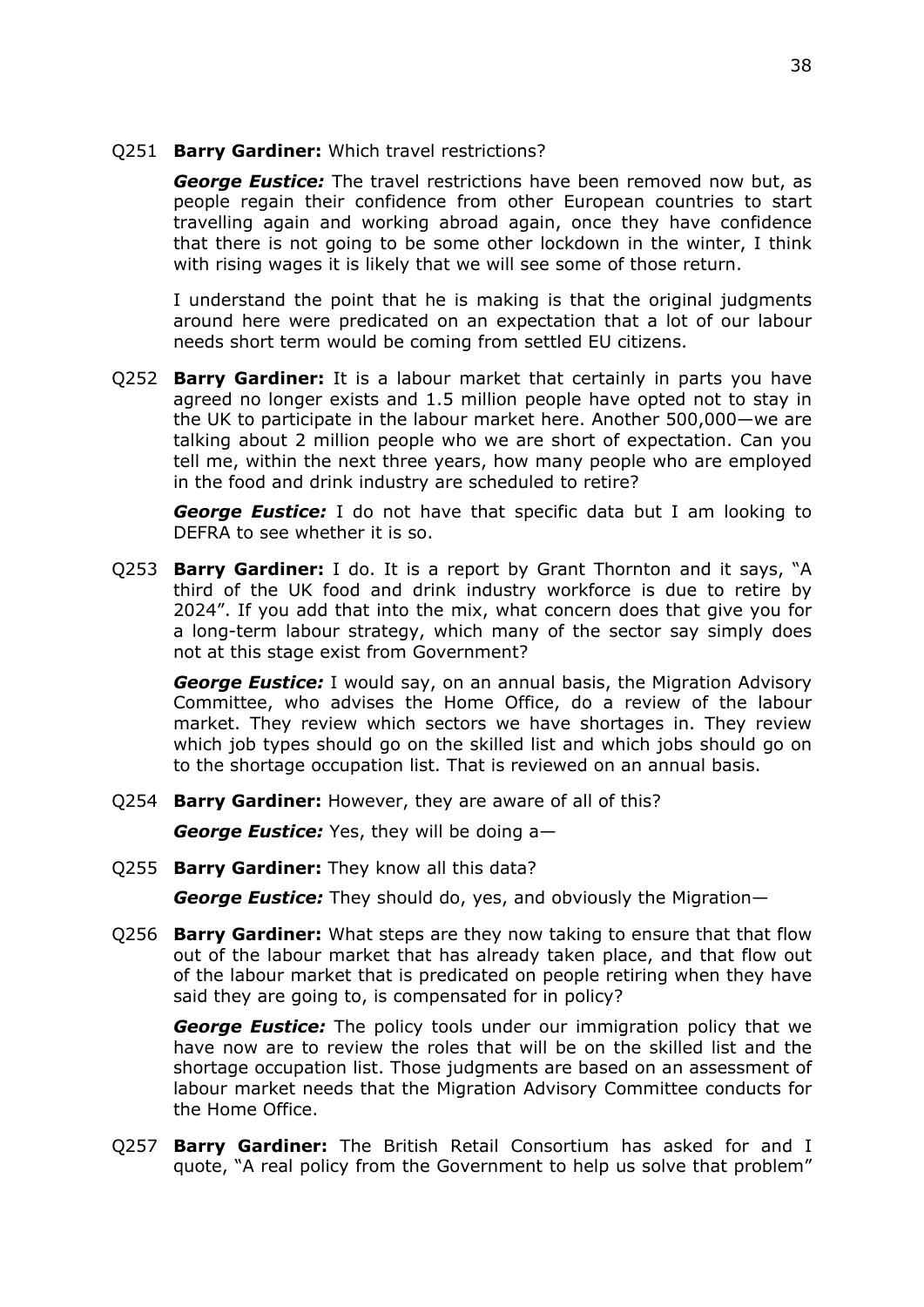of the labour shortages. It has warned that unless this comes within the next couple of years, it thinks it will start to see production being lost from the UK and going offshore.

This goes to the Chair's question just before he passed over to me. It is about production. Are you aware of the NFU Scotland member survey asking about the impact of labour shortages on its members, and what members said about their ability to expand or retract their businesses?

*George Eustice:* I have not seen that particular report but I do talk regularly to individual businesses, particularly in the fresh produce sector. Therefore, as I said earlier, I am aware that labour is a—

Q258 **Barry Gardiner:** Let me tell you for your information that 45% of NFU members in Scotland said that they will retract, limit the expansion of their business, or consider leaving the industry altogether due to a lack of confidence in this Government having a long-term labour strategy. You are now aware of that, because I have just told you about it, but how do you then translate that into action across Government? What are the arguments that you feel moved to make on the basis of all that data to your colleagues in cabinet?

*George Eustice:* With NFUS, obviously they are a significant producer of raspberries and soft fruit on their eastern coast. In that context, a Seasonal Agriculture Worker Scheme is the right tool. Those businesses in places like Angus who produce significant quantities of raspberries, will have benefited quite significantly from the seasonal workers scheme we have had in place.

Q259 **Barry Gardiner:** However, no general low-skilled or temporary work route? As a Government, you will recall that when you introduced the policy statement on immigration at the end of last year, you wanted that firm points-based system. There was to be no general low-skilled or temporary work route and you said at that point employers will need to adjust. The question to you is: first, do you think employers have adjusted and, secondly, if you do not think they have adjusted, what are you going to do about it?

*George Eustice:* Your first point, I think, yes, they have adjusted in that they are all paying higher wages now. They are paying more money to attract the labour that they need, so in that sense they have responded but if the Government—

**Barry Gardiner:** Responded, I grant you—

**George Eustice:** They just wanted to get the labour as they needed.

Q260 **Barry Gardiner:** Yes, but the fact is they are not getting the labour that they need and they have said that very clearly. They have responded; they have tried to do what they can do but what they are all crying out for is for Government to do what they can do. That is why I asked you about a general low-skilled or temporary work route; that was something that you did not see fit to put in place at the end of last year when you said that, "Well, employers will need to adjust." Are you still of the mind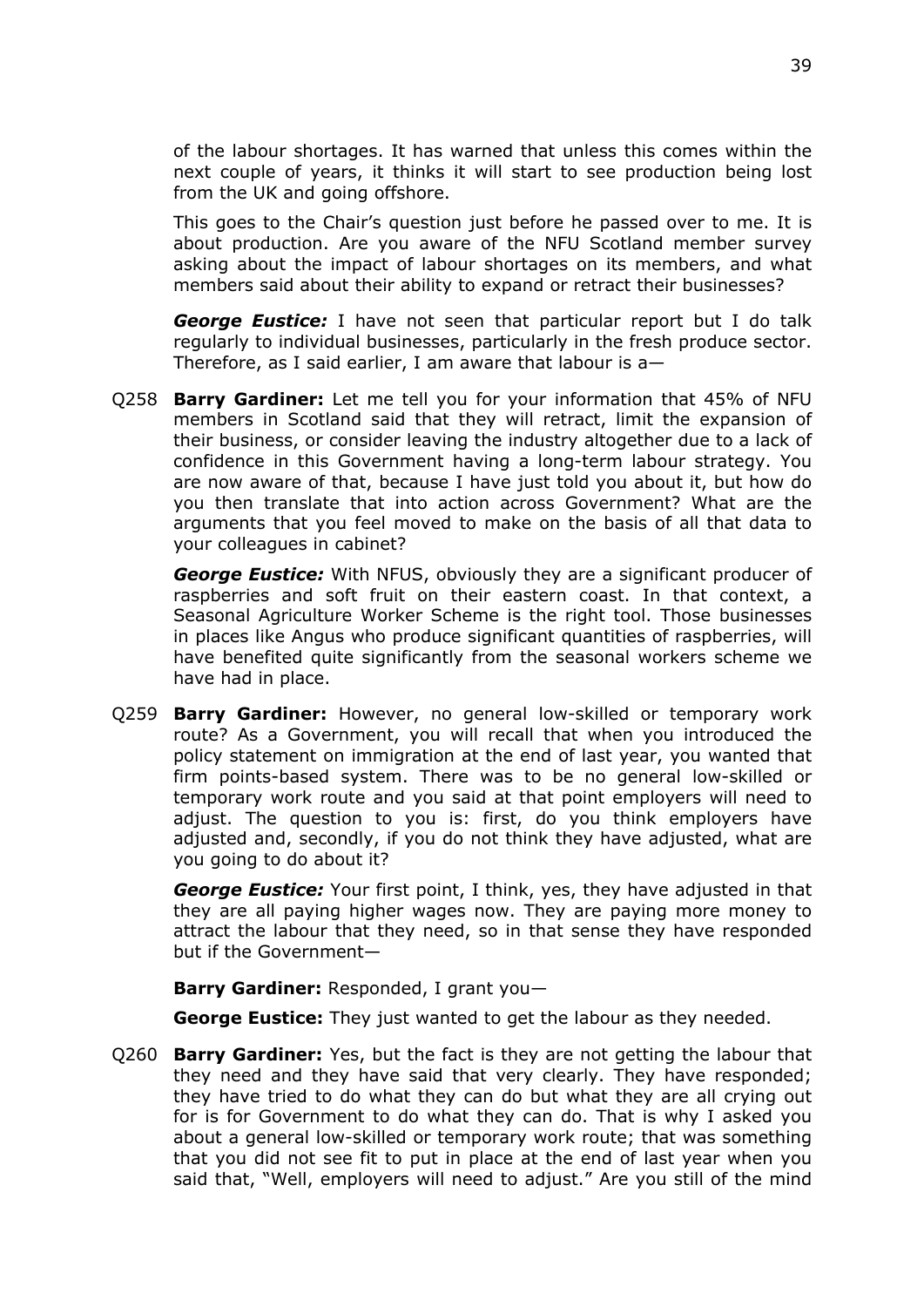that it is up to the employers to sort this out, or do you now think that the Government ought to be doing it with them?

*George Eustice:* As you set out, the Government position is that there should be no general low-skilled route but, equally, it has also been the Government position—and the position of the Migration Advisory Committee for some years—that horticulture and agriculture are a special case and that seasonal labour is a special case. That is why we have had the particular Seasonal Workers Pilot that we have had in place, and why we are in a dialogue about what to do in that area in future.

Q261 **Chair:** Thank you. The Migration Advisory Committee, which you make a lot of, told the Home Office to expand shortage occupation list for lower skilled workers in September 2020. The Home Secretary overruled that and declined to do it. You say that this Migratory Advisory Committee can do some good work, which we hope it can, but what is the point if Government are then going to ignore it? The situation we find ourselves in now is that we do need to add some lower skilled jobs, some process workers, all sorts of people, to that list and if we had done that, we may not be in the situation we are now. Why can we not rectify it? There is no point in having these people and you lauding them to a degree here this afternoon and then the Home Office ignoring them.

*George Eustice:* I was not involved directly in that particular decision. I think you did say, surprisingly, you had a Home Office Minister coming later in the evidence session. I think—

Q262 **Chair:** Let me rephrase the question. Would you like to see some lower skilled jobs added to that shortage occupation list in order to make sure that we can process our pigs, our poultry, we can pick our vegetables, we can pick daffodils, and we can grow more ornamentals? Would you like that to happen?

*George Eustice:* What I would say is the—

**Chair:** We do not want the answer about collective responsibility.

*George Eustice:* The design of the migration policy that we have has the tools we need to respond to needs in the labour market, through both the shortage occupation list and also through the skilled list route, and has provision to have salary thresholds and so on for people coming here.

As regards your specific question about a recommendation that the MAC made at the end of last year, as you know Kevin Foster is the Minister who has overall and direct responsibility with the MAC and it reports directly to him. I presume you may be having him before your Committee and perhaps you will want to explore with him—

Q263 **Chair:** Don't you want to give us an answer as to where you stand, Secretary of State?

*George Eustice:* I support the Government position, as always, on these matters.

Q264 **Chair:** Secretary of State, it is not really the answer that I think you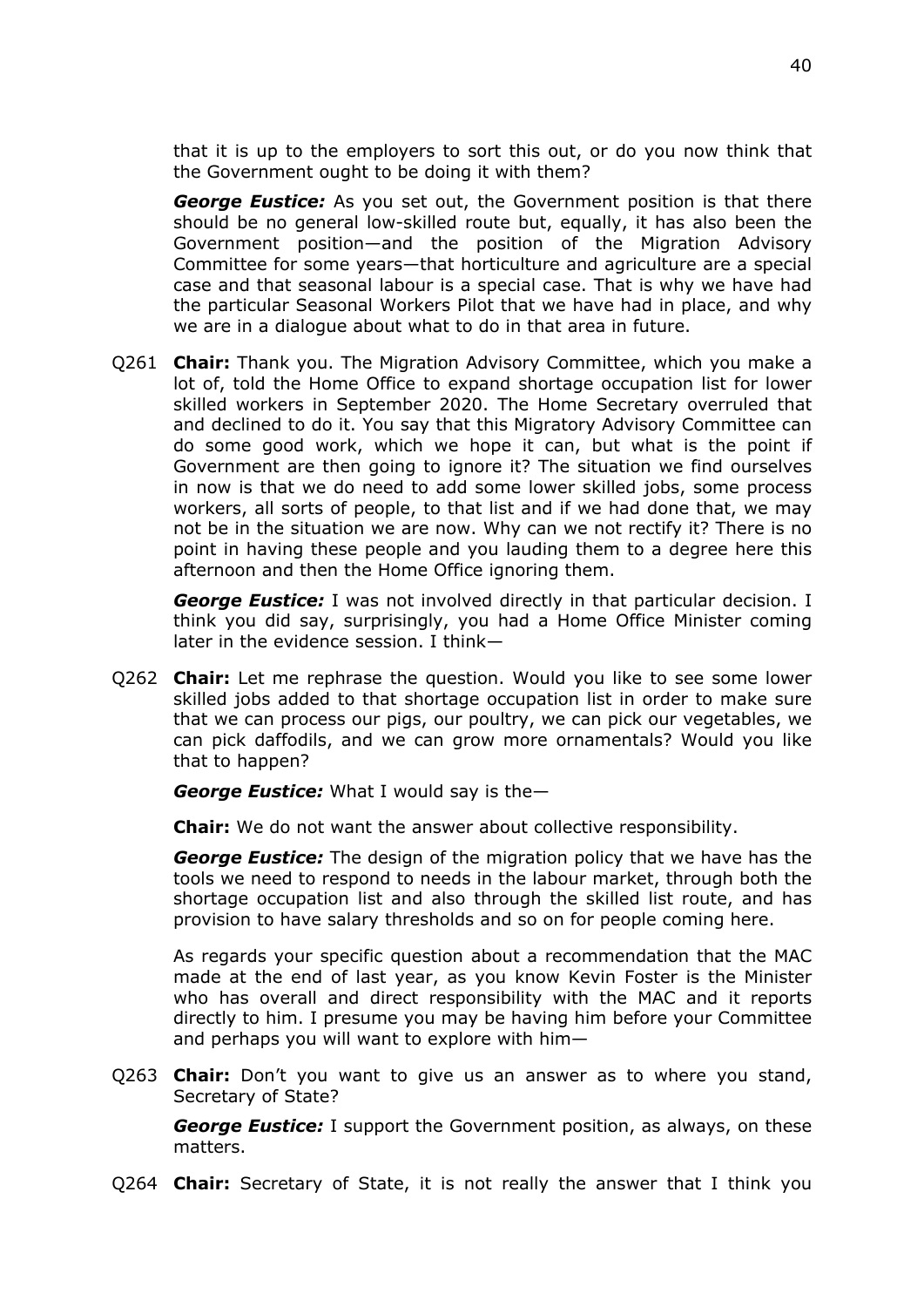should be giving us as the Secretary of State for Environment, Food and Rural Affairs. You don't want to change that answer, do you?

*George Eustice:* I have been invited here as a Government Minister and I am answering as a Government Minister.

**Chair:** Indeed, you are.

**Mrs Murray:** The Secretary of State has been invited here as the Secretary of State for the Department for Environment, Food and Rural Affairs, not any Government Minister. Surely, he can give us a better answer.

**Chair:** You are and, as the Environment, Food and Rural Affairs Select Committee, we would expect—

**Mrs Murray:** I do think he is questioning our integrity as well.

**Chair:** —an answer where at least you can say to us that you have gone to the Home Office, you have talked to the Home Secretary, you have talked to the Home Office Ministers to see whether this occupational list of shortage for workers in lower skilled jobs could happen but you are not prepared to say that, are you?

**Mrs Murray:** It is not acceptable.

*George Eustice:* As I have said several times—and I appreciate where you are coming from—the way collective government works is you have discussions about these things in private, you reach a consensus, and then there is a collective view.

Q265 **Ian Byrne:** We have heard from business about the steps they are taking to attract UK workers. Do you think there is more they should bring into this space?

*George Eustice:* Which sectors in particular? The food industry in general?

**Ian Byrne:** The food industry in general, yes.

*George Eustice:* I think there are things they could do at several different levels. One is in the case of some of the meat processors, in particular, and those food manufacturing areas. They have evolved shift patterns that have excluded mothers with children of school age from their workforce over the years in many cases. They could look at their shift patterns to try to create the openings for those people to return to the labour market, and I think many of them would and so we need them to work on that.

In the case of agriculture, while there is always going to be a need for some kind of seasonal workers scheme as I have said many times, when it comes to full-time careers that sector could probably do more to create a career path for young people growing up in the local village—to become tractor drivers or supervisors, or irrigation managers, or herdsmen—and I think there has been an over-reliance on migrate labour for some of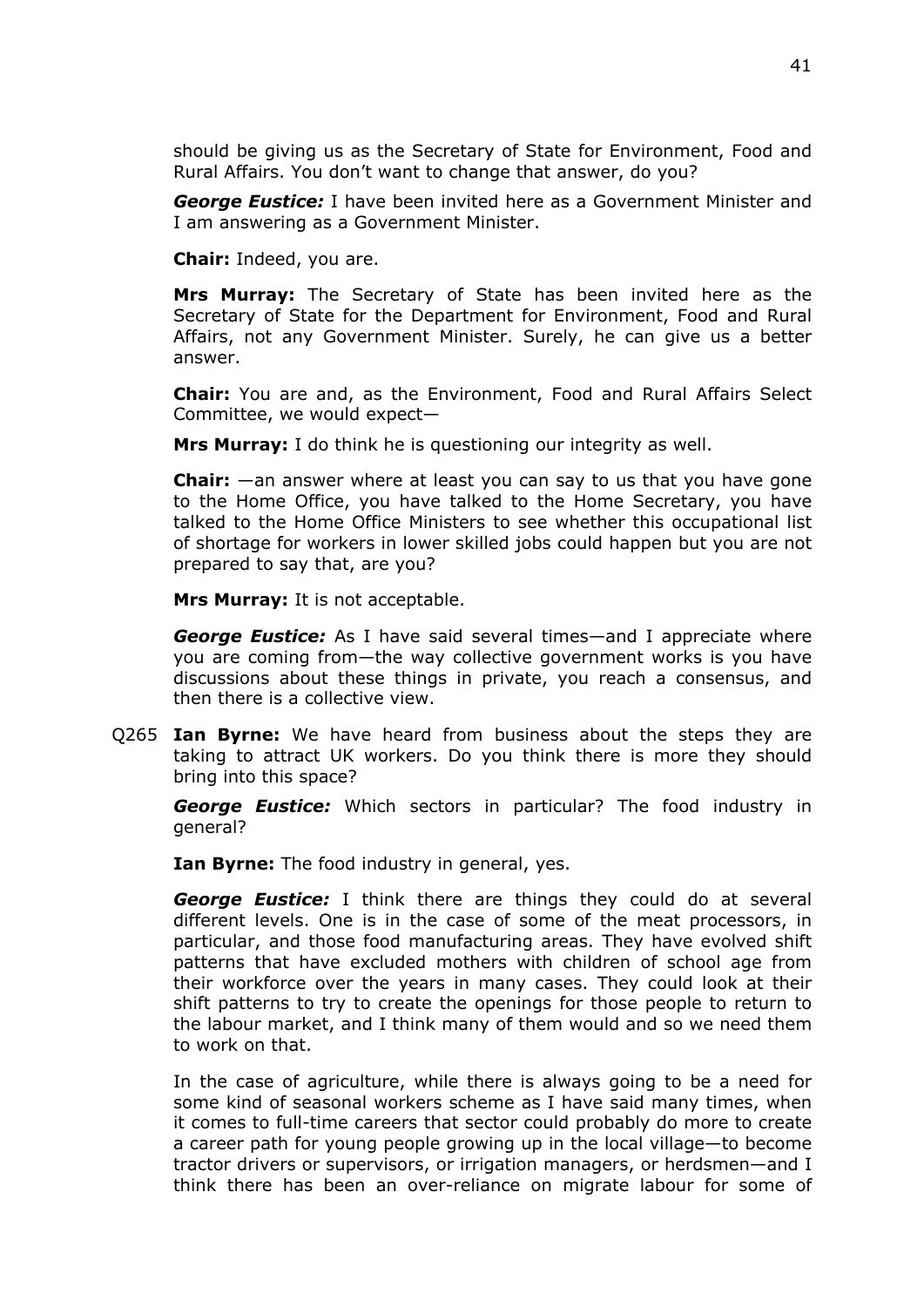those full-time roles. We need to try to rekindle that career path for some of those other roles.

More broadly in the food industry—and they recognise this—it has been a sector that has had a problem with perception for some time. There has been a lot of work done to try to change that to attract more people to the industry. However, getting the right kind of apprenticeships and skills in place to support a new generation is going to be really important. You tend to find sometimes that some of the big processors, like your Associated British Foods or people like Cadburys and other big players, often have quite good apprenticeship programmes and do quite well, but other parts are less good at bringing forward apprenticeships for the next generation.

Q266 **Ian Byrne:** I would not disagree with any of that and I will not set you down the path about affordable childcare. I don't think that is your role. With regards to what you have just outlined, how is the Government supporting the skills developments in this sector to encourage UK-based people into the sector? What are you doing to achieve what you have just outlined?

*George Eustice:* There is a huge amount of work going on with apprenticeships. This is a big focus for the Government; something that Nadhim Zahawi is working very hard on across the piece, but trying to support more apprentices is definitely a big part of it. We work with businesses across the piece to try to encourage this, making sure that they can make use of the apprenticeship levies that they bring forward to support training opportunities.

Q267 **Ian Byrne:** I am dumbfounded because certainly the Apprenticeship Levy—speaking from a Liverpool perspective—has been a complete failure. I would like to speak to Nadhim Zahawi on that, but if you look at something that the Government have done that affects you directly, which was the closing down of the Union Learning Fund in 2018, it upskilled a quarter of a million people. I have impressed on this Committee before, and I would impress on you, if you could have a word with the new Minister of State for Education and look at revisiting that catastrophic decision, which has hugely impacted on the ability to upskill people into jobs that we need where the gaps are available.

*George Eustice:* Again, we are drifting someway off the area that I am responsible for, but I can tell you that apprenticeships and skills—

Q268 **Ian Byrne:** Minister, you are the one getting it in the neck here for skill shortages.

*George Eustice:* It is a huge focus for the whole Government. Obviously, the apprenticeship programme is one that is led by Nadhim Zahawi and he has raised it many times. This is an area they want to make work and also working very closely with the Department for Work and Pensions as well to ensure that, where people are economically inactive, we can also get them engaged in some of these sectors.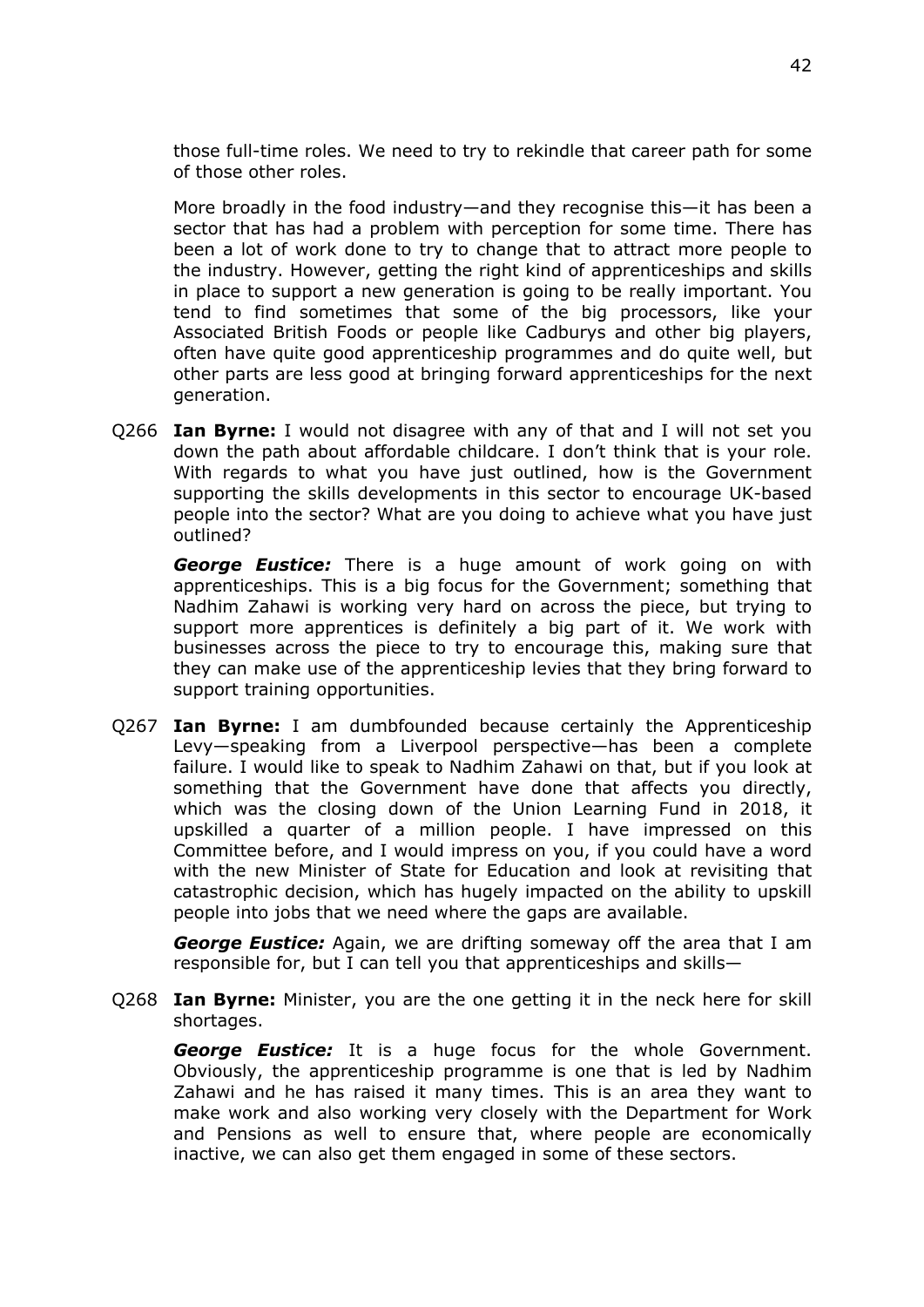Q269 **Ian Byrne:** This may be directed at David. Is there any data available for the actual vacancies that are going to be filled by these new apprenticeships? Have you some sort of plan about how we are going to enable this UK workforce to be built, because I do know the apprenticeship system obviously over the last eight years has gone backwards because, as you said, we have relied on elements of labour? By the look of that now, we can see verifiable data from the success of these schemes.

**David Kennedy:** As the Secretary of State says, the big focus is on apprenticeships and, as much as we have talked about it, I think the solution going beyond the next few months in butchery is through apprenticeships. They are coming through the system already. We have very good data on that.

The other thing is there is cross-Whitehall and cross-Government work on apprenticeships and skills training. There is a dialogue that we are having, particularly with the food industry, on both those issues: apprenticeships and skills training. If I was not here this afternoon, I would be chairing the Food and Drinks Sector Council and that is very much on the agenda.

Q270 **Chair:** The food and drink sector did give us evidence to say that they think the Government really ought to have some sort of plan for labour, because I think, at the moment, we just seem to be blaming absolutely everybody for the situation. People decided to leave the European Union. Fine. The Government have put forward a brave new world where we would be taking back our decisions. We will be producing more. That is great, but what we are seeing is all this going into decline because, as we do not get enough labour in, we export our industry. I have said this before.

Do you plan to have a plan? I am being serious now because I do not think you can just sit there as DEFRA or the Home Office or the Government and just say, "It is all the industry's fault" because in the end the industry does not decide a policy like leaving the European Union. I do not blame the Government for one moment for Covid but, again, it has an effect and is it all the industry's responsibility to sort out these problems?

Further to Ian's question, do you have a plan for labour? Let's replace our imported labour with homegrown labour. Nobody is more supportive of it than me, but where is the plan and how quickly and how much labour do we need in the meantime to get us to where we are? I don't see any of that anywhere. Is it part of your plan in DEFRA, as far as farming, food and the environment is concerned, and do not tell me it is collective responsibility because that is your responsibility, Secretary of State?

*George Eustice:* First of all, DEFRA obviously has a very specific role in the Seasonal Agricultural Workers Scheme. That is why we have been involved with that pilot and we have covered that in quite a bit of detail. Obviously, yes, of course, we are involved in other sectors as well—for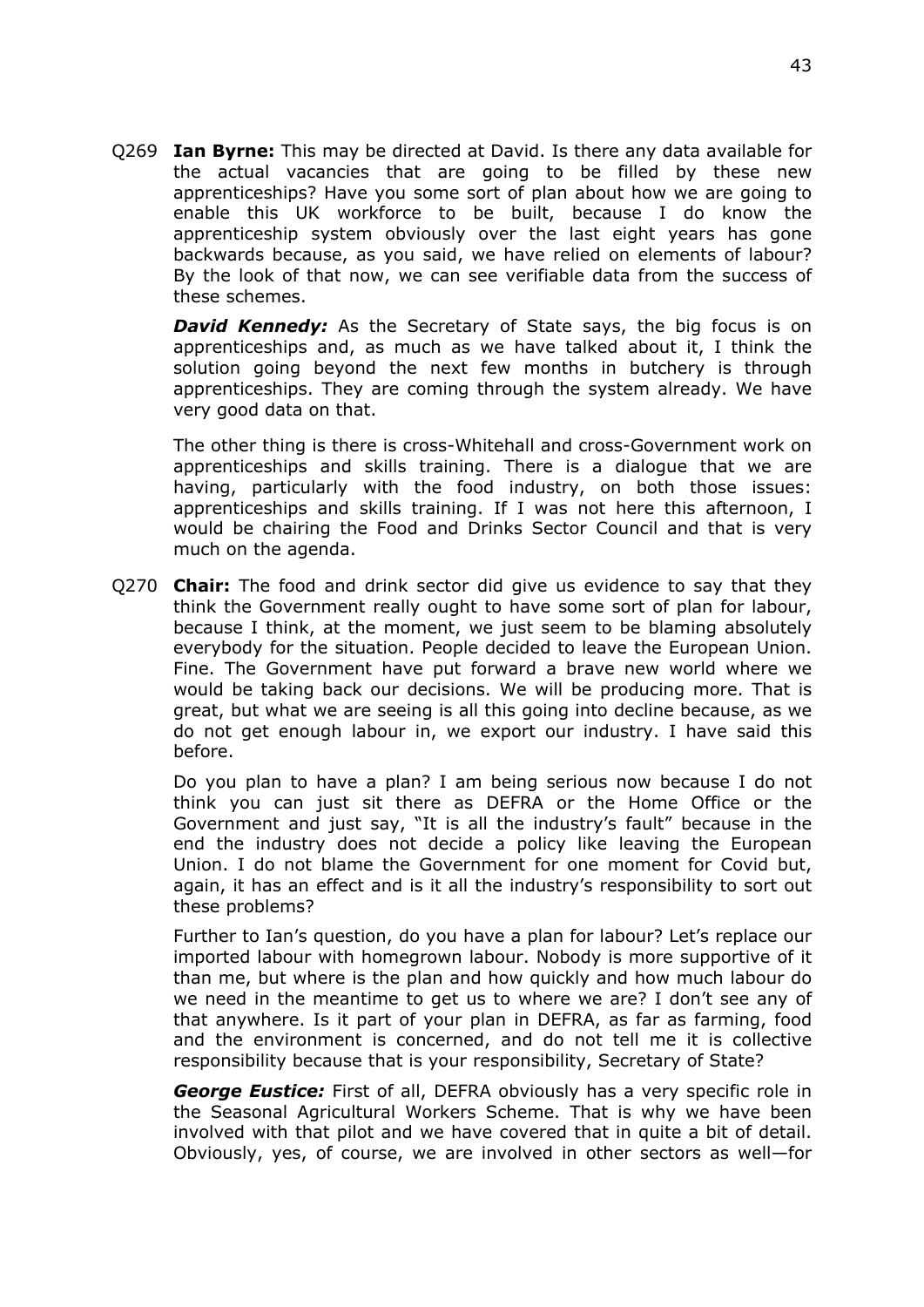example, the temporary visa schemes that we have set up in poultry and pigs, something we have been very instrumental in making the case for.

On your wider question, the Home Secretary has said many times that she is interested in doing a detailed piece of work on the labour market in the round so that we understand this. I think she recognises the need for a significant piece of work to be done on that. I am sure, if you have a Home Office Minister coming to give evidence, they can tell you more about that, but obviously the labour market is reviewed annually at the moment by the Migration Advisory Committee.

Q271 **Chair:** Is Rome not burning now? How much more of Rome needs to burn before you will put some sort of plan together because we are processing our food, we—

**Mrs Murray:** Chair, if I may? I was told this week by my farmers that your Department, Secretary of State, needs to come up with a lot more planning rather than just looking at pilots and holding meetings. At the end of the day, if we don't pick vegetables and flowers our farmers will not have the confidence to plant for next year. We are going to plant less and we are going to be importing things, and that will never reverse. Your responsibility in your Department is to come up with some real action and real plans now, not hold more pilots or hold more meetings on the off chance that, in two or three years' time, you might have a plan that will then be out-of-date. For goodness' sake, let's hear you say something that will give our farmers hope, please.

*George Eustice:* We demonstrated last year that we expanded the pilot, first of all, the year before from 2,500 to 10,000 and then to 30,000 last year, so we have been running a significant Seasonal Agricultural Workers Scheme over the last year. As I said, that has worked quite well. We are in discussion with other Government Departments including, most importantly, the Home Office, which owns this area of responsibility. We are in discussion with it about what approach we should take in the future.

Q272 **Chair:** The needs of the industry, your part of food, farming, our economy, and when is the Home Office going to do this detailed work? I am absolutely serious now. Rome is burning and all you are saying is, "Well, we will think about bringing a fire engine to put it out at some stage in the future". I am sorry, it is not good enough.

**Mrs Murray:** It is not good enough.

**Chair:** Again, it is collective responsibility but you raise the issue that the Home Office and the Home Secretary is talking about this. When is it likely to be done?

*George Eustice:* I think you have a chance to ask the Home Office Minister about that. As I said, as well—

**Chair:** You put it in as an argument, Secretary of State.

*George Eustice:* Yes, exactly.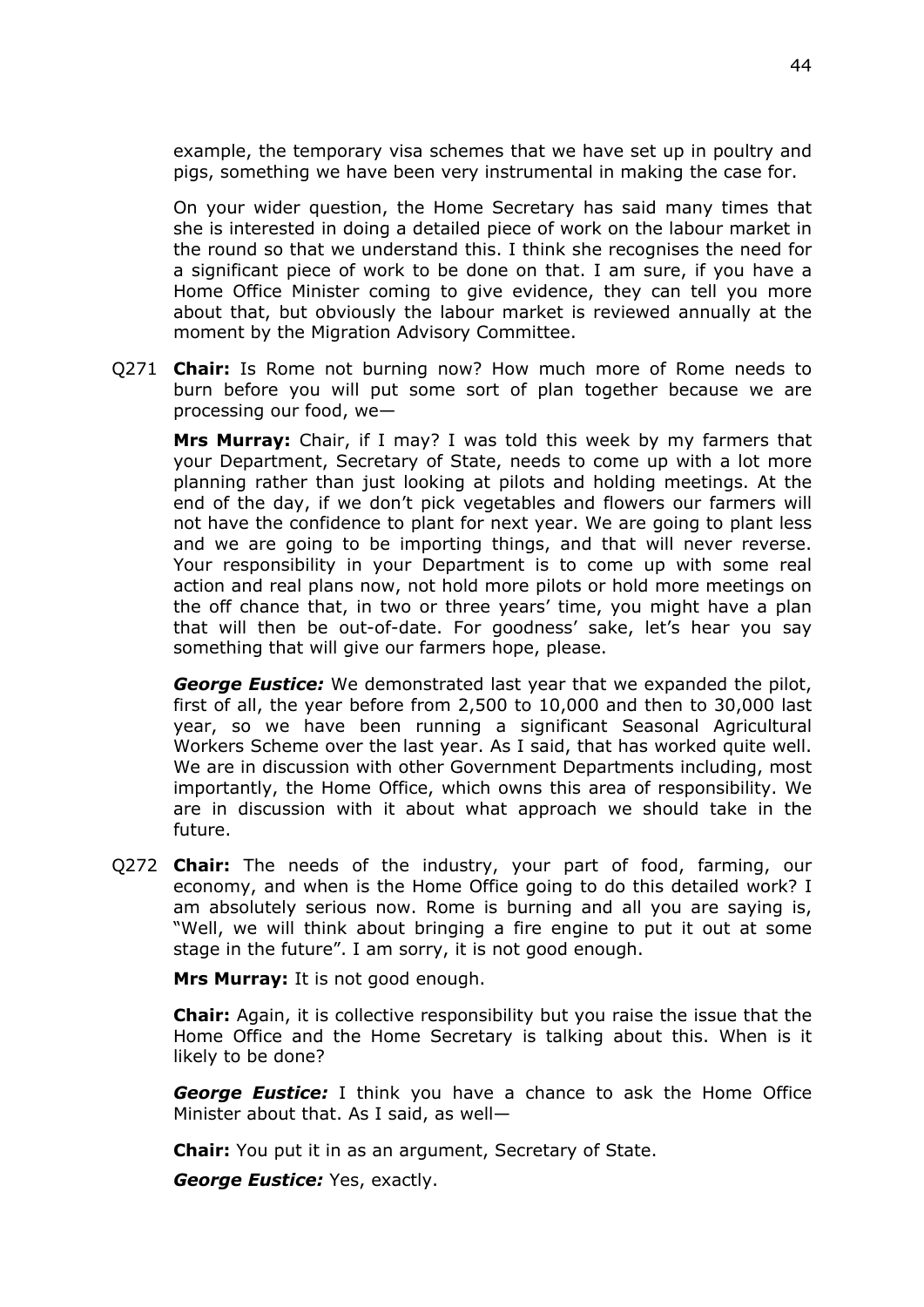**Chair:** Give us some idea when it is going to happen or do not use the argument here today.

*George Eustice:* In addition to a piece of work to properly understand the labour market and how things are working—which as I said the Home Secretary has mentioned a number of times—it is also the case that, on an annual basis, the Migration Advisory Committee gives advice to the Home Office that covers many different aspects of the labour market. It also has the option to commission the Home Office to do interim pieces of work on individual sectors. I am aware that it is doing one, for instance, on social care. The advisory committee is there on a regular and ongoing process of assessing the labour market.

**Chair:** I realise advisory committees are only there to advise but, if they are overruled by the Home Secretary, there is no point in having them there in the first place.

Q273 **Barry Gardiner:** Secretary of State, if Lord Frost gets his way and we trigger Article 16, what do you think the impact of that might be on the labour market in the UK? How do you think that might affect things? I presume it is something you have considered.

*George Eustice:* The first thing to say is, obviously, we set out our command paper with our approach to getting the way the Northern Ireland Protocol operates on a proper sustainable footing; lots of very powerful suggestions there. Those negotiations are ongoing. We have always been clear that we would not rule out using Article 16, when and where that was justified. However, in terms of whether the approach we are recommending for the Northern Ireland Protocol would have any impact on labour availability, I don't see it as being a relevant factor or having any impact.

Q274 **Barry Gardiner:** You do not think it will make any difference to that 1.5 million people that you referred to earlier, who had chosen not to pursue their settled status in the UK and who had returned to their country that you are hoping might come back?

*George Eustice:* No, because it would simply be that the types of things that were proposed under the command paper, for instance a different approach rather than requiring an export health certificate for every consignment going from GB to Northern Ireland, you would have a different traceability system instead of that. I don't think that is something that would in any way trouble somebody who was choosing to work either in GB or, indeed, in Northern Ireland.

Q275 **Barry Gardiner:** You don't think the overall relationship between the UK and the EU might be impaired in such a way as to affect the zeitgeist, as we did not expect that 1.5 million people to disappear? It did affect the zeitgeist at that stage. You don't think that would be a possibility?

*George Eustice:* I think the figure of 1.5 million people is often used but no one has been able to get a precise analysis of that.

**Barry Gardiner:** You used it, in fairness.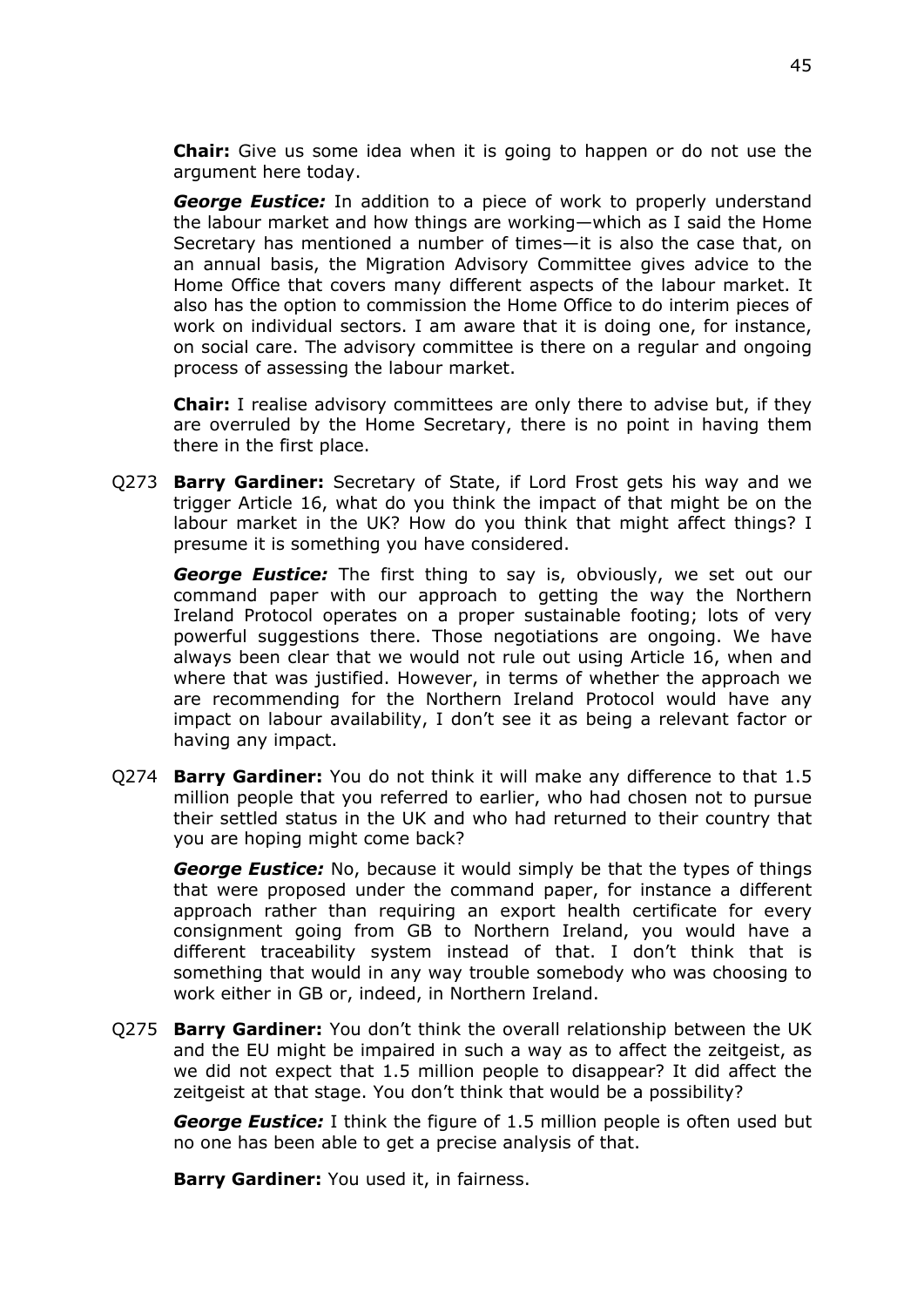*George Eustice:* It is a figure that is used quite regularly and I think it is probably about right. Those people left to be closer to their family during Covid. I don't think there is any evidence that had any linkage to Brexit, otherwise they would not have bothered going for settled status in the first place.

#### **Barry Gardiner:** Not a problem?

*George Eustice:* I don't think it is a relevant factor for this particular discussion.

Q276 **Chair:** Secretary of State, businesses have said that they were ready for the introduction of checks and controls on products of animal origin imported from the EU. To what extent was the delay driven by Government concerns that the introduction of checks would add pressure facing the food supply chain? Because we were going to have appropriate border control in place. On 10 February we announced it was going to be January 2021. On 12 June 2020 we said it was going to be July 2021. On 11 March we said it was going to be January 2022, and on 14 September this year we said it is going to be July 2022. Are we ever going to bring in these checks on imports while we have all this trouble with exports, and are we ever going to bring the EU back to the negotiating table if we don't bring in some sort of checks? What on earth is going on?

*George Eustice:* Yes, we will but the short answer is, while we were ready to introduce these checks, we were ready to run the borders and had identified the staff that would do that, and while we had a high degree of confidence that importers here were ready to do the administrative things they would do, what was difficult to predict was the extent people were prepared on the EU side. The extent to which they had sufficient veterinary capacity, for instance.

It was an uncertainty and we took the view that, given the stresses we were seeing on supply chains more generally—and turbulence on supply chains as we came out of the pandemic—it was not an appropriate time to put an additional potential stressor on that system. It was a very conscious decision that, with post-pandemic turbulence in supply chains and with Christmas approaching, the prudent thing to do was to delay those particular border checks.

Q277 **Chair:** In taking back control, Secretary of State, we have allowed the EU to control their borders with all of our food, fish, and others being exported into the EU having to have all sorts of health certificates and checks. Yet we are just waving everything through. I have to be really blunt with you: how is that bringing back any form of control?

*George Eustice:* Because simultaneously we have passed an Agriculture Act that is going to transfer agricultural policy; a Fisheries Act—

Q278 **Chair:** I am talking about the trade policy on food now. Yes, I accept the changes in agricultural policy moving away from the CAP—that has some benefits—but where is this bringing back control when all we seem to have done is given away control on fishing, farming and exports? We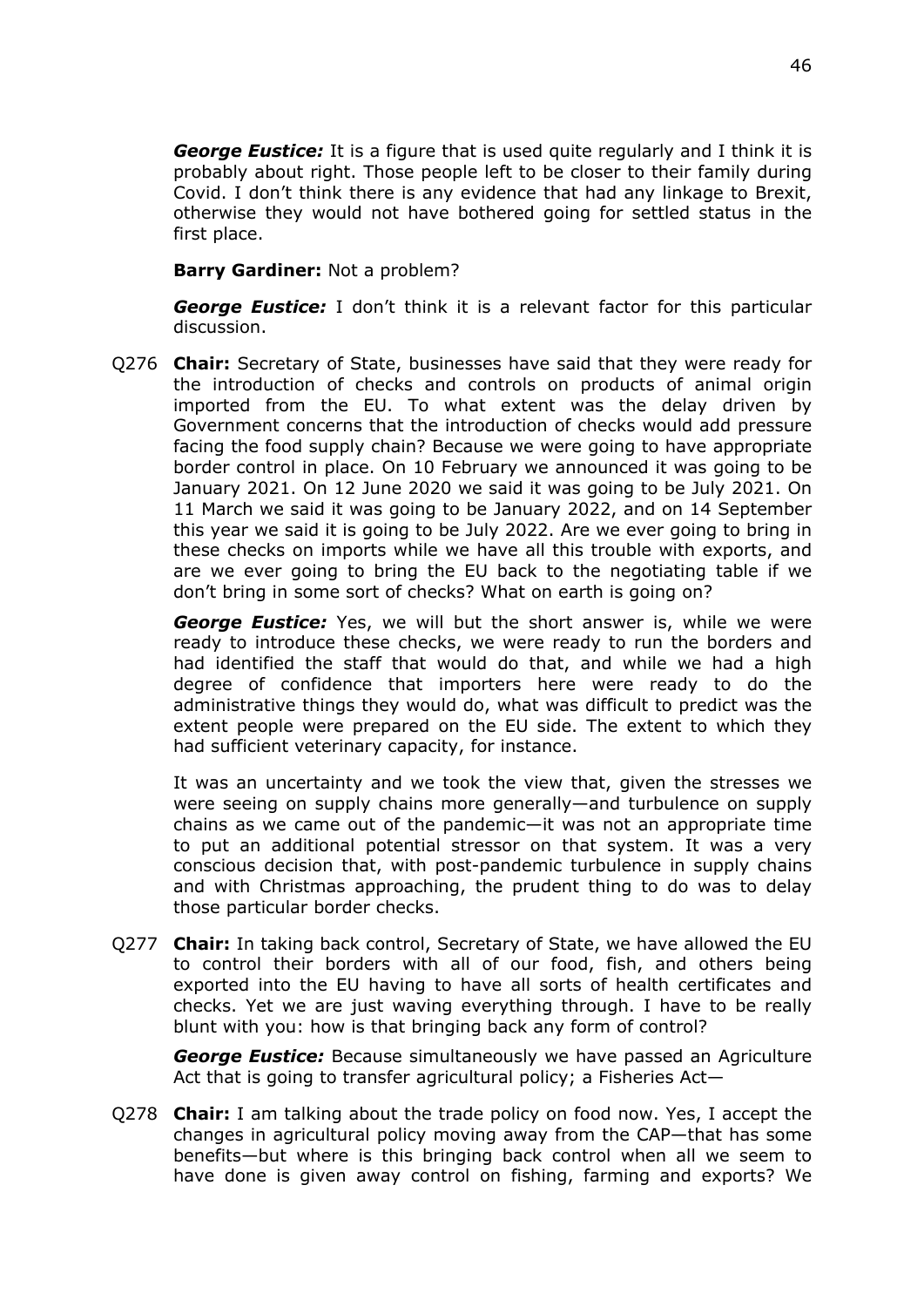seem to be giving it away day in, day out. How are you expecting the EU to be more reasonable about electronic systems in the future, as we have made the point in our report, if we don't do checks on their goods coming in?

*George Eustice:* Of course, we do want to bring in those checks and, as you will understand, there is a revised timetable for that but—

Q279 **Chair:** Could you give me a guaranteed date? That would be an interesting one, wouldn't it? Why do you not put that on record, because we have four dates here in front of us now so you may as well have a fifth one?

*George Eustice:* We can explain the plan. David?

**David Kennedy:** Let's put it on record. We have pre-notification of all products of animal origin coming into the country. That has to start on 1 January. That date is not going to change. We are working very closely with industry to make sure that happens and the arrangements are in place. Beyond that, the key date is 1 July. That is when we will start to have certification requirements. That is, export health certificates together with physical checks on products of animal origin together with checks at border control posts of high-risk plants, of low-risk plants, of live animals. That will all happen from 1 July.

As the Secretary of State says, we were well prepared to do those checks on the previous deadlines. I think our analysis said it was risk related. I am not going to name the countries but there are three countries, in particular, that were important for our food supply who we worried did not have the vet capacity to meet the requirements and that would pose a risk to us.

Q280 **Chair:** We have been asking all along to put all these certificates in place in order to get our food into the EU. They have been bloody awkward excuse my language—over the whole thing, and we are worried about three countries coming from the EU who cannot meet their requirements so we wave it all on through? I mean, for goodness' sake, what is that about? Politically, what is that about?

**Mrs Murray:** However, we have put up with what they have thrown at us.

*George Eustice:* At a time where we have seen post-pandemic turbulence in supply chains, it is really a calculated decision not to cause additional stress and aggravation on that over the next few months in the run up to Christmas.

**Chair:** Ian, I am sorry, we will do a very quick question on that one. We are in the Division. We have had one minute. Go on, you have one minute and then the rest will be in writing on the food.

Q281 **Ian Byrne:** Secretary of State, the Committee, post-Covid-19 food supply in April, asked the Government to consult on the rights of food to be given legislative footing and it should be done as a matter of urgency.